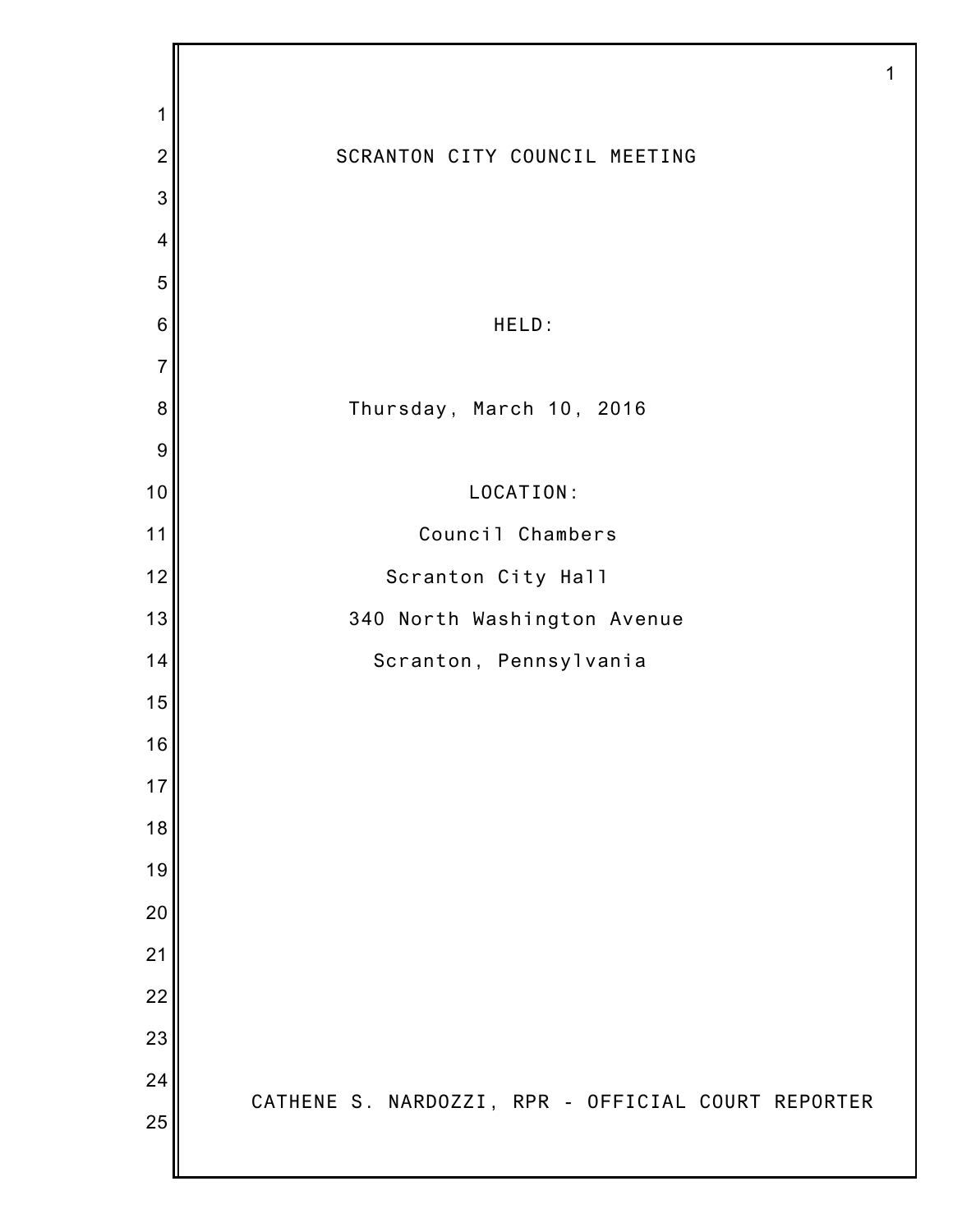| 1              |                                     |
|----------------|-------------------------------------|
| $\overline{2}$ |                                     |
| 3              | CITY OF SCRANTON COUNCIL:           |
| 4              | JOSEPH WECHSLER, PRESIDENT          |
| 5              | PATRICK ROGAN, VICE-PRESIDENT       |
| 6              | WAYNE EVANS                         |
| $\overline{7}$ | WILLIAM GAUGHAN                     |
| 8              | TIM PERRY                           |
| 9              |                                     |
| 10             | LORI REED, CITY CLERK               |
| 11             | KATHY CARRERA, ASSISTANT CITY CLERK |
| 12             | AMIL MINORA, SOLICITOR              |
| 13             |                                     |
| 14             |                                     |
| 15             |                                     |
| 16             |                                     |
| 17             |                                     |
| 18             |                                     |
| 19             |                                     |
| 20             |                                     |
| 21             |                                     |
| 22             |                                     |
| 23             |                                     |
| 24             |                                     |
| 25             |                                     |
|                |                                     |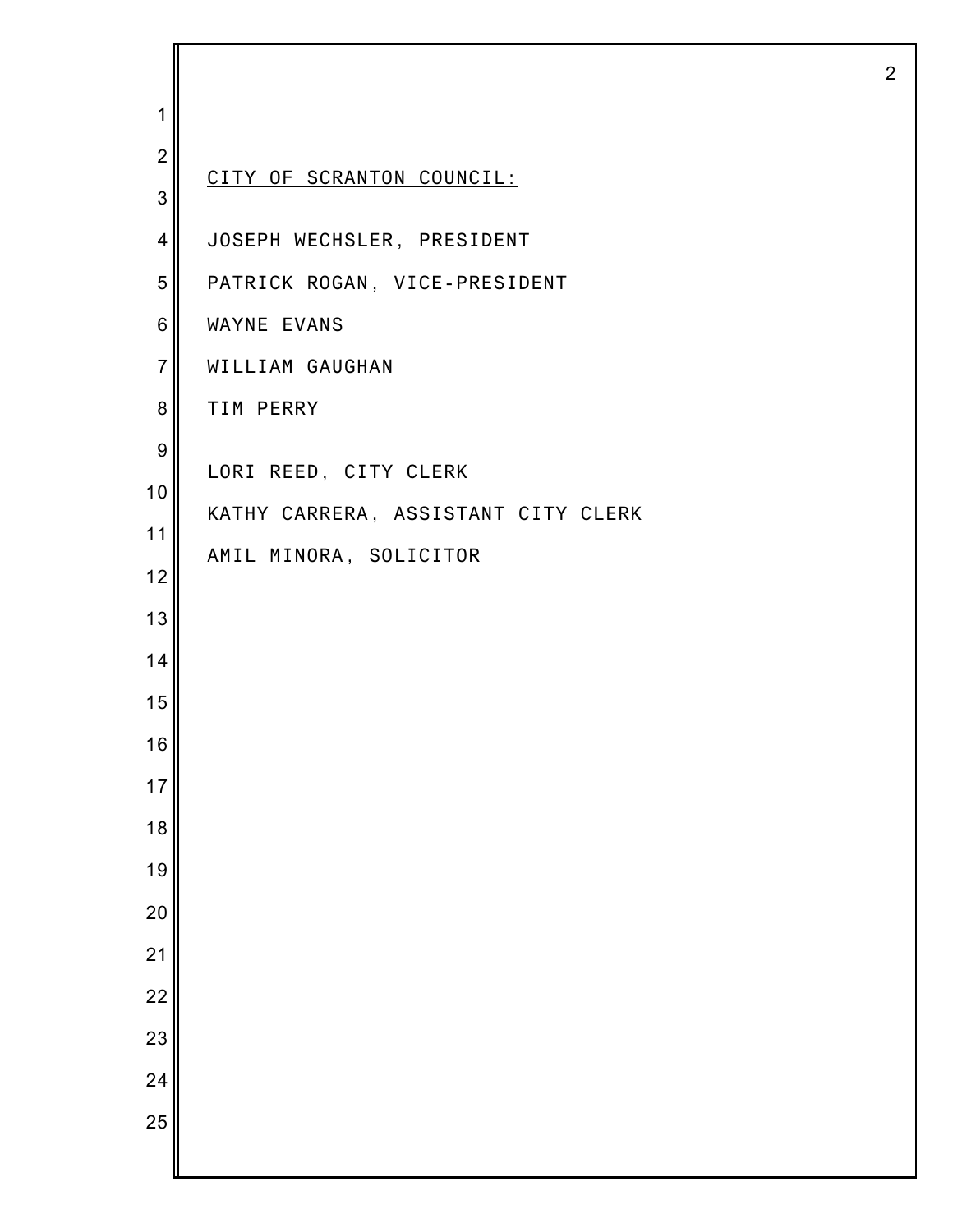|                | 3                                            |
|----------------|----------------------------------------------|
| 1              | (Pledge of Allegiance recited and            |
| $\overline{c}$ | moment of reflection observed.)              |
| 3              | MR. WECHSLER: Roll call, please.             |
| 4              | MS. CARRERA: Mr. Perry.                      |
| 5              | MR. PERRY: Here.                             |
| 6              | MS. CARRERA: Mr. Rogan.                      |
| $\overline{7}$ | MR. ROGAN: Here.                             |
| 8              | MS. CARRERA: Mr. Evans.                      |
| 9              | MR. EVANS: Here.                             |
| 10             | MS. CARRERA: Mr. Gaughan.                    |
| 11             | MR. GAUGHAN: Here.                           |
| 12             | MS. CARRERA: Mr. Wechsler.                   |
| 13             | MR. WECHSLER: Here. Before the               |
| 14             | meeting I do have a few announcements. This  |
| 15             | Saturday, March 12, is the St. Patrick's Day |
| 16             | parade which starts at 11:45 a.m.<br>The     |
| 17             | parade route will start at Mulberry Street   |
| 18             | and travel down Wyoming and Lackawanna and   |
| 19             | then to Jefferson and down Spruce Street to  |
| 20             | North Washington Avenue. Please anticipate   |
| 21             | traffic delays due to the road closures.     |
| 22             | Colts will offer free to rides to all        |
| 23             | passengers on all routes on parade day to    |
| 24             | encourage people to use public               |
| 25             | transportation and enjoy the day safely.     |
|                |                                              |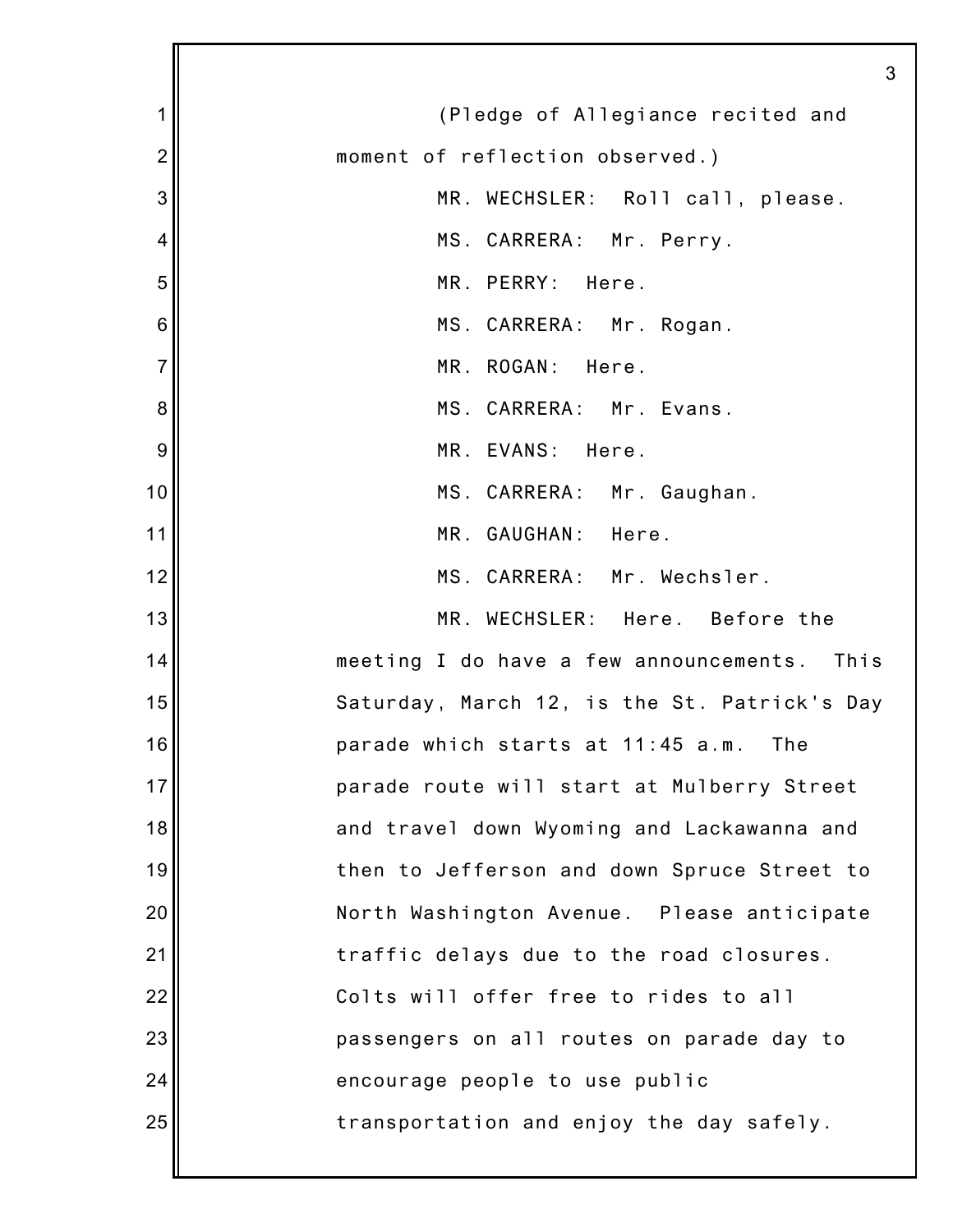1 2 3 4 5 6 7 8 9 10 11 12 13 14 15 16 17 18 19 20 21 22 23 24 25 4 Council will reschedule the next two meetings to Wednesday of each week. Next week's meeting will be held on March 16 and the follow week's meeting will be held on March 23. Both meetings will be at 6:30. On agenda items, there will be a public hearing on Wednesday, March 16th at 5:45 regarding Item 5-E on tonight's agenda establishing permit parking on the on side of the 500 block of Clay Avenue. Dispense with the reading of the minutes. MS. REED: THIRD ORDER. 3-A. NO BUSINESS AT THIS TIME. MR. WECHSLER: Do any council members have announcements at this time? MR. PERRY: Yeah, I have an announcement. This Sunday, March 13, begins daylight saving time. When the clocks change it's time to change the batteries in your smoke detectors. When you change your batteries you should also check the back of the detector for a small label which will indicate the date that the detector was made. If there is no label, your detector probably should be replaced as well. When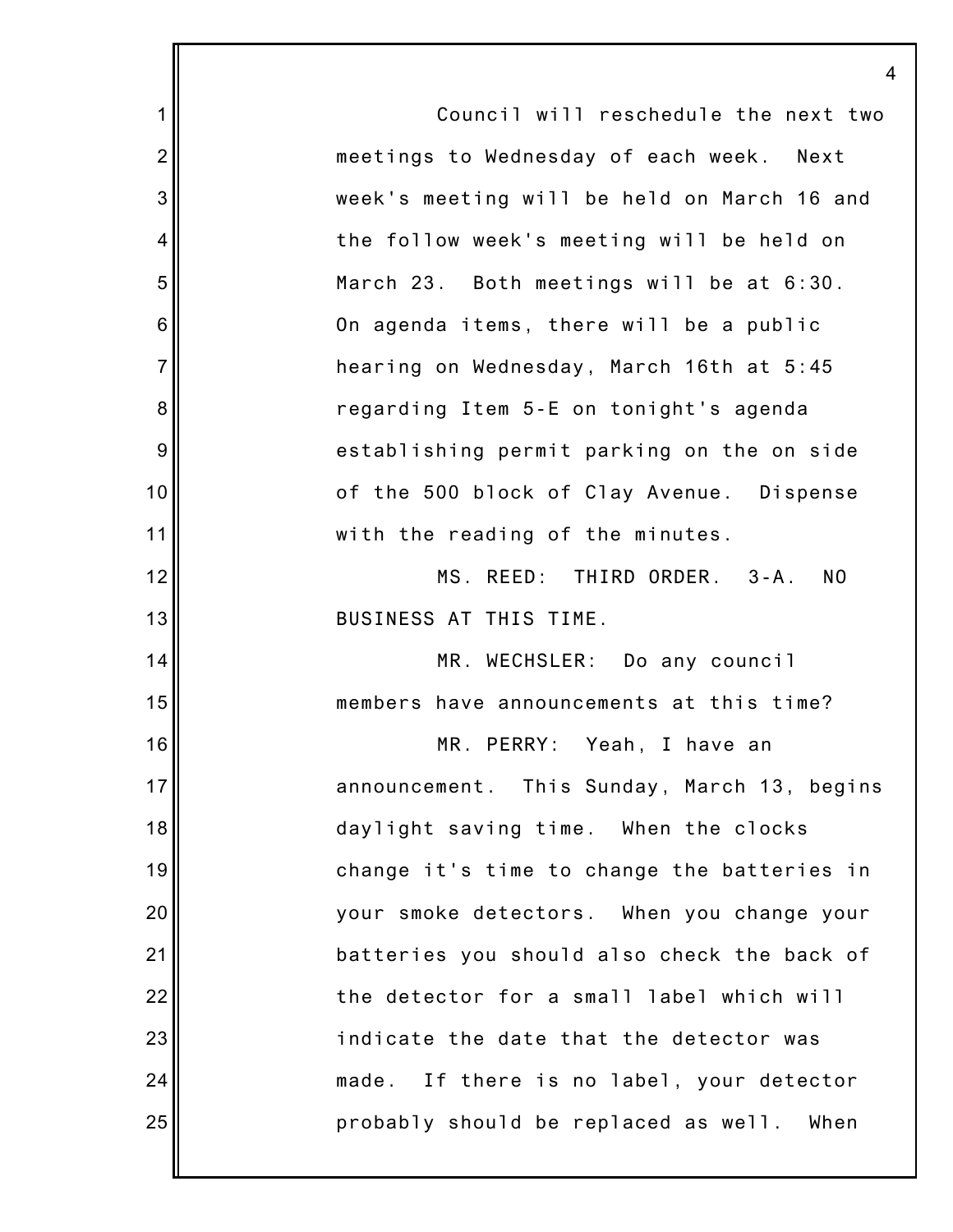1 2 3 4 5 6 7 8 9 10 11 12 13 14 15 16 17 18 19 20 21 22 23 24 25 5 you change the battery, you should push the test button to make sure that it's working properly. If you detector needs to be replaced or if you have any questions, please feel free to contact Sean Flynn, the City's fire prevention officer at 570-348-4164 at extension one. And we would like to thank the fire department for providing this information to us today. Thank you. MR. WECHSLER: Anyone else? MR. EVANS: Yeah, I have two short announcements. First of all, the West Scranton Hyde Park Neighborhood Watch will host a public meeting for West Scranton residents on Tuesday, March 15, at 7 p.m. in the lower meeting room of the United Baptist Church at 213 S. Main Avenue, parking in the rear. The meeting will discuss the future community center, Novembrino pool and our parks in the West Side. David Bulzoni, business administrator, will be there to discuss plans for Novembrino pool. Also, I received notification from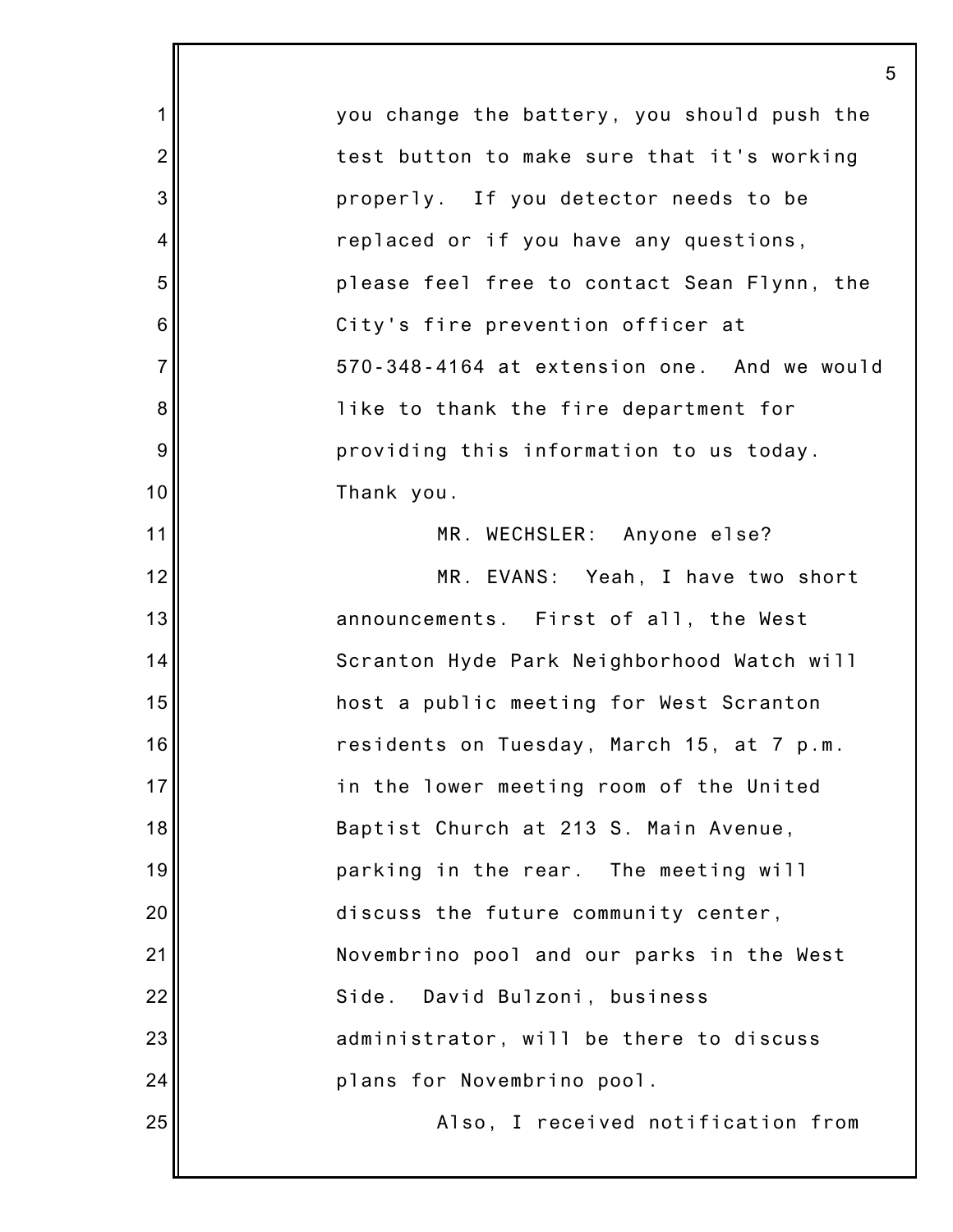1 2 3 4 5 6 7 8 9 10 11 12 13 14 15 16 17 18 19 20 21 22 23 24 25 6 the Friends of Connor's Park that they will present the first annual Bob McGoff 5K run, one-mile walk. \$20 registration fee, raised proceeds will benefit coaches vs. Cancer on Sunday, August 28. Race starts at 9 a.m. at Connors Park at 515 Orchard Street. Registration is 7:30 a.m. and you can sign up at runsignup.com/Bob McGoff. Thank you. MS. REED: FOURTH ORDER. CITIZENS' PARTICIPATION. MR. WECHSLER: Joan Hodowanitz. MS. HODOWANITZ: Joan Hodowanitz, Scranton resident and taxpayer. The 2014 audit is now 284 days late and counting. The deadline for the 2015 audit is 82 days from today. I'd like to remind everyone, including all citizens who might be able to attend that the Pension Board meetings were scheduled for Wednesday, March 16. They start at 8:30 in the morning and they the last one is probably the most important, that's the Composite Pension Board meeting. They start at 11, they are held right here. If memory serves, they are never televised; correct?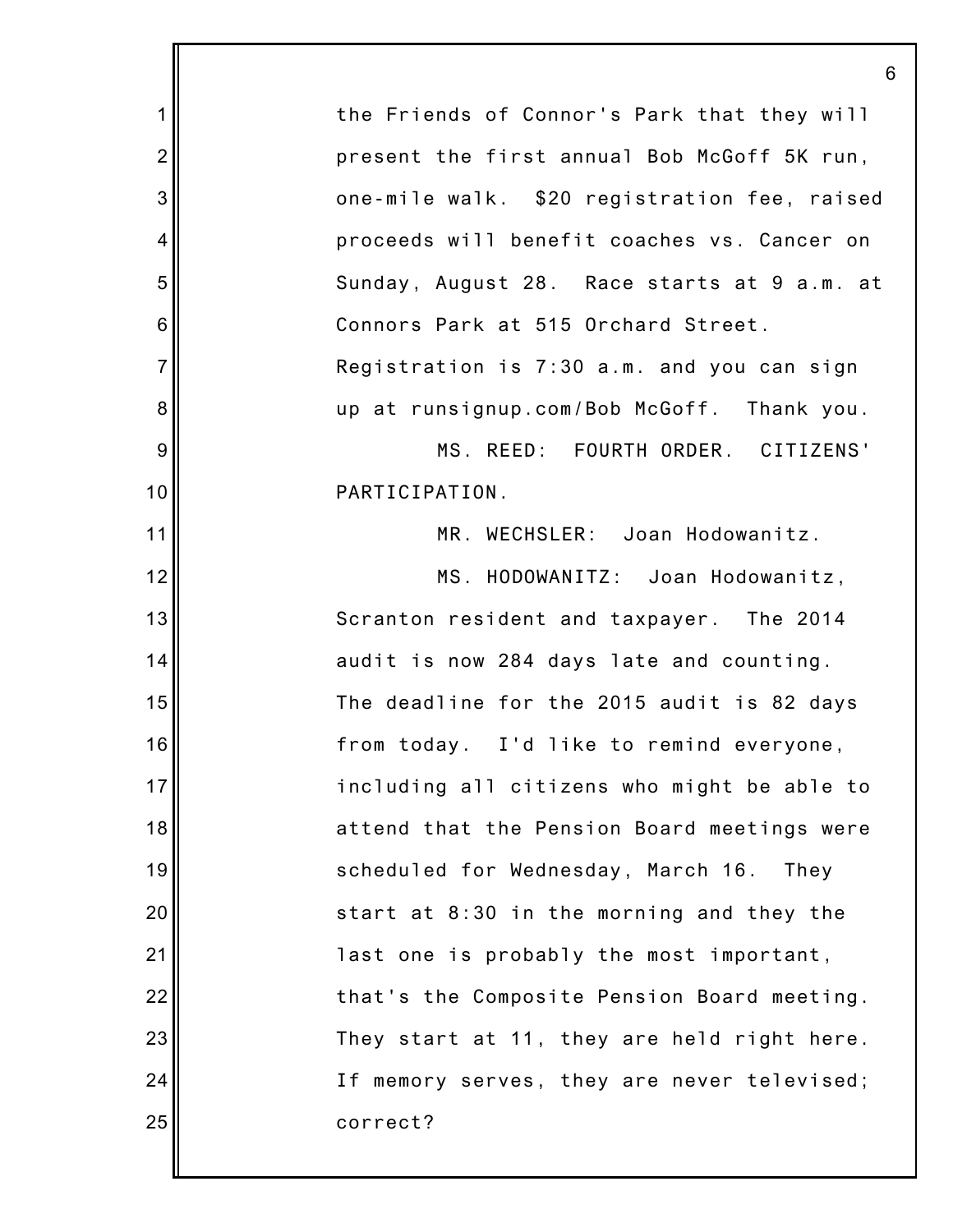|                |                                             | 7 |
|----------------|---------------------------------------------|---|
| 1              | MR. WECHSLER: No.                           |   |
| $\overline{2}$ | MS. HODOWANITZ: Okay. I know most           |   |
| 3              | of you work full-time, but if you ever get  |   |
| 4              | the chance it would be a good thing to come |   |
| 5              | and see, I know, Mr. Wechsler, you send     |   |
| 6              | Mrs. Reed as your proxy.                    |   |
| $\overline{7}$ | MS. WECHSLER: Yes.                          |   |
| 8              | MS. HODOWANITZ: If you can ever             |   |
| 9              | attend there are questions to be asked. I   |   |
| 10             | am going to pursue with Mellon Bank what    |   |
| 11             | happened to \$7 million in US cash          |   |
| 12             | equivalence that disappeared from December  |   |
| 13             | 31 to January 31. One of the things that    |   |
| 14             | bothers me is everybody gets a copy of this |   |
| 15             | and nobody reads it, okay? Same thing with  |   |
| 16             | the 2014 audit. I'm sure when that comes    |   |
| 17             | out it will get filed and that will be the  |   |
| 18             | end of the matter. That's very unfortunate. |   |
| 19             | That is our single most important document  |   |
| 20             | in the city because it tells us where we    |   |
| 21             | stand financially, what's going wrong and   |   |
| 22             | how we might correct it, but I'm just an    |   |
| 23             | outlier.                                    |   |
| 24             | Mr. Wechsler, may I ask Mr. Perry           |   |
| 25             | some questions?                             |   |
|                |                                             |   |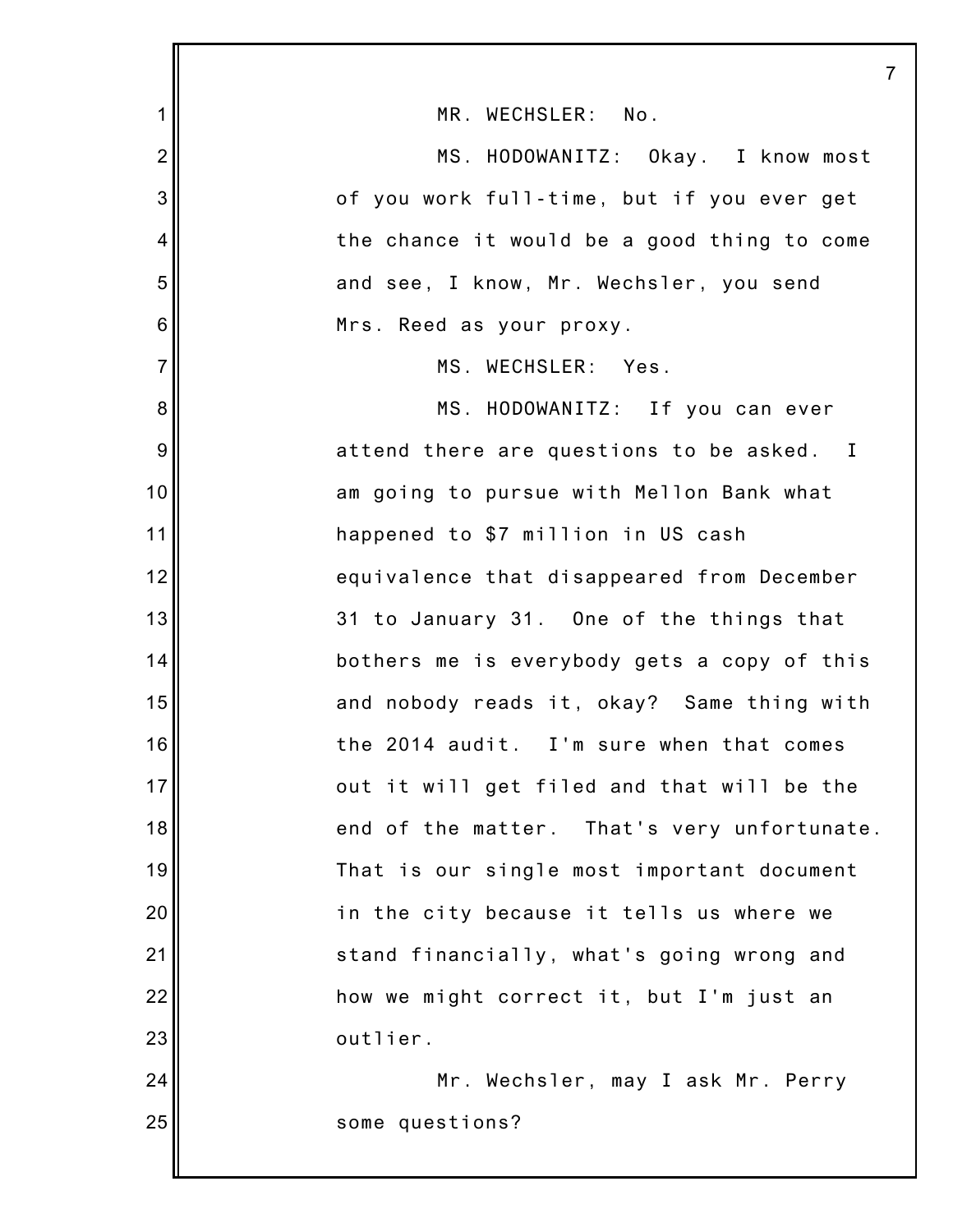|                | 8                                              |
|----------------|------------------------------------------------|
| 1              | MR. WECHSLER: You can ask me the               |
| $\overline{2}$ | questions, Mr. Perry can decide to answer      |
| 3              | that.                                          |
| 4              | MR. PERRY: Yes, I will cover them.             |
| 5              | MS. HODOWANITZ: I was listening to             |
| 6              | Steve Corbett yesterday on his talk radio      |
| $\overline{7}$ | show and he made a statement to the effect     |
| 8              | that he had been notified that you were        |
| 9              | delinquent in paying your 2015 refuse bill     |
| 10             | so I beat feet to my computer and I pulled     |
| 11             | up the database and either you or your         |
| 12             | Doppelganger of the same name, and this is     |
| 13             | March 8 had a delinquent bill of \$336.<br>I s |
| 14             | that you?                                      |
| 15             | MR. PERRY: It definitely was not my            |
| 16             | Doppelganger, I don't believe I have one.      |
| 17             | Yes, so surrounding that, I was informed       |
| 18             | about that yesterday and I called up to see    |
| 19             | because, you know, I do a pretty good job      |
| 20             | when I do my taxes and keep all of my          |
| 21             | paperwork together just to see if that was     |
| 22             | actually accurate or not. They said it was     |
| 23             | so when I got home from work I got my          |
| 24             | receipt and I put my 2014 receipt in my 2015   |
| 25             | taxes so it turned out that I was delinquent   |
|                |                                                |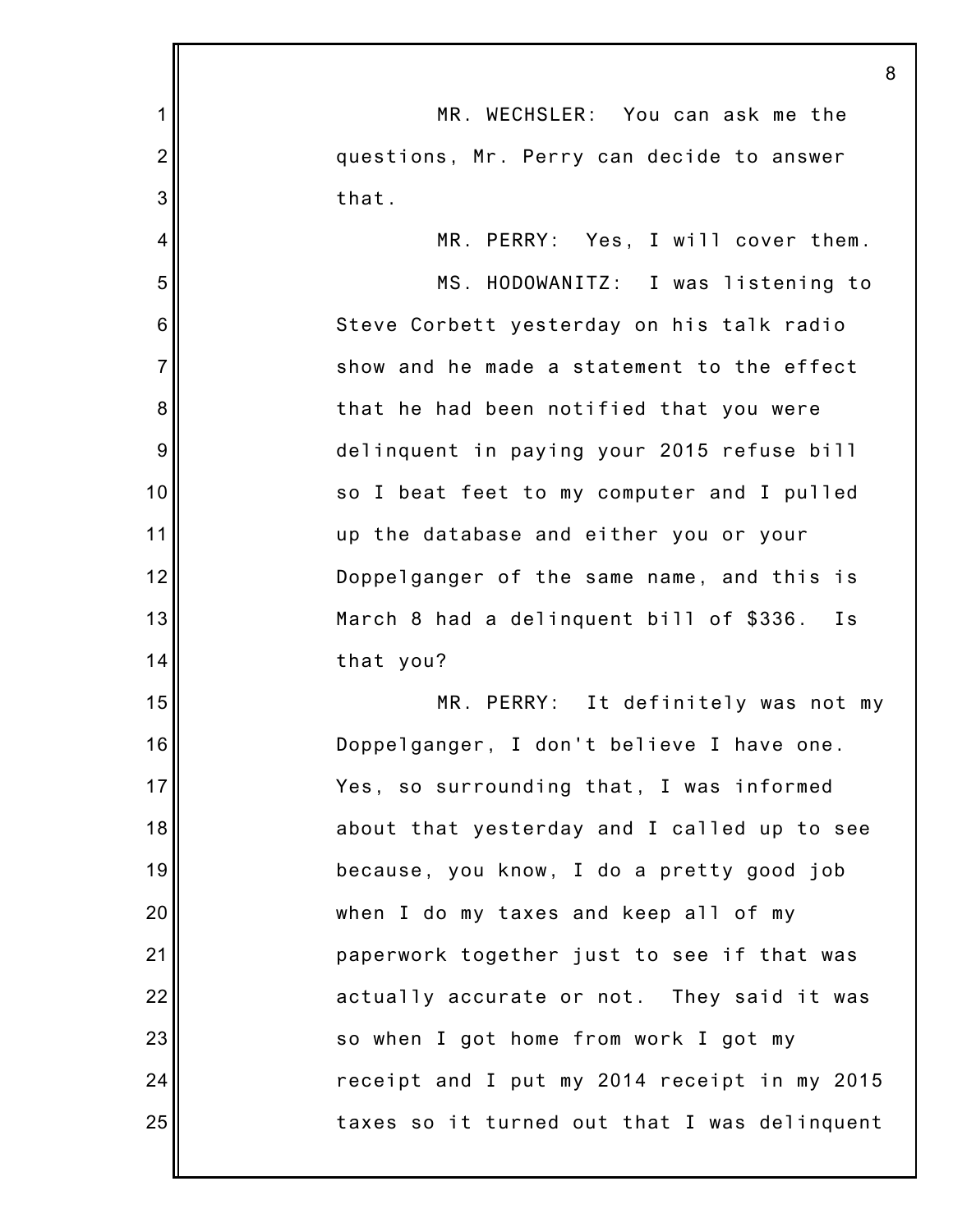so I immediately paid the bill which, unfortunately, cost me an extra \$36 on top of the \$300 which I could have used, could have been a couple of dinners at Maroni's or something so I was a little upset about that, but, yeah, it was brought to my attention and I took care of that.

1

2

3

4

5

6

7

8

9

10

11

12

13

14

15

16

17

18

19

20

21

22

23

24

25

MS. HODOWANITZ: Okay. I'm personally bothered by this because the garbage fee is a sensitive issue with many Scrantonians for obvious reasons and you have all discussed it and you should be aware of this, if not sitting in council this year you should have been paying attention prior years, I don't know about you, but I pay my taxes and I take very good care to make sure I pay my bills. Yes, it's possible to make a mistake, but it sure is embarrassing when a city councilman isn't paying the garbage fee and has to have it pointed out to him.

MR. PERRY: Well, I don't think, you know, embarrassing is the word, it was, you know -- it went up paid and I took care of it as soon as I found out. You know, there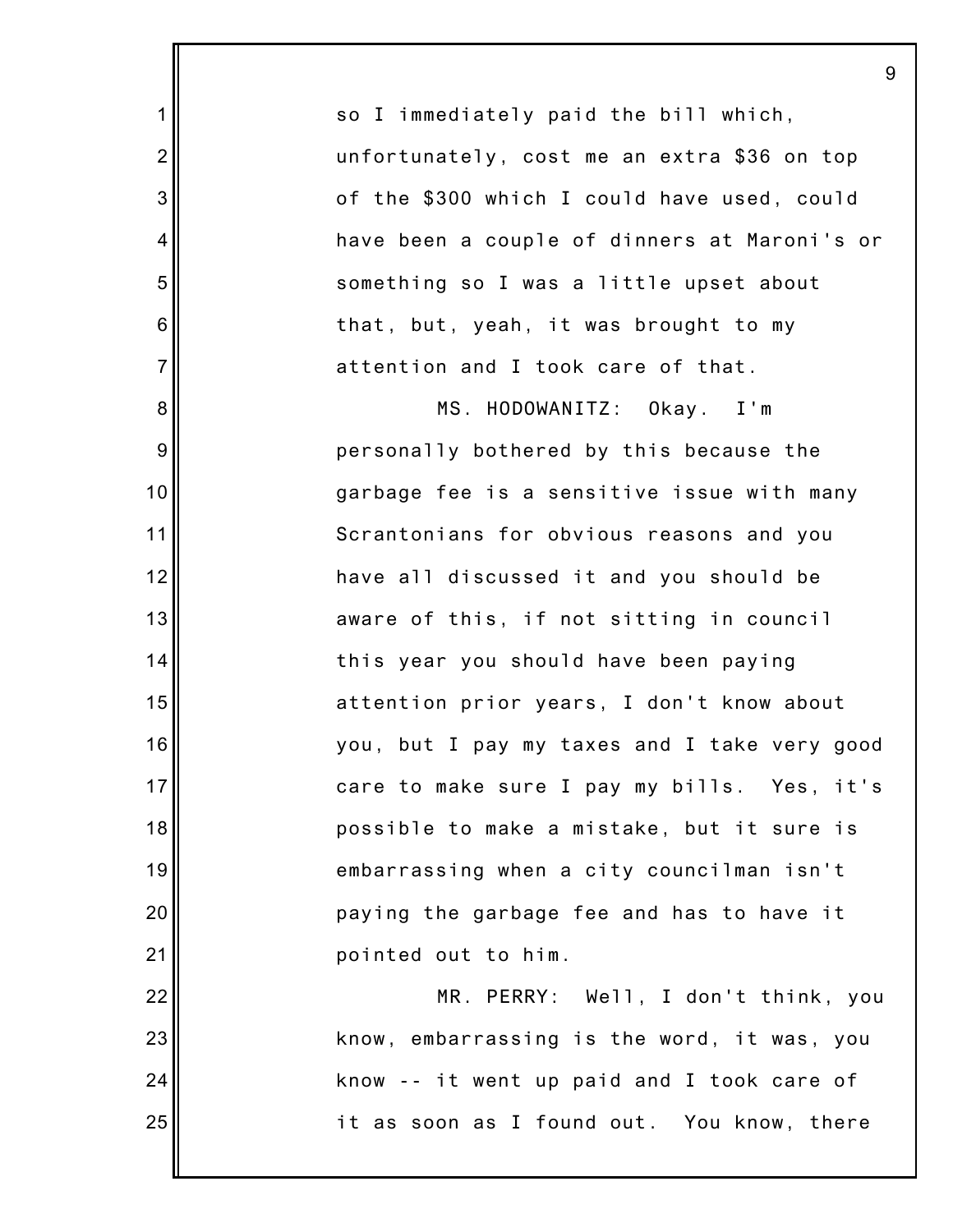|                | 10                                           |
|----------------|----------------------------------------------|
| 1              | was definitely no malice involved. I take    |
| $\overline{2}$ | pride in paying my bills.                    |
| 3              | MS. HODOWANITZ: You didn't receive           |
| 4              | an overdue notice?                           |
| 5              | MR. PERRY: If I did I would have             |
| 6              | responded to it.                             |
| $\overline{7}$ | MS. HODOWANITZ: Okay, well, then             |
| 8              | that's something that the Treasurer's Office |
| 9              | out to be fixing. Everybody who is overdue   |
| 10             | should be getting some kind of notice and I  |
| 11             | hope that you, Mr. Evans, will point that    |
| 12             | out to the administration because I'm not    |
| 13             | happy about this and I don't think you       |
| 14             | should think that this is a minor thing      |
| 15             | because it is not. Thank you.                |
| 16             | MR. WECHSLER: Les Spindler.                  |
| 17             | MR. SPINDLER: Good evening. Les              |
| 18             | Spindler, city homeowner and taxpayer.       |
| 19             | First of all, I'd like to send my            |
| 20             | condolences out to the passing of Jim        |
| 21             | McNulty. My thoughts and prayers are with    |
| 22             | Evie and the rest of the McNulty family.     |
| 23             | Jim might have had his critics, but I think  |
| 24             | he did a good job for this city and I was a  |
| 25             | fan of his. Rest in peace, Jim.              |
|                |                                              |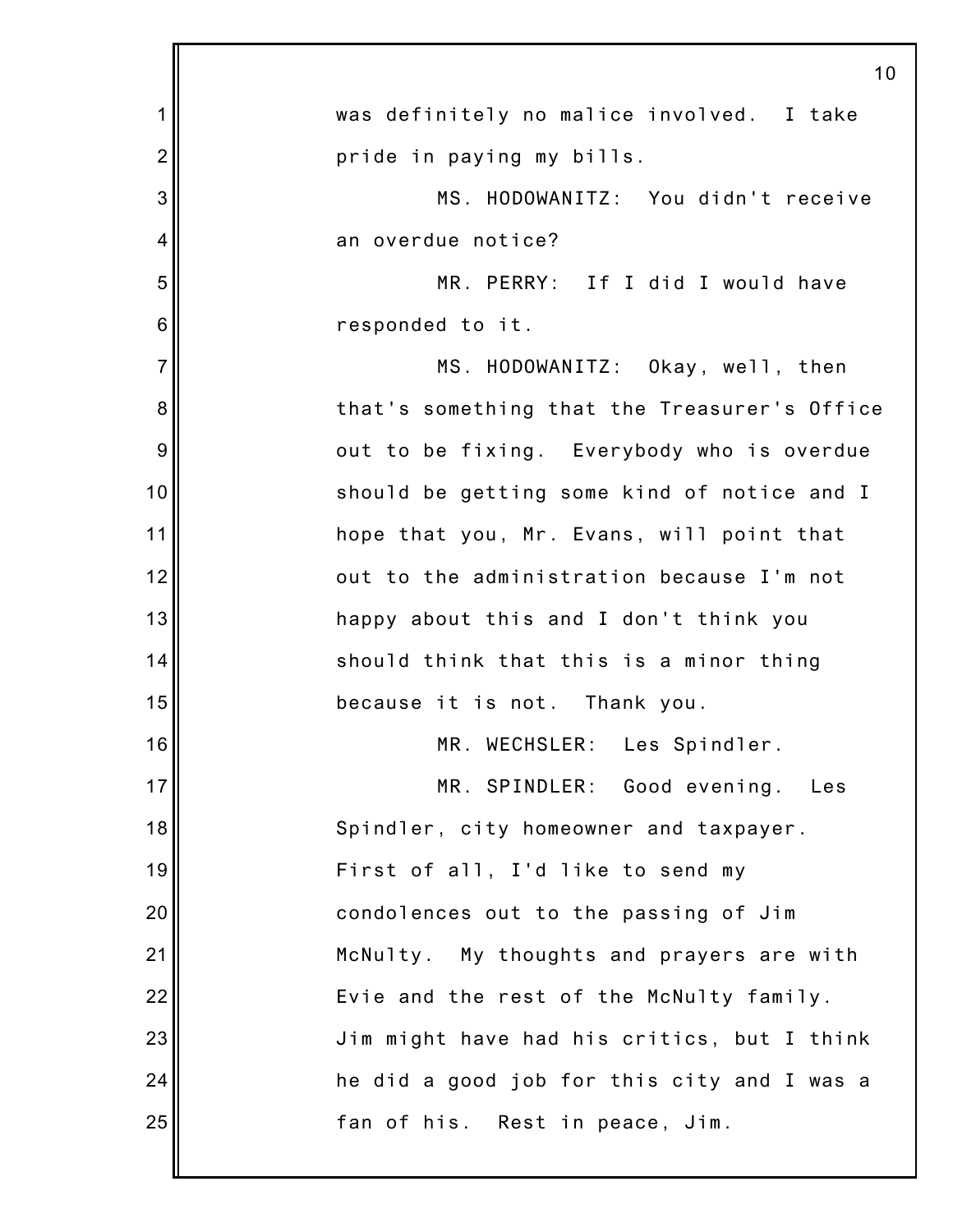|                  | 11                                           |
|------------------|----------------------------------------------|
| $\mathbf 1$      | I haven't been here in awhile, last          |
| $\overline{2}$   | time I was here was for one of the many      |
| $\mathbf{3}$     | times I brought up the \$300 garbage fee,    |
| 4                | which I have said for years and years I      |
| 5                | think is illegal because we pay taxes to     |
| 6                | have our garbage collected, and Councilmen   |
| $\overline{7}$   | Perry did make comments about it and he says |
| $\bf 8$          | he thinks it should be looked into and you   |
| $\boldsymbol{9}$ | know what it's very refreshing to hear       |
| 10               | something like that. I have been coming to   |
| 11               | these meetings for a long time and I have    |
| 12               | talked about this for a long time and the    |
| 13               | other only other council person to say       |
| 14               | something about the garbage fee is           |
| 15               | Councilman Rogan. No one else mentioned a    |
| 16               | word so it's refreshing to hear somebody     |
| 17               | else take my side on it. I hope when next    |
| 18               | year's budget comes around something can be  |
| 19               | done because, again, why do we pay taxes?    |
| 20               | For police, fire, and to get our garbage     |
| 21               | collected. We shouldn't have to pay another  |
| 22               | tax so I hope something is done next year.   |
| 23               | Okay, I think it's a safety issue,           |
| 24               | Family Dollar on top of Lackawanna Avenue on |
| 25               | Main Avenue, used to be Brunetti's Market,   |
|                  |                                              |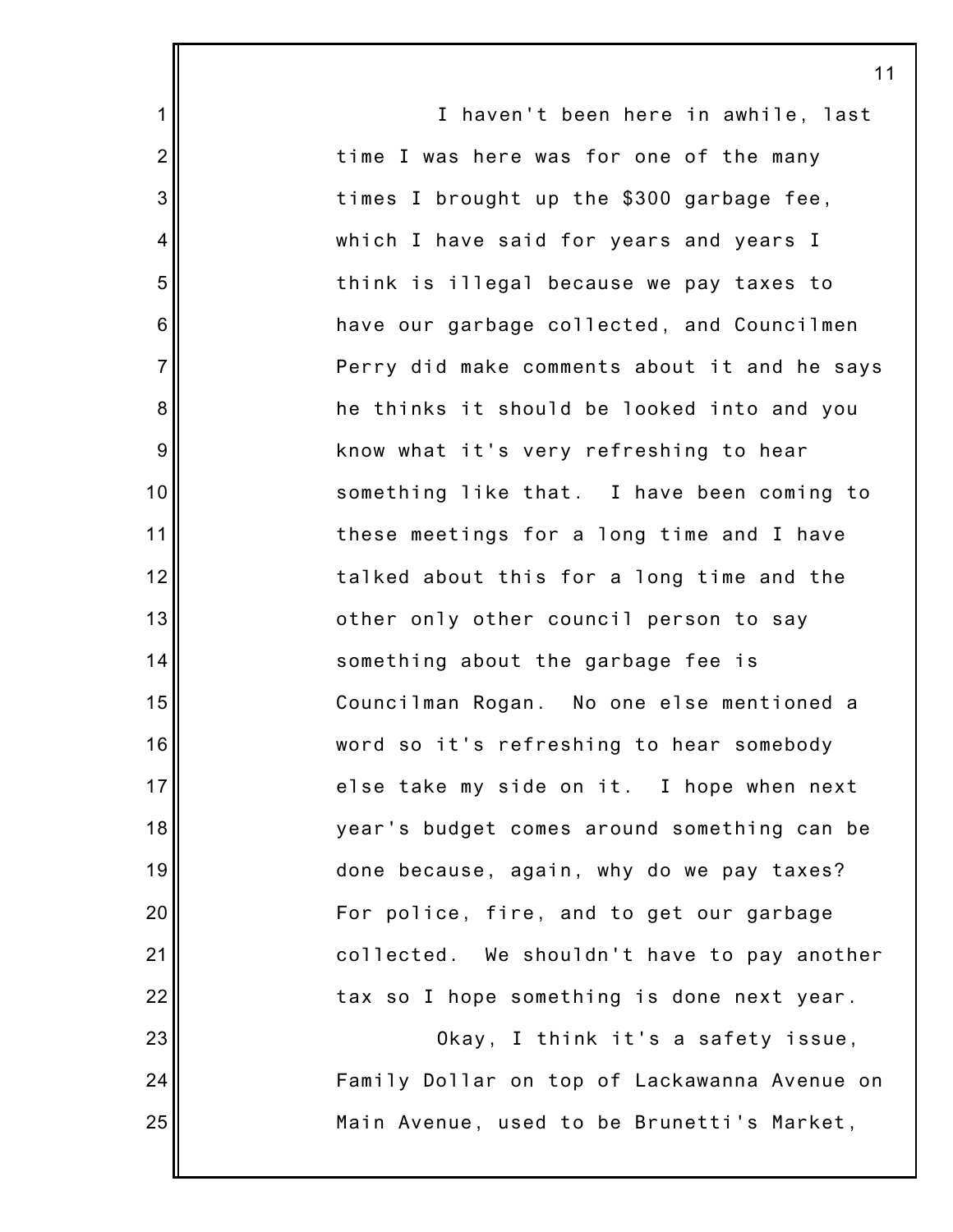you are not supposed to come out onto Main Avenue, it's supposed to be a one-way. There is a traffic light there, but not for people pulling out of the lot. When it was Brunetti's they used to have arrows pointed on the side of the building to go out towards the back in the alley. People are coming out onto Main Avenue and I think it's an accident waiting to happen. I don't know who is responsible for it, but I think a sign needs to be put up there with "No Exit" or "Exit Through the Year" or whatever. Now there is upper parking lot on that part of the building, it does say "Exit" towards the back. I go by there many times and the last time I stopped in there people pulling were out onto Main Avenue. As I said, I think it's a safety hazard and an accident waiting to happen so that needs to be looked into.

1

2

3

4

5

6

7

8

9

10

11

12

13

14

15

16

17

18

19

20

21

22

23

24

25

Lastly, I brought this up quite a few months ago when Farr Street was dug up by the gas company and they only paved half the street and, Councilman Rogan, you told me that Dennis Gallagher was going to talk to the project manager, have you heard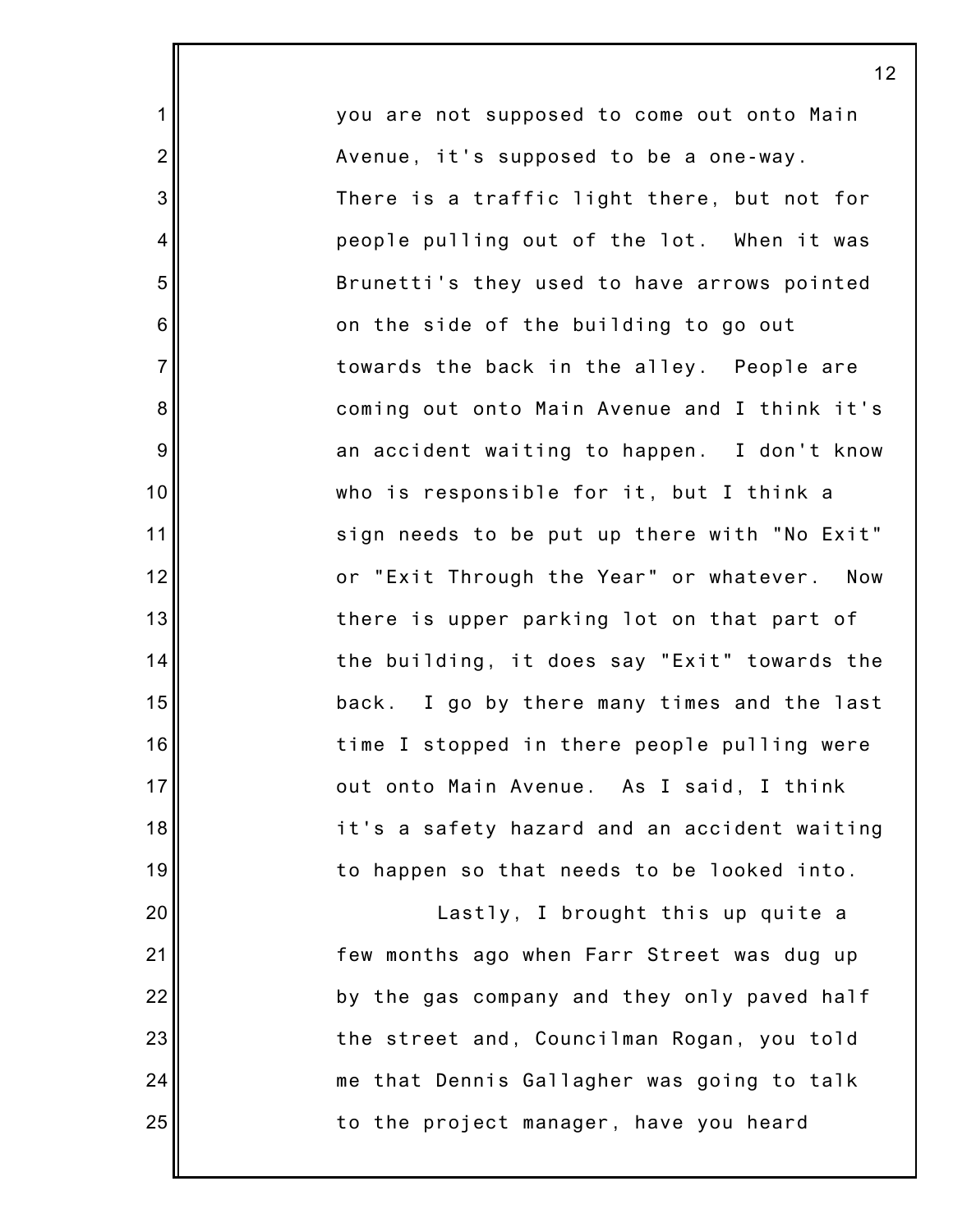| anything about that?                         |
|----------------------------------------------|
| MR. ROGAN: We did. I talked to               |
| Denny Gallagher a number of times about this |
| and they went back and forth with the        |
| contractor who is doing the work for the gas |
| company and the gas company was pretty firm  |
| that they believe what they did was legal    |
| under the ordinance. I certainly don't       |
| agree with it, I live a few blocks away from |
| there, you know, that's an instance where -- |
| and we have been doing a better -- the city  |
| has been doing a little bit better job of    |
| working with the utilities to not pave       |
| streets prior to being cut up, but I think   |
| we need to take a step further in a          |
| situation like that. Even if they weren't    |
| responsible for paving the whole road,       |
| that's a situation where the city should     |
| have partnered with them to do a cost        |
| sharing and make that whole road paved for   |
| the residents of that street, but I did      |
| follow-up with Mr. Gallagher on that,        |
| unfortunately the gas company wasn't willing |
| to work with us on that.                     |
| MR. SPINDLER: I don't understand             |
|                                              |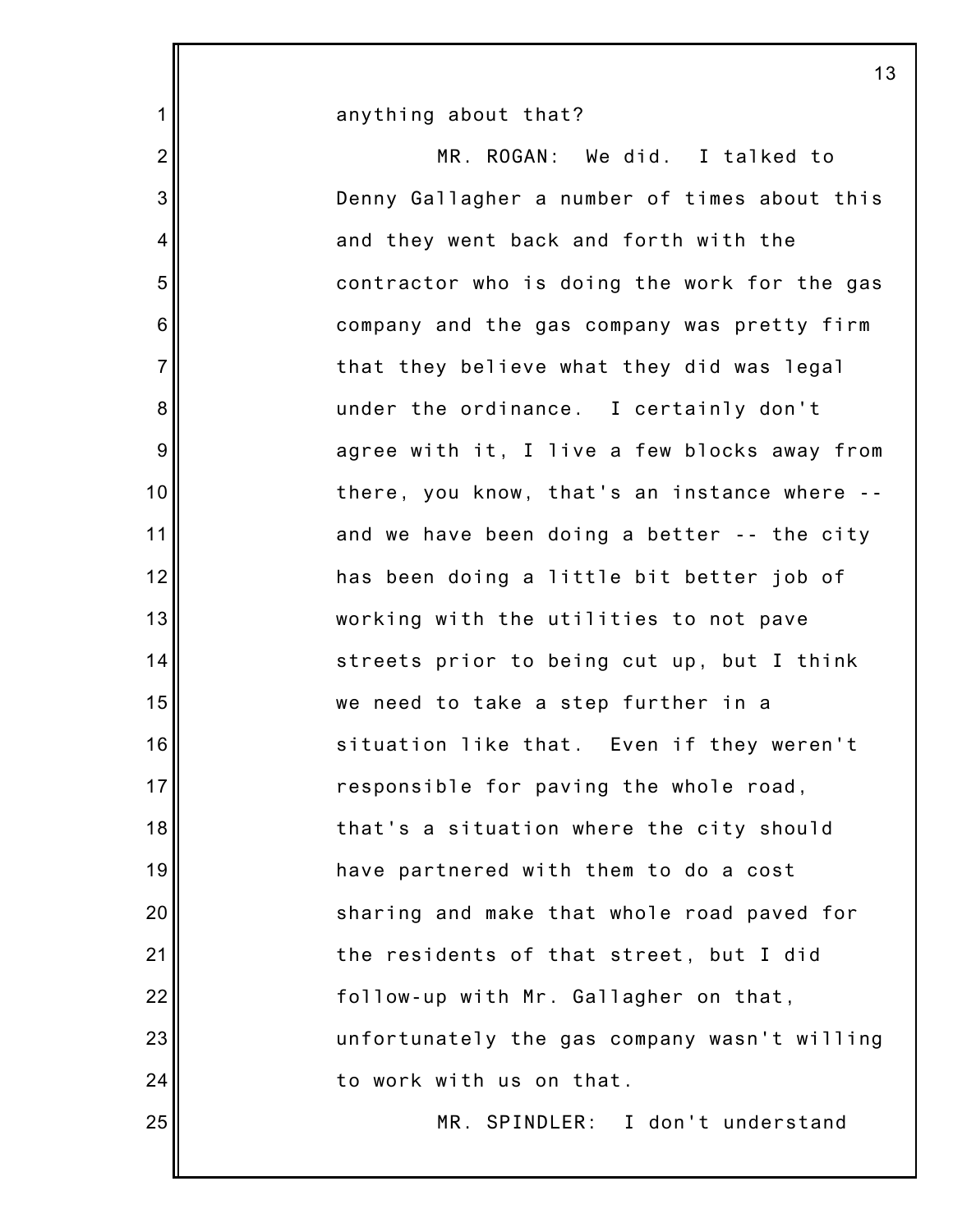|                | 14                                           |
|----------------|----------------------------------------------|
| 1              | because they did it on Dorothy Street, also, |
| $\overline{2}$ | and they paved all of Dorothy Street.        |
| 3              | MR. ROGAN: Right.                            |
| 4              | MR. SPINDLER: So I don't know                |
| 5              | understand how they think they have a right  |
| 6              | to pave half of Farr Street. It's too bad    |
| $\overline{7}$ | for the residents. I live near there, but I  |
| 8              | don't live on Farr, but it's too bad for the |
| 9              | residents that live there. Maybe they        |
| 10             | should get together and take the gas company |
| 11             | to Court. That's just my opinion. That's     |
| 12             | all I have tonight. Thank you for your       |
| 13             | time.                                        |
| 14             | MR. WECHSLER: Thank you. Ron                 |
| 15             | Ellman.                                      |
| 16             | MR. ELLMAN: Council, look at these           |
| 17             | guys, they look like they are ready to tell  |
| 18             | me to shut up and sit down, I haven't        |
| 19             | started. I talked to my attorney last night  |
| 20             | around a half hour about last week and I'm   |
| 21             | going to tell you something he told me, he   |
| 22             | said that you guys not allowing me to speak  |
| 23             | last week was probably one of the most       |
| 24             | fortunate things that ever happened to me    |
| 25             | because now he is going to take these two    |
|                |                                              |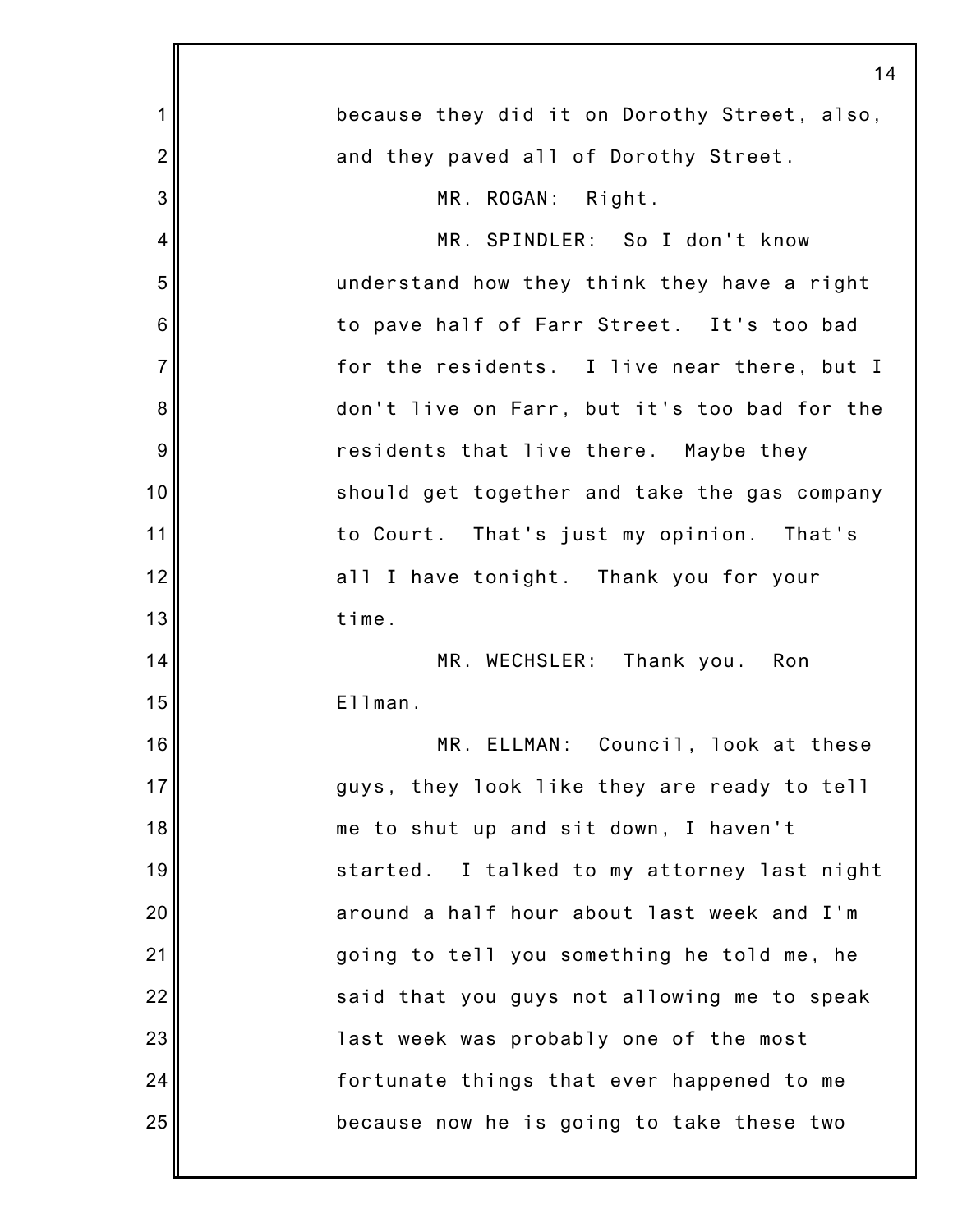fools to court with facts, facts from Mr. Hinton's office and facts from Magistrate Ware's office, facts about for people on my street that they want sympathy for when he has destroyed my whole neighborhood. That's facts, you know. This nonsense, I don't see how somebody could stand and look in front of this camera and say I fell through the ceiling of my garage. There is just something wrong with somebody like that. These are two irrational people that I've had to deal with. They don't care about rational laws. That's over with.

1

2

3

4

5

6

7

8

9

10

11

12

13

14

15

16

17

18

19

20

21

I have had several people though, probably six, eight people ask me why I have been limping for six or eight months, it's because some jackass in a truck run into me, I had to go to the hospital, I've had three or four or five doctors that I have taken rehab and a bunch of x-rays, now that's a fact.

22 23 24 25 I've talked about being a bad plagiarist. People mention things to me al week long and sometimes I write them down. I had someone ask me two weeks ago that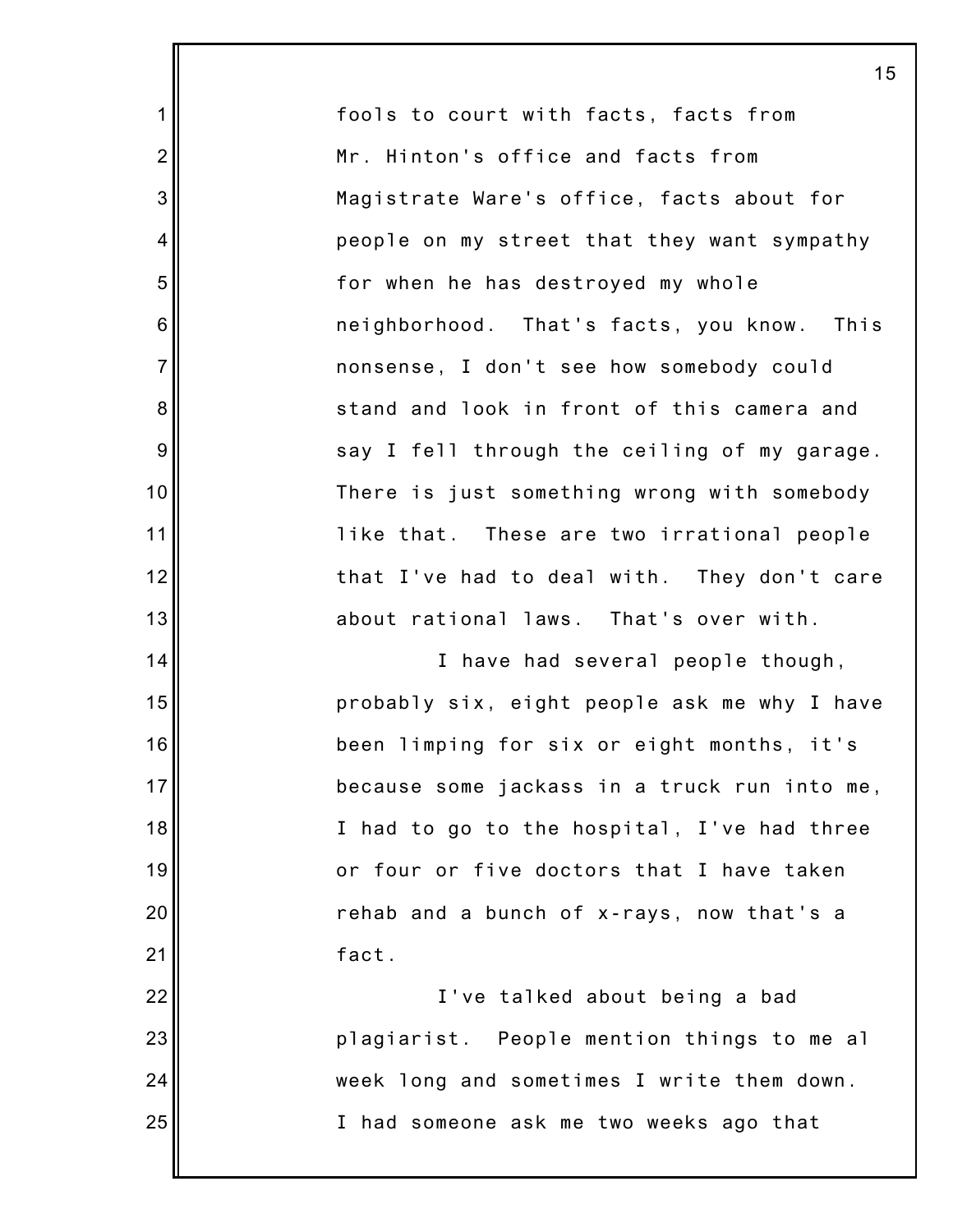|                | 16                                           |
|----------------|----------------------------------------------|
| 1              | Mr. Amoroso isn't listed as an employee of   |
| $\overline{2}$ | the college who pays his benefits and his    |
| 3              | hospitalization? It's not us, is it?         |
| 4              | MR. WECHSLER: No, he is a                    |
| 5              | consultant to the city.                      |
| 6              | MR. ELLMAN: I think it ought to be           |
| $\overline{7}$ | looked into. People what, six or             |
| 8              | seven-hundred foreclosures and the same --   |
| 9              | somebody asked me to ask you people about    |
| 10             | how much Mr. Bulzoni's benefits are when you |
| 11             | give him a \$10,000 raise and the city is in |
| 12             | such dire straights all the time. I really   |
| 13             | wish somebody, and not this stuff we'll get  |
| 14             | back to you and I'll let you know, I wish    |
| 15             | you'd come back next week and tell these     |
| 16             | people.                                      |
| 17             | Last week I listened to those two            |
| 18             | ladies, the friends of Lackawanna and they   |
| 19             | are the troublemakers of Lackawanna.<br>Our  |
| 20             | garbage rates have already doubled and I     |
| 21             | think the last thing in the world Scranton   |
| 22             | needs to do is join their war. You might     |
| 23             | win a battle or tow, but you'll lose. I      |
| 24             | know it.                                     |
| 25             | Today is my 80th birthday.                   |
|                |                                              |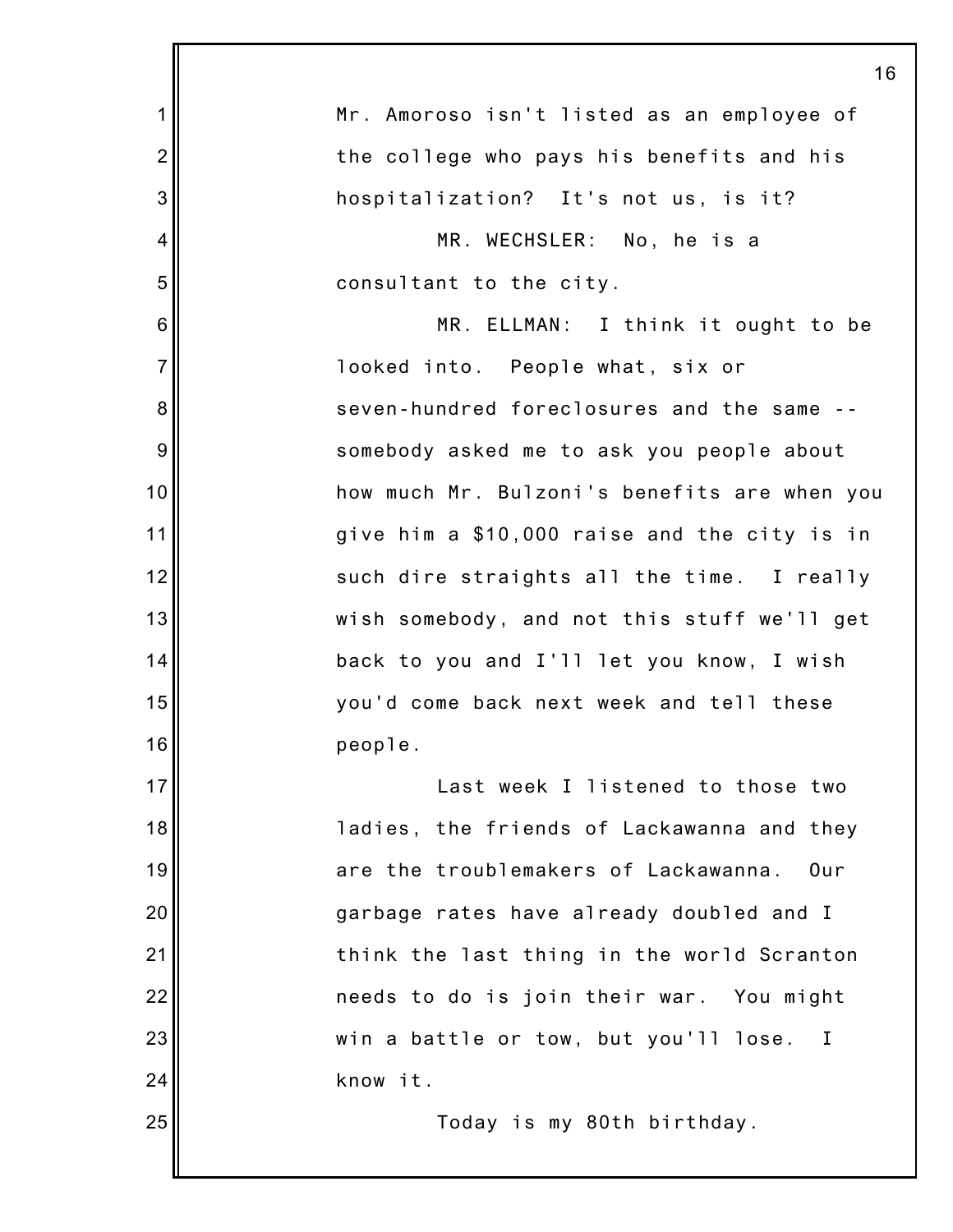|                | 17                                                      |
|----------------|---------------------------------------------------------|
| 1              | MR. WECHSLER: Congratulations.                          |
| $\overline{2}$ | MR. ELLMAN: Thank you. I'm getting                      |
| 3              | tired and wore out, this face done wore out             |
| 4              | three or four bodies but last night I went              |
| 5              | out to eat at a restaurant up in Dunmore                |
| 6              | called Mary's up on Erie Street and it's                |
| $\overline{7}$ | Wednesday and Thursday, I don't mean to --              |
| 8              | but Wednesday and Thursday it's all of the              |
| 9              | spaghetti you can eat for \$5. Where in the             |
| 10             | world, and this is a nice place, very nice,             |
| 11             | where can anybody get a meal like that for              |
| 12             | \$5, you know? I couldn't believe it.<br>$\blacksquare$ |
| 13             | wish people would -- it was busy. It was                |
| 14             | busier than the dickens up there.                       |
| 15             | I guess I need to apologize for some                    |
| 16             | of my statements and some of the things that            |
| 17             | I have said up here to you. This lady told              |
| 18             | me a couple of weeks ago, she said, I have              |
| 19             | never seen her before, she said, "You sure              |
| 20             | are hateful to those people."                           |
| 21             | Maybe that's true. Let's shake                          |
| 22             | hands and start over again of. That's what              |
| 23             | me attorney told me yesterday. Thank you.               |
| 24             | MR. WECHSLER: Thank you, Mr.                            |
| 25             | Ellman.                                                 |
|                |                                                         |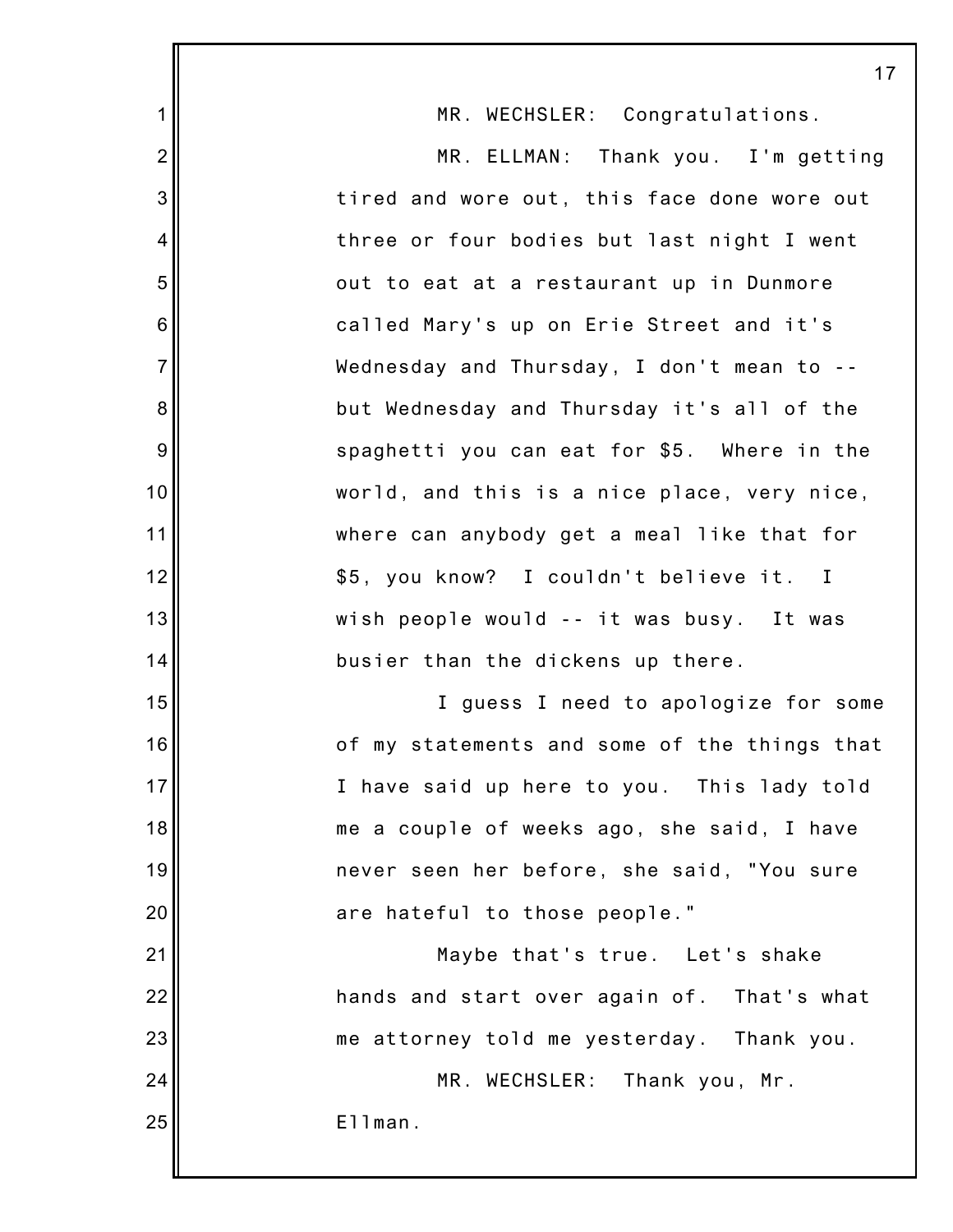|                | 18                                           |
|----------------|----------------------------------------------|
| 1              | MR. EVANS: Good advice.                      |
| $\overline{2}$ | MR. WECHSLER: Lee Morgan.                    |
| 3              | MR. MORGAN: Good evening, Council.           |
| 4              | The first thing I have here today is I would |
| 5              | like to note that John Kahonick, who was     |
| 6              | resident of the City of Scranton passed away |
| $\overline{7}$ | a few weeks ago and, you know, I appreciate  |
| 8              | the people are noted for having passed, but  |
| 9              | I just hope we spent a little more time      |
| 10             | acknowledging ordinary residents of this     |
| 11             | city who have passed and poured their heart  |
| 12             | and soul into this city. I think that too    |
| 13             | often they are overlooked and I think it's   |
| 14             | tragic, but, you know, what are going to do  |
| 15             | about that?                                  |
| 16             | The other thing I have here today            |
| 17             | is, you know, driving through west side the  |
| 18             | other day, well, over numerous occasions     |
| 19             | there is a house 1811 Luzerne Street for     |
| 20             | sale for \$16,500. It's amazing. It started  |
| 21             | at 21,500. I just glanced at it a little     |
| 22             | bit, seems solid. The roof line is nice and  |
| 23             | strong, it seems like it's a well-built      |
| 24             | building, but, you know, the pathetic thing  |
| 25             | is that people just can't sell their         |
|                |                                              |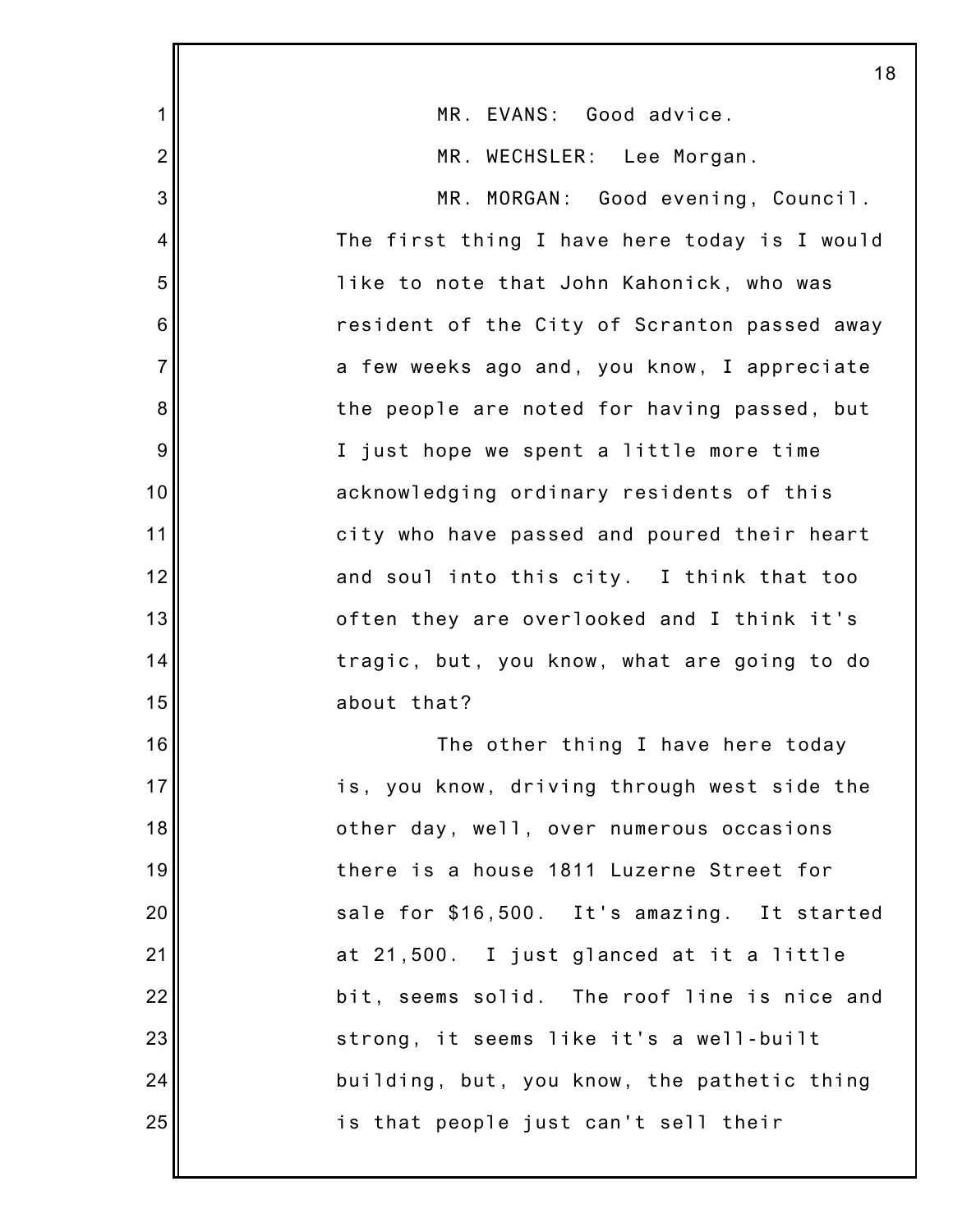properties in the city and for some unknown reason, which I don't know that because I was never an elected councilman or a mayor, I can't understand how this council or this mayor or previous councils and previous mayors can't understand that the budget has to be cut.

1

2

3

4

5

6

7

8

9

10

11

12

13

14

15

16

17

18

19

20

21

22

23

24

25

Now, I asked the former council president, Mr. McGoff, to cut the budget by 30 percent because that seems to be a number that may work, but when we come up here and have audits that have so overdue it's almost laughable, and then talk about having legitimate government in Scranton that's something else that's very laughable.

You know, we listen to all of the rhetoric and all of the silliness that takes place in this chamber and it is beyond pathetic, let there be no doubt in anybody's mind about that. We have nonprofits lined up at the gateway for money. Somebody brought the figure forward here that the average Scrantonian makes \$22,000 a year and my question is how can a legitimately elected government think even for 1/10th of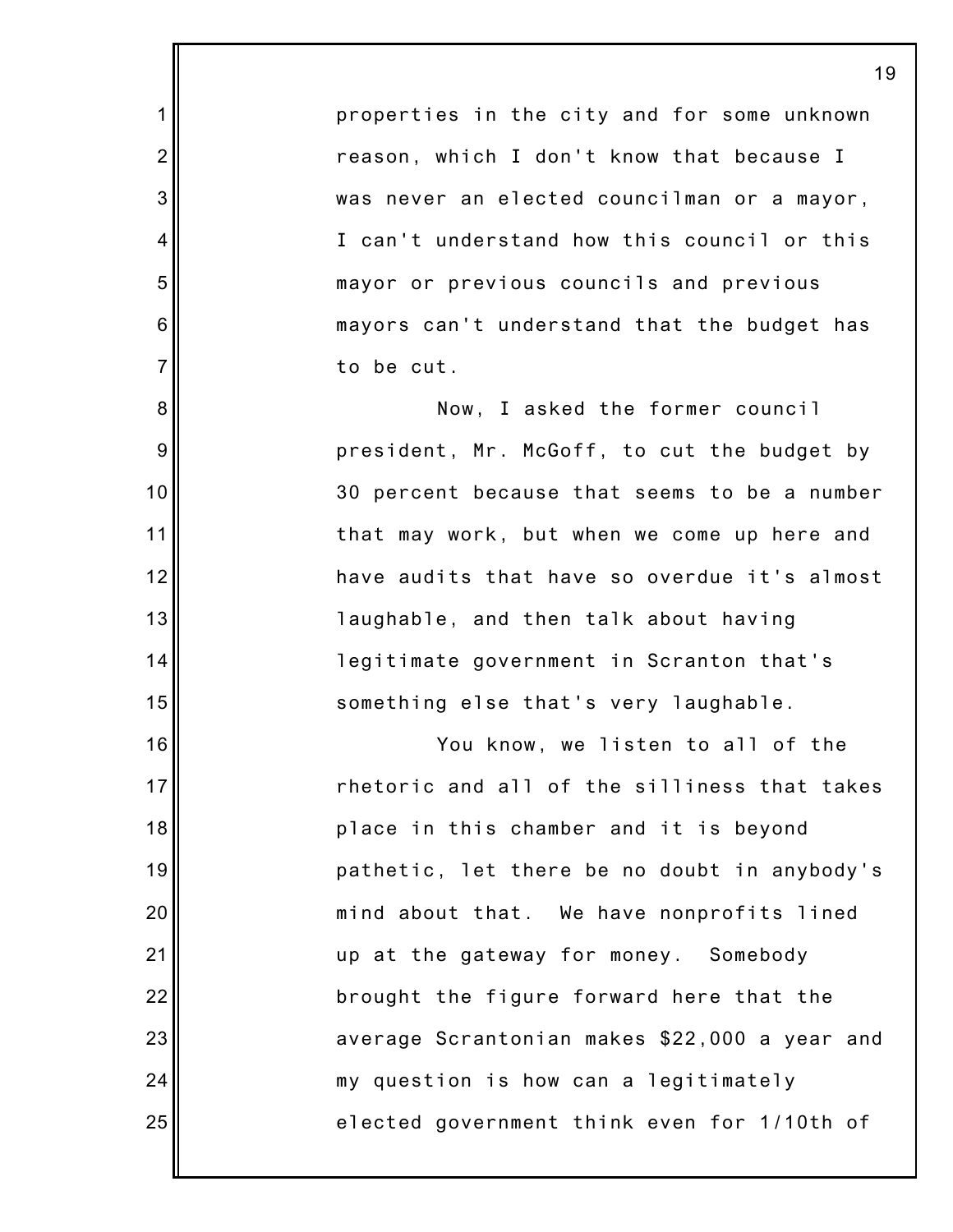one second if they are thinking that this city can absorb anymore tax increases. I have no idea and how this council and previous councils and administrations have continued to hire and hire and hire. It's amazing because all we have seem to have done is subject the average Scrantonian to a poverty rate that's almost unbelievable. We are the I think in the newspaper today it talked about Glenn Lyon but on that list we are 35th in the most distressed places in Pennsylvania and in my opinion, with all due respect to the councilmen, and like I've said before I really don't think that suits make a person, we have no vision and no leadership ability. We are talking about selling an asset like the Scranton Sewer Authority, but the pension fund not only is underfunded, but it's never performed to the numbers that it has to perform to even it was funded completely because nothing is real.

1

2

3

4

5

6

7

8

9

10

11

12

13

14

15

16

17

18

19

20

21

22

23

24

25

And when you look at the oversight authority of council, to take a good hard look at everything that's happening in this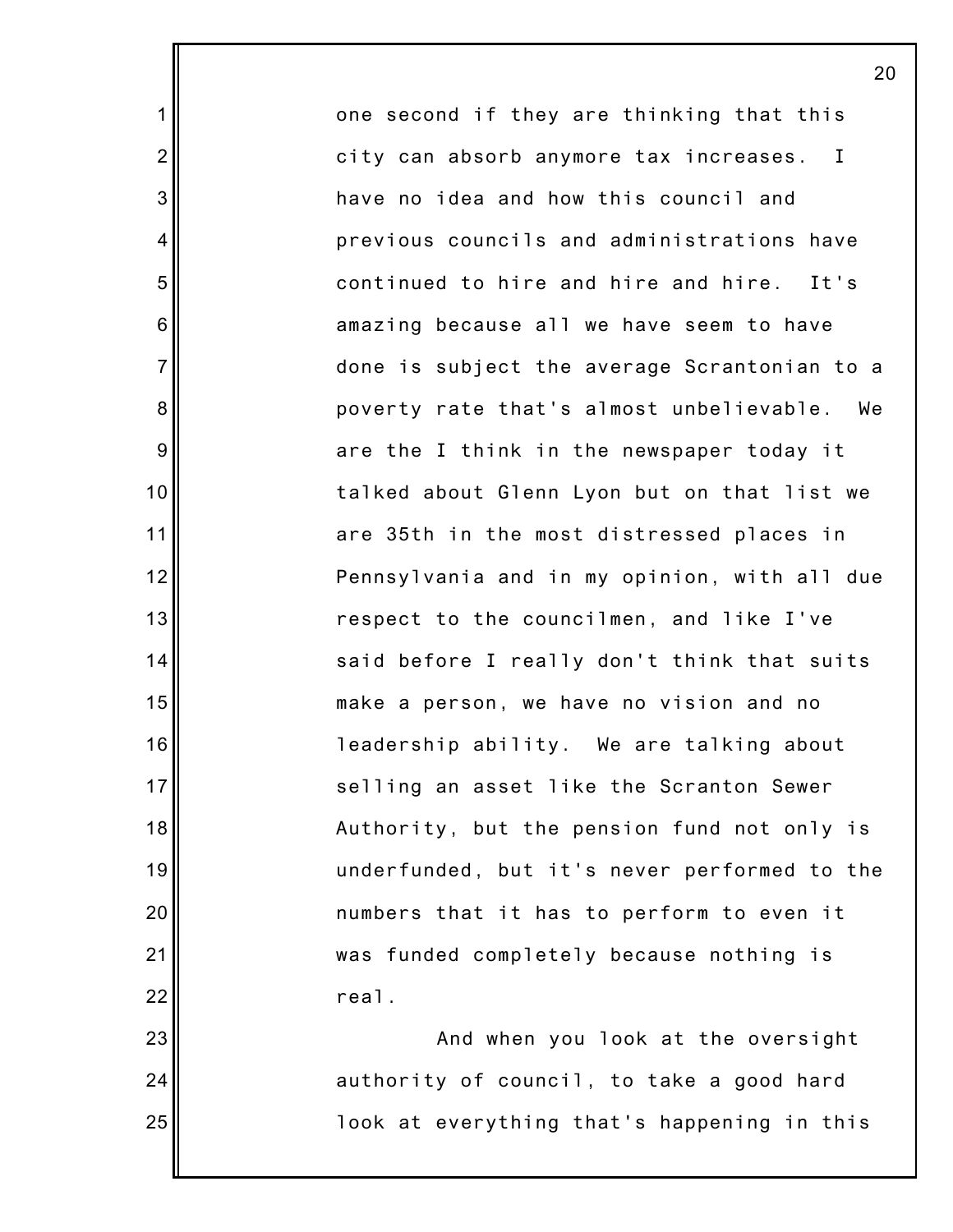|                | 21                                           |
|----------------|----------------------------------------------|
| 1              | city, they are looking the wrong way, but    |
| $\overline{2}$ | then I guess that must be politically        |
| 3              | expedient to not be concerned about the      |
| 4              | average resident.                            |
| 5              | Now, I have a few children but they          |
| 6              | are not going to live here. Most of them     |
| $\overline{7}$ | are gone. They graduated from college and    |
| 8              | they aren't coming here.                     |
| 9              | I have an older child that told me           |
| 10             | that he thinks Scranton is a slum and he     |
| 11             | wouldn't live here. Now, he does have the    |
| 12             | earning potential of a quarter of a quarter  |
| 13             | of a million dollars a years so I guess he   |
| 14             | can afford to live wherever he wants, but my |
| 15             | real question is why can't this council and  |
| 16             | why can't this mayor confront the problems   |
| 17             | we have, stop hiring people politically,     |
| 18             | stop doing things that are incorrect.        |
| 19             | You know, like somebody talked to me         |
| 20             | yesterday about Ron Ellman not being allowed |
| 21             | to speak at the last meeting, that's just -- |
| 22             | that's beyond description because whether    |
| 23             | the man is signed in on the list or not      |
| 24             | doesn't matter. If he wanted to wait until   |
| 25             | the names are off the list he is an American |
|                |                                              |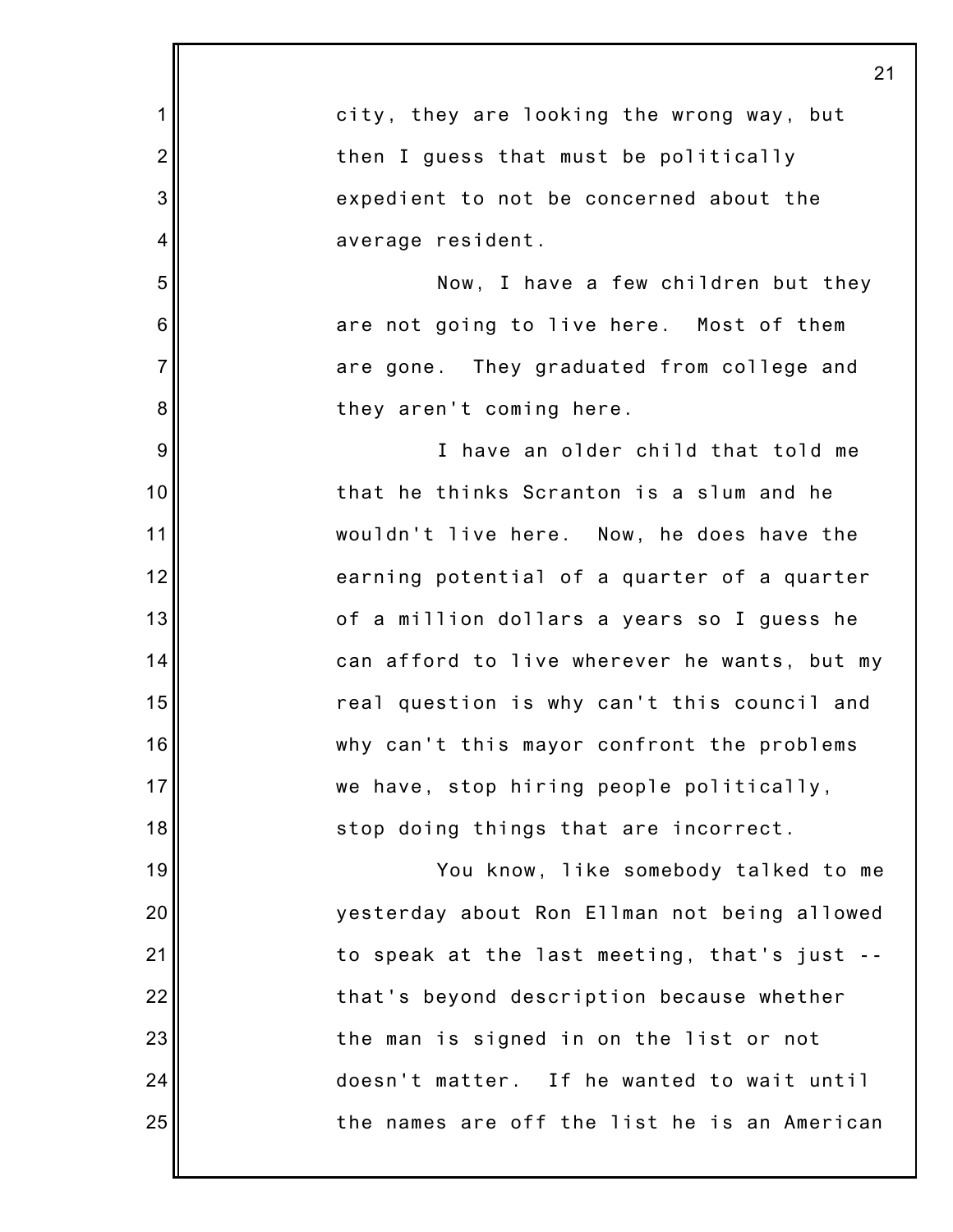|                | 22                                           |
|----------------|----------------------------------------------|
| 1              | that has rights to speak and when somebody   |
| $\overline{2}$ | abridges those rights, whoever that person   |
| 3              | is, it's wrong and the person who did that   |
| 4              | should have asked their solicitor if that    |
| 5              | was the right thing to do and maybe it would |
| 6              | have changed. Thank you.                     |
| $\overline{7}$ | MR. WECHSLER: Thank you,                     |
| 8              | Mr. Morgan. Is there anyone else who would   |
| 9              | like to address counsel?                     |
| 10             | MR. SBARAGLIA: Andy Sbaraglia,               |
| 11             | resident of Scranton. Fellow Scrantonians,   |
| 12             | since the audit was brought up a lot of      |
| 13             | times people don't realize nothing happens   |
| 14             | by accident and the audit is held up, there  |
| 15             | is a reason why it's held up. Maybe          |
| 16             | Scranton isn't as distressed as people keep  |
| 17             | saying it is, because if it was that         |
| 18             | distressed there wouldn't be able to give    |
| 19             | all of them contracts out like they have     |
| 20             | been doing. Not only that, they want to      |
| 21             | even change the bidding for a contract. You  |
| 22             | have to go over 20,000. Why? It's obvious    |
| 23             | why. Political kickbacks is the problem.     |
| 24             | People donate to the party not because they  |
| 25             | love the party or agree with the party or go |
|                |                                              |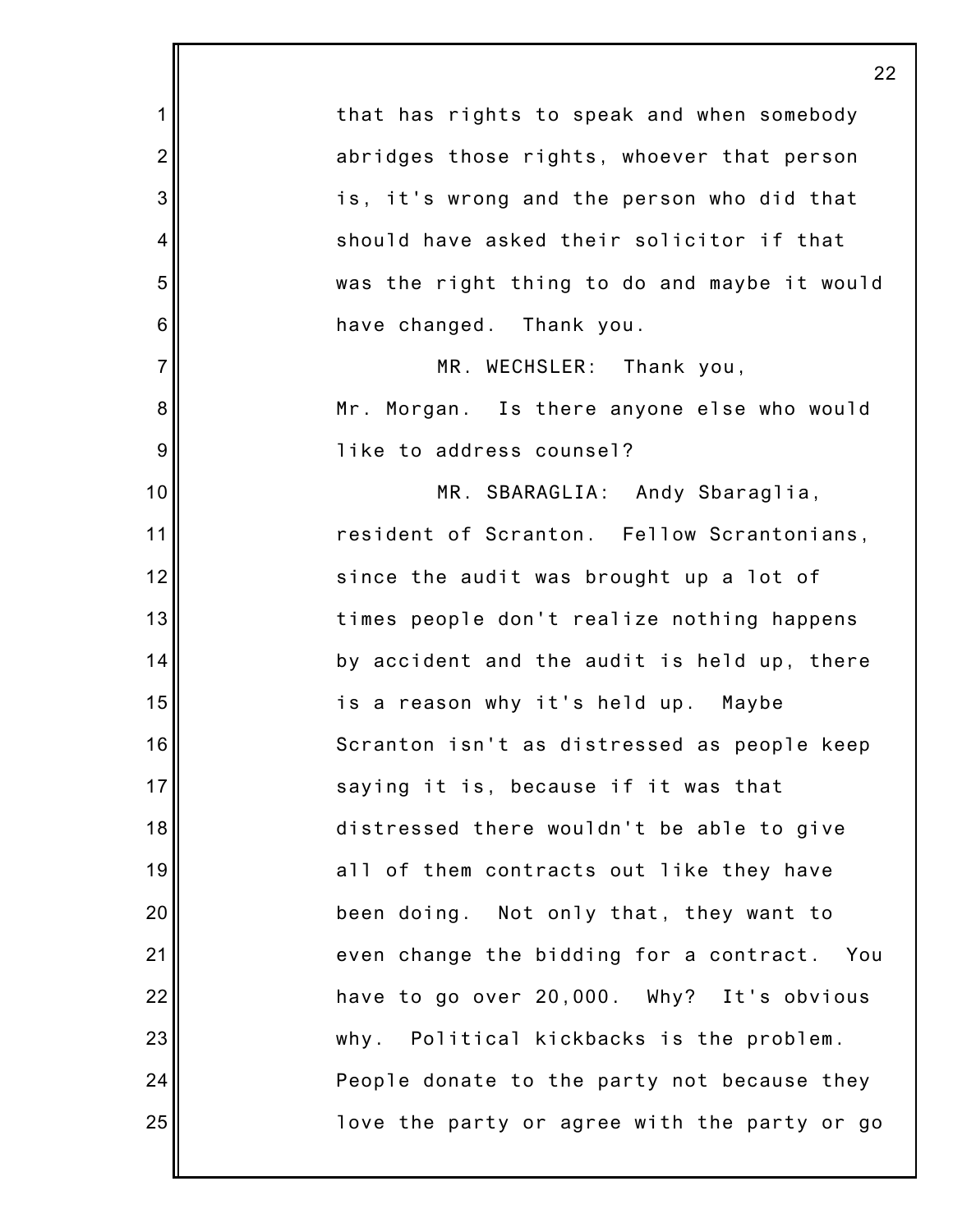out and serve their country and fought for the party like most of the residents Scranton has, I don't know if anyone of you have ever served in the military and that's the problem. You think because you stood up there you're great Americans. You are not. A great American who does things for his country, either serve it, and you really doing a service to Scranton and not to the country by serving up there. That's the problem. Your salary is more than half of what the average resident of Scranton - your -- I don't know if that's taxed. I never inquired because I didn't think -- I wasn't getting it so I didn't have to, but you lost all ways of being realistic about what's going on in this city. We all know why the audit is late, and we all know why the next audit is going to be late. The parties are built on two things, patronage and contracts. This city has built a machine on patronage and contracts, not to the greatness of the city, but to the detrimental of the city.

1

2

3

4

5

6

7

8

9

10

11

12

13

14

15

16

17

18

19

20

21

22

23

24

25

People used to be happy to live in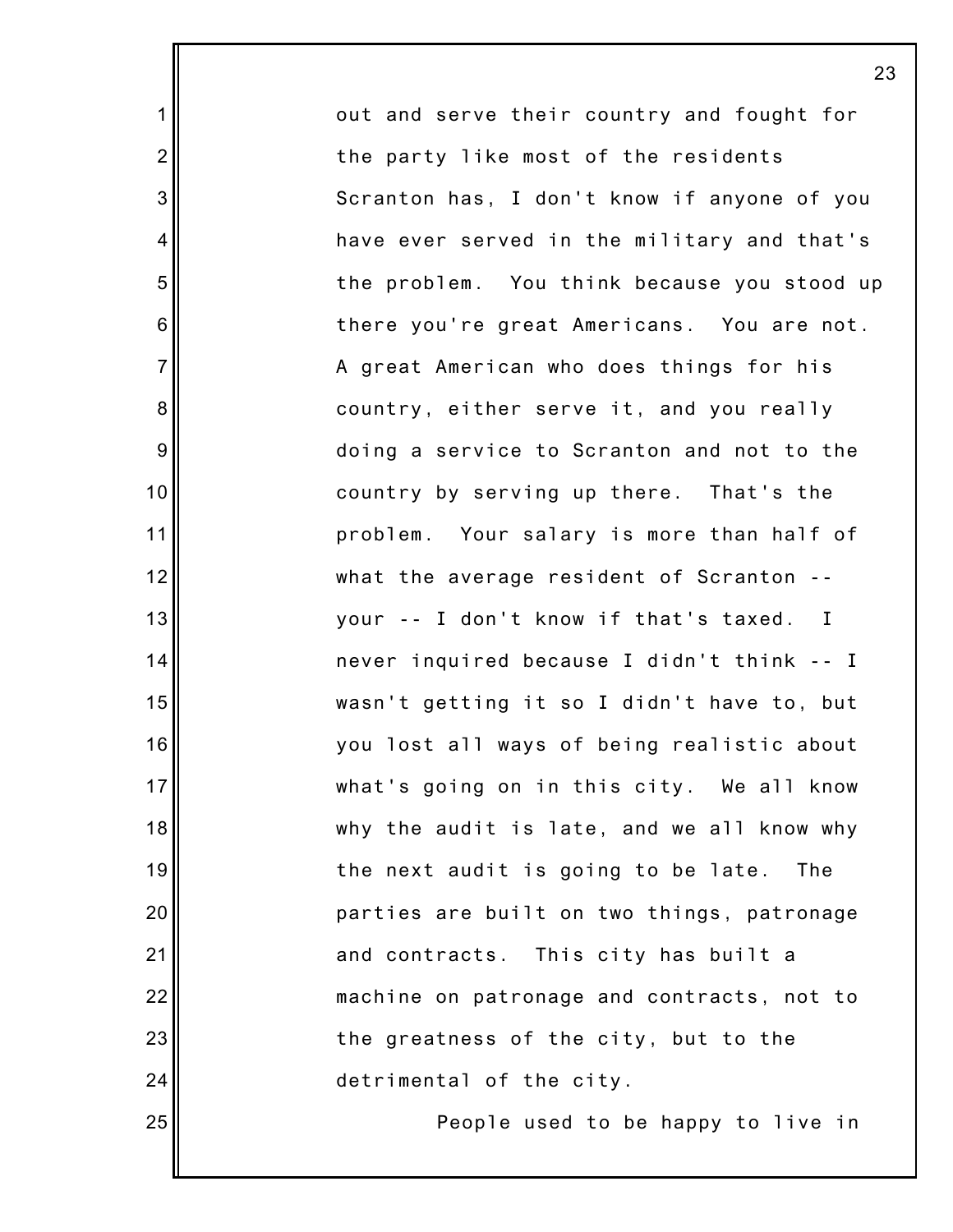Scranton, now they are not and it's sad. I lived all my life here and I enjoyed the city, I always loved the city for what it offered. Of course, I grew up in a good neighborhood I guess but times have changed.

1

2

3

4

5

6

7

8

9

10

11

12

13

14

15

16

17

18

19

20

21

22

23

24

25

West Side has been denied a swimming pool or years now, money that was put aside for the swimming pools was taken to the paving and now they are taking money from another account that was the gas I think it is that should have been for paving to something else, to contracts, I believe. No one ever came up to me and said, "When we change the lighting in Scranton we are going to save a million dollars over the next 100 years," which is probably what we made, but it's 100 years in the future, not in the present. When you give a contract you need a contract within the next two years to really do something. You don't. The original contract never even probably panned out, but I never heard anybody say that when we borrowed a lot of that money for our lighting buying it from the PPL and for the lighting, which we are going to do again and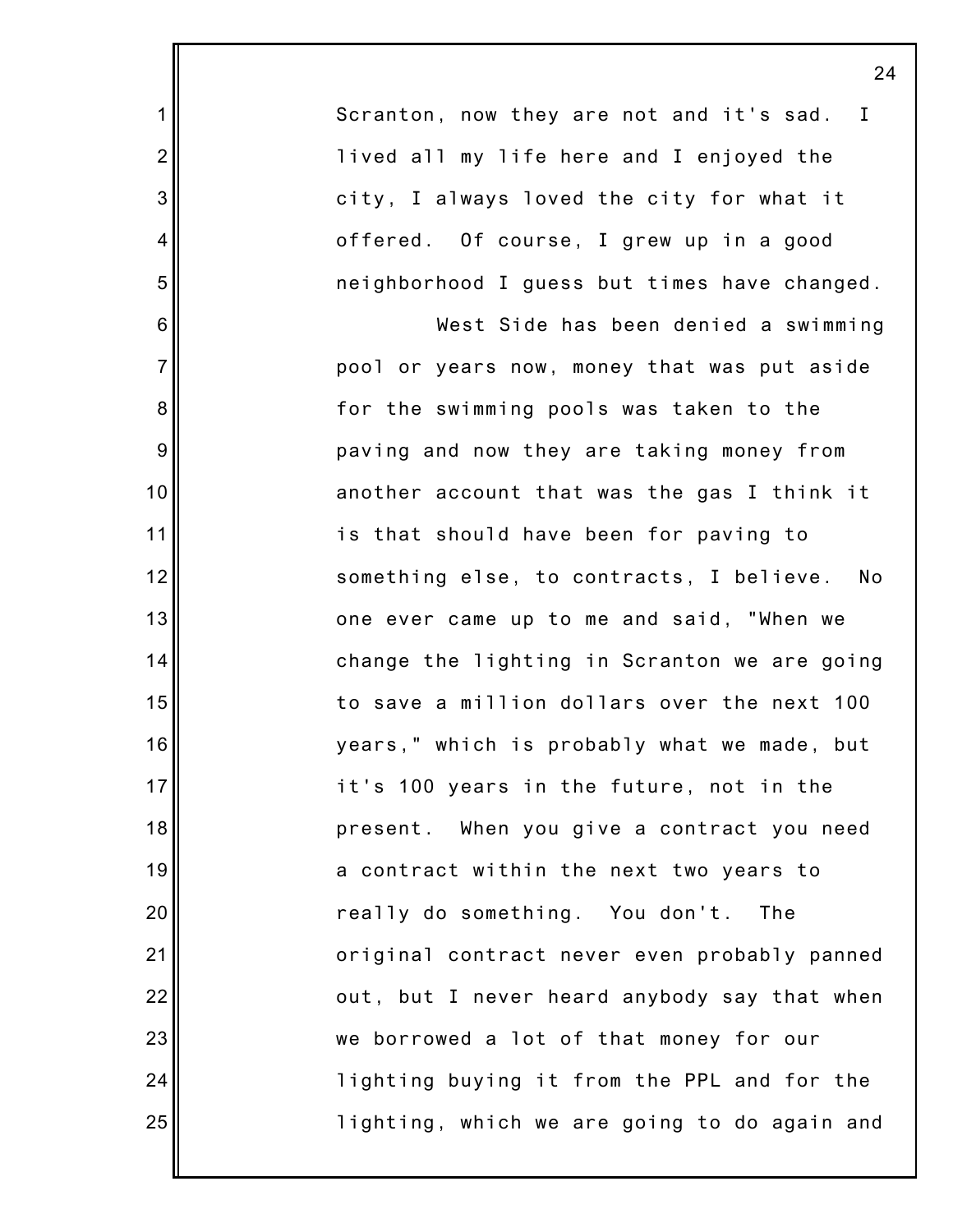again and again which is good for the party, good for the machine but not for the residents and I'm sorry to say I really am how you can take a beautiful city and destroy it, for what? You are not going to get anything out of it in the end, in the end the city is going into receivership and then somebody is going to actually do something to look at all of the contracts that were given out and how the money flowed from the contracts. I did the mayors, I know how it works and I went through every dollar he got for his campaigns. I knew where they came from, I looked at the contracts, I know the contracts you gave out and it's a sad point that we have to really run a political party on patronage and contracts instead of really caring for this city from the heart. I just hope you can change or for some reason or other it comes to you. Bye. MR. WECHSLER: Thank you. Anyone else? MR. UNGVARSKY: Good evening, city

council, I'm Tom Ungvarsky. A couple of

1

2

3

4

5

6

7

8

9

10

11

12

13

14

15

16

17

18

19

20

21

22

23

24

25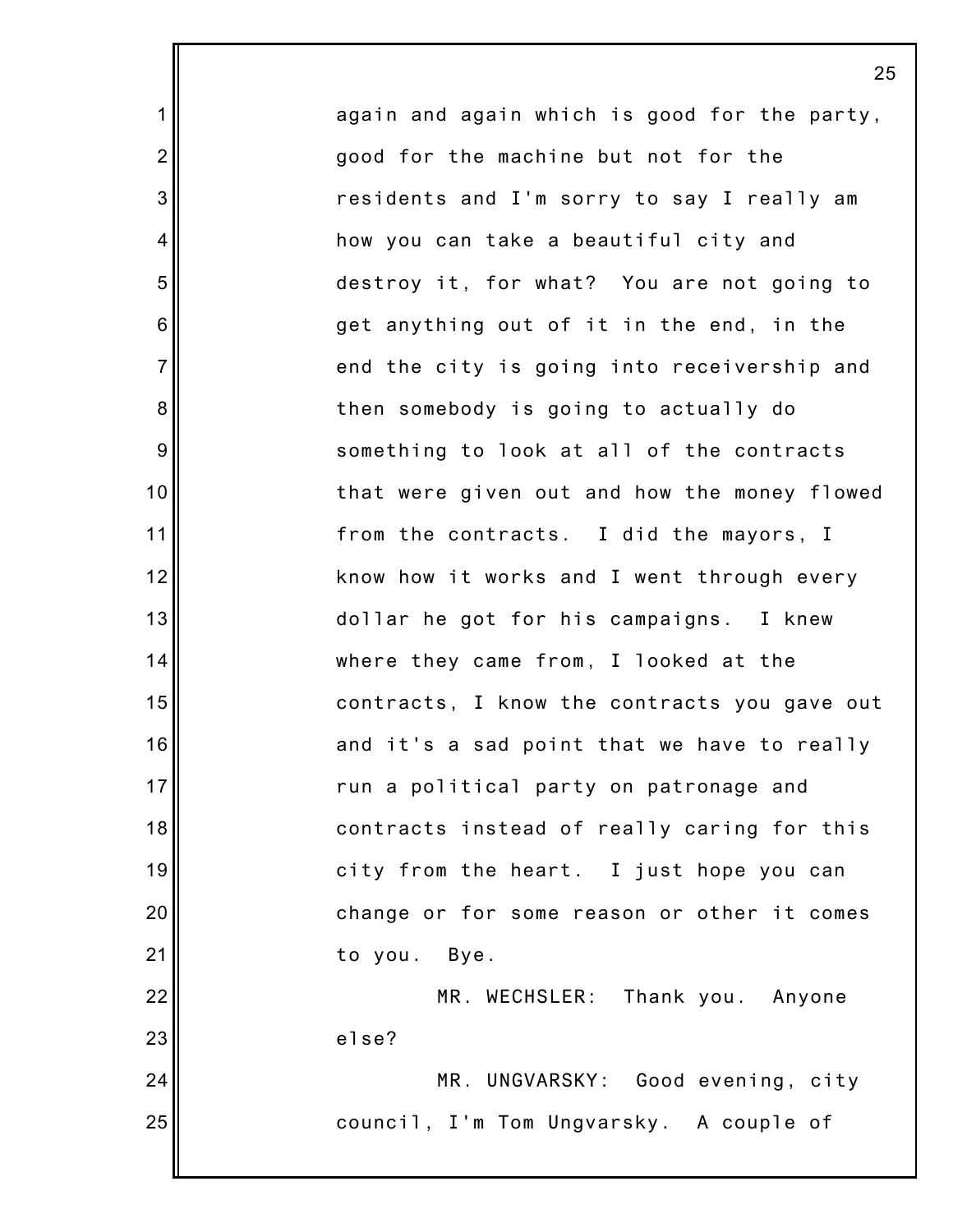|                | 26                                           |
|----------------|----------------------------------------------|
| 1              | weeks ago a gentleman came here and          |
| $\overline{2}$ | complained about a water problem, did any    |
| 3              | council member help him out?                 |
| 4              | MR. WECHSLER: He had -- the issue            |
| 5              | has been addressed by the city engineer and  |
| 6              | by the Department of Public Works.           |
| $\overline{7}$ | MR. UNGVARSKY: Okay, no council              |
| 8              | member helped him out.                       |
| 9              | MR. EVANS: I have been on his                |
| 10             | property on four different occasions.        |
| 11             | MR. UNGVARSKY: Okay. A couple of             |
| 12             | weeks earlier a woman came to city council   |
| 13             | with problems about some rent, did any       |
| 14             | council member look into that?               |
| 15             | MR. WECHSLER: That rent issue was a          |
| 16             | contract issue that we could not be involved |
| 17             | It's a contract with her landlord.<br>in.    |
| 18             | MR. UNGVARSKY: I think maybe you             |
| 19             | can look into it because I believe that      |
| 20             | apartment was a LERTA building, and city     |
| 21             | council gave them a break on their taxes.    |
| 22             | MR. WECHSLER: But not an individual          |
| 23             | contract, we are not involved with that.     |
| 24             | MR. UNGVARSKY: I think maybe you             |
| 25             | better look into it because they would have  |
|                |                                              |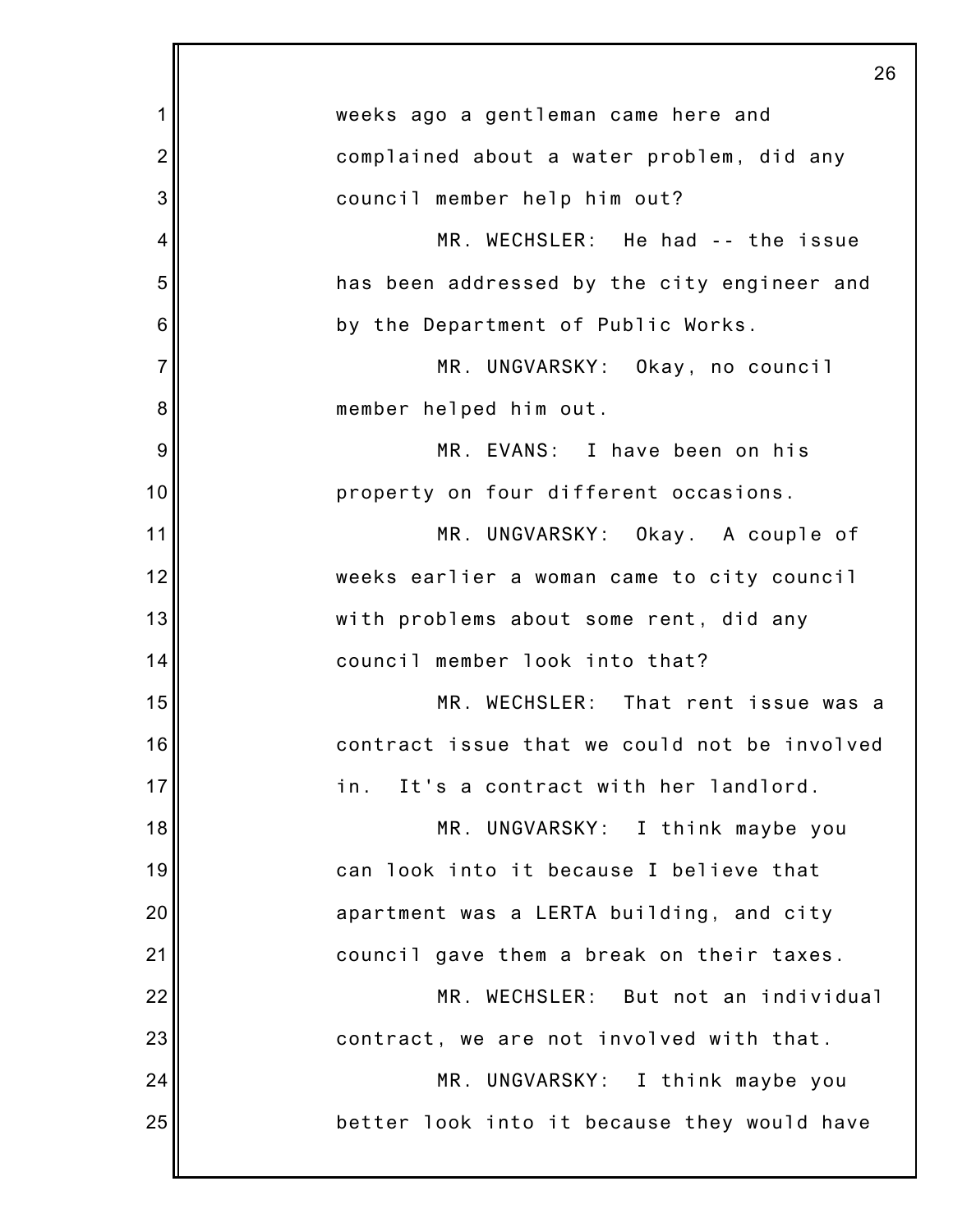had to make some kind of concessions to get that tax break. A couple of weeks ago I went down and paid my taxes, naturally they were higher, but they have been higher every year for the last ten years. They have gone up almost 10 percent per year. Now, we all know why they have gone up. Fortunately, a couple of weeks ago Mr. Evans spoke on it, the only one that has spoke on it. This council and other councils have been very generous with the people that they rule over. You people found it easier to raise taxes and fines rather than do what was right by the people of this city. I don't see how you can sit up there and just ignore everything that is going on. You have been advised by the people coming here for years and you have done nothing to help them. MR. WECHSLER: Thank you. Anyone else? MS. SCHUMACHER: Good evening, Council. Marie Schumacher. I'd like to

1

2

3

4

5

6

7

8

9

10

11

12

13

14

15

16

17

18

19

20

21

22

23

24

25

start tonight by speaking out somewhat in defense if that's that you have to do around here to do around here to do what's right of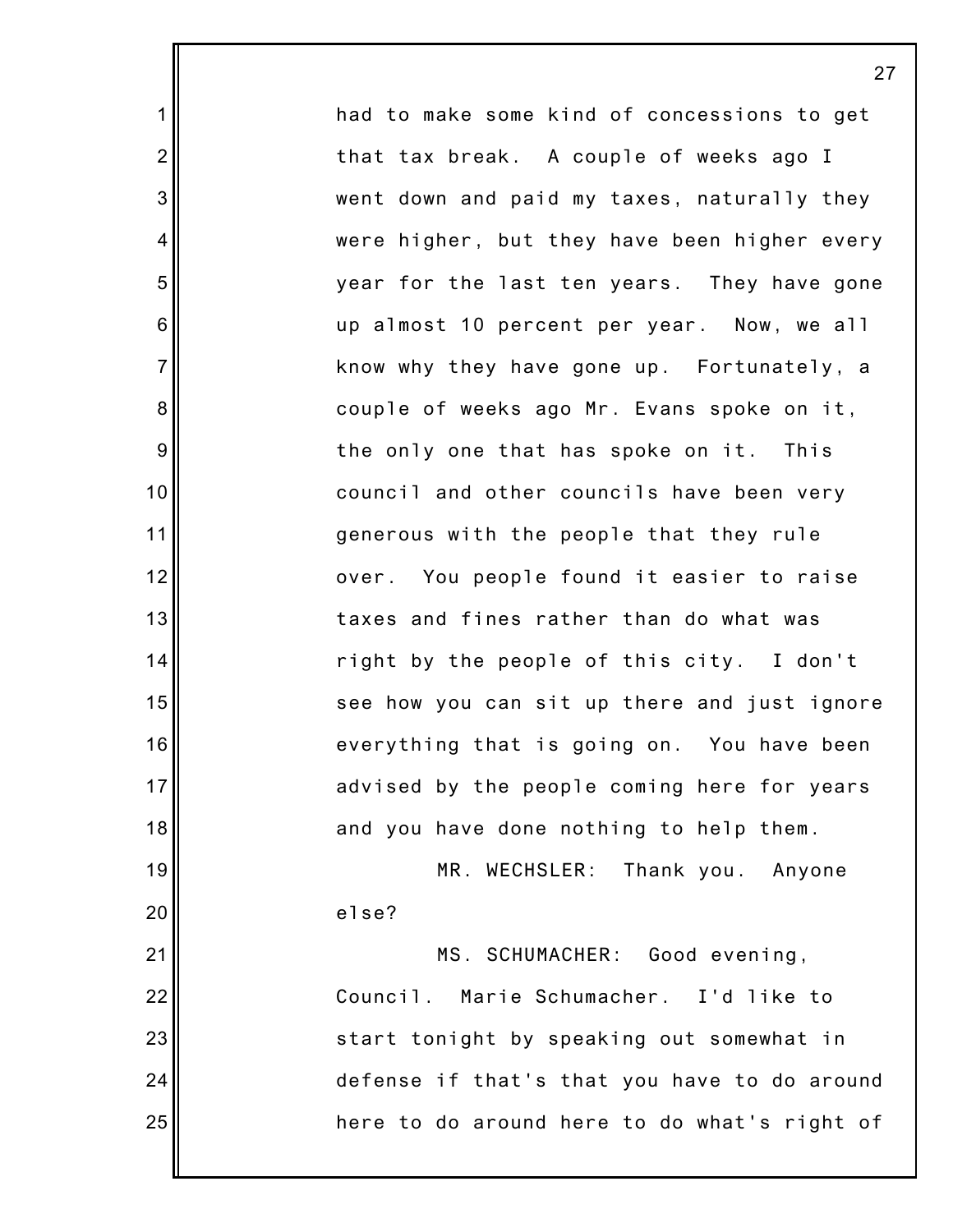Mr. Ellman. I would like to point out that the state passed a law, and I'm not even sure that you have incorporated it because I believe that it supercedes the local things but it's at Diesel Powered Motor Vehicle Idlying Act which is effective February 6, 2009. Act 124 prohibits the owners and drivers of any diesel powered motor vehicle with a gross weight of 10,001 pounds or more engaged in commerce from causing the engine of the vehicle to idle for more than five minutes in any continuous 60-minute period.

1

2

3

4

5

6

7

8

9

10

11

12

13

14

15

16

17

18

19

20

21

22

23

24

25

Your own code defines noise in this manner: "Any sound which is unwanted or which causes an adverse, psychological or physiological effect on human beings. A sound which disrupts or injures the comfort, response, health, hearing, peace or --" and then it goes on and it talks about residential district and commercial vehicles and it talks about noise in many of the ordinances and the code and it's noise hours are usually 6 a.m. to 10 p.m. and that's it. So I think you need to review your own before you make judgments that hurts someone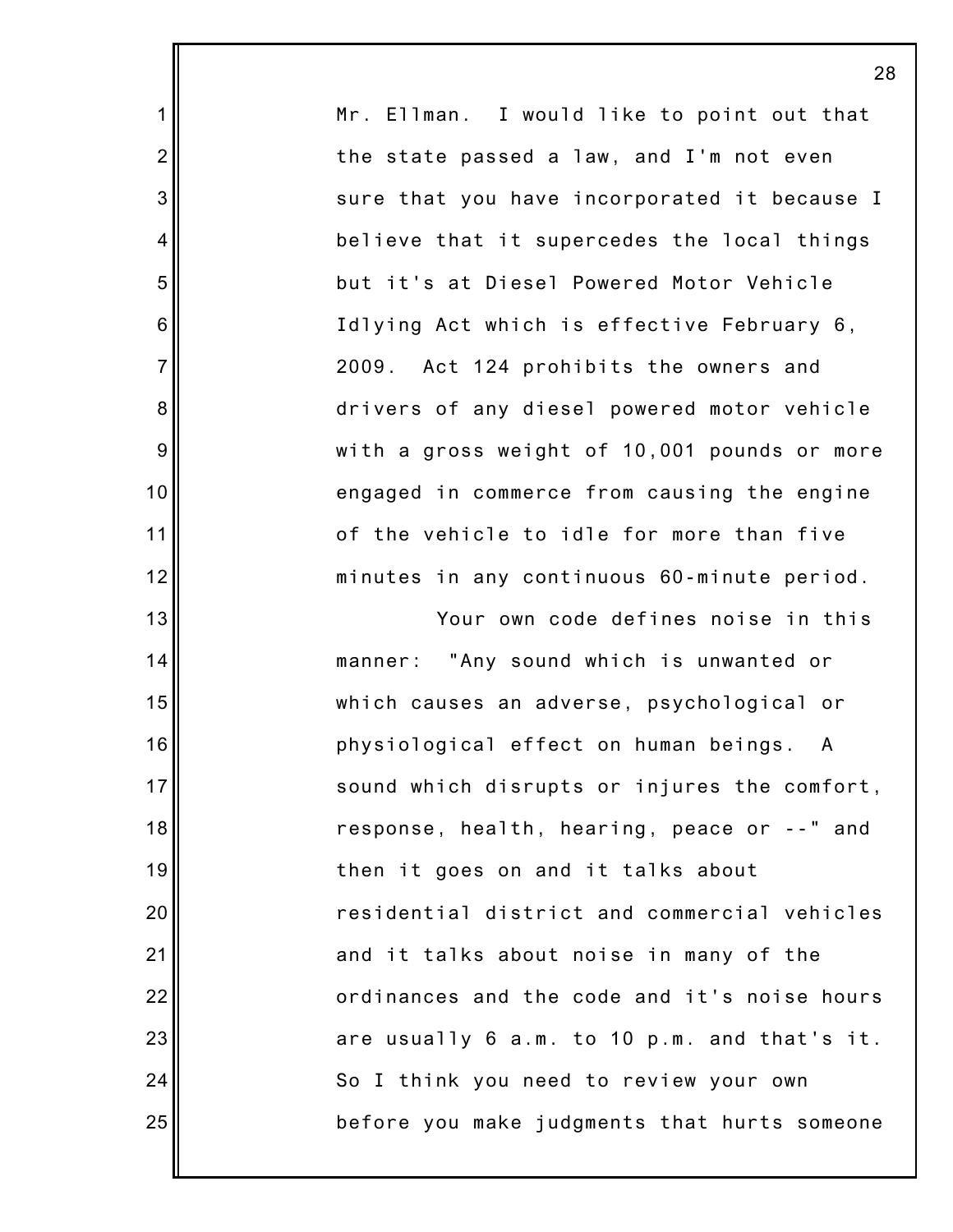and I think, as Mr. Ellman has made his case for the fact that he meets the noises that he is hearing at 4:00 in the morning would not be welcome in your backyard or ten feet from your bedroom window perhaps and it might even be against your own code.

1

2

3

4

5

6

7

8

9

10

11

12

13

14

15

16

17

18

19

20

21

22

23

24

25

Next, last week I requested that you send a letter to the BA to impact what is going to be in the Muni -- what is it, Muni Services -- yeah, Muni services reportings. Somebody back talked about some of the hinges that might be in it, I believe it was a note from the business administrator to you all that was attached with it, but everything was in the past, and I would like to state I don't know how many of you even look at the financial reports that the city controller puts out after an audit, but those reports don't just cover the past year they go back seven to ten years so we have a lot of historical information where we lack information and transparency is in the current budget and what you are going to do for the future.

And that brings me to the audit. I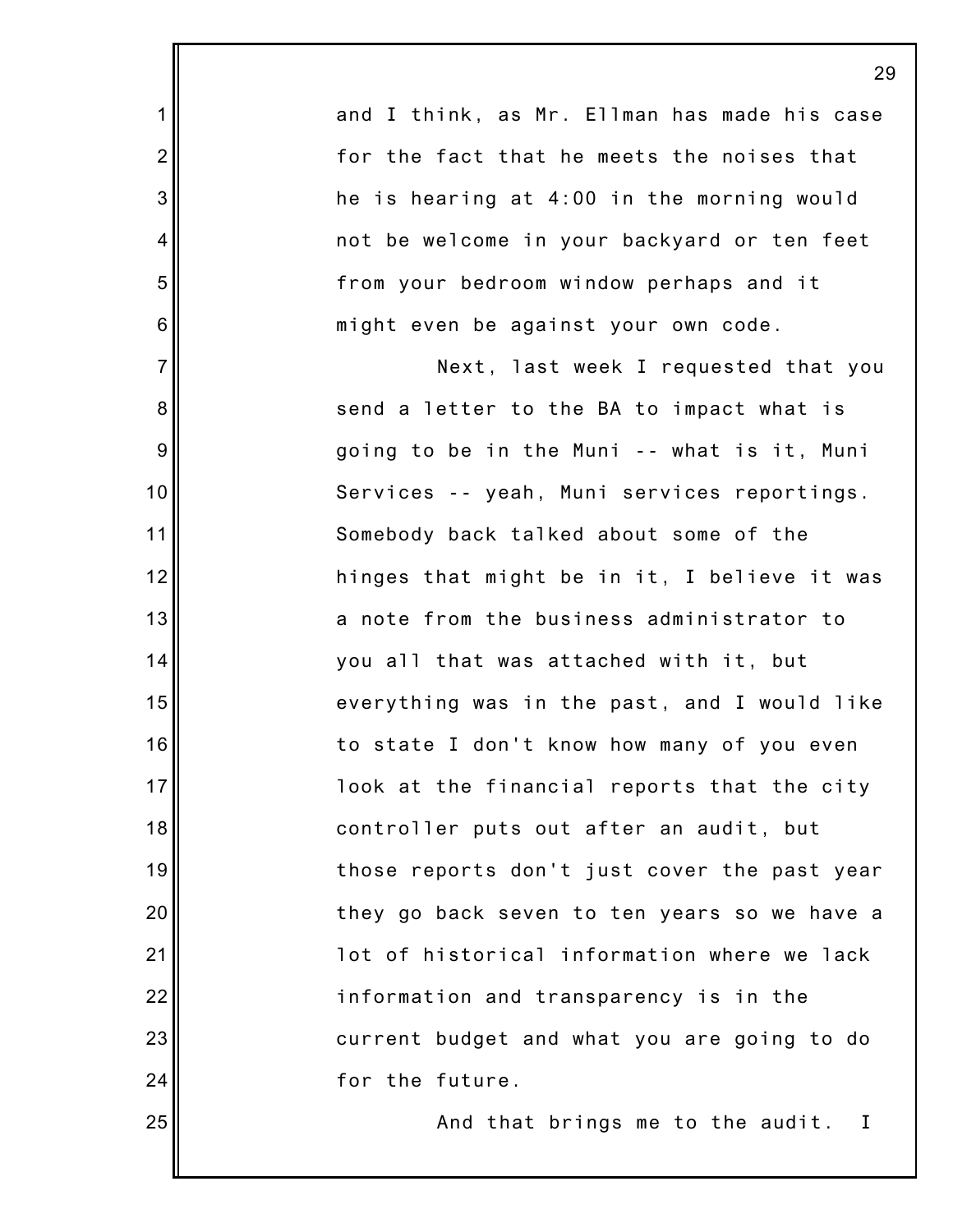mean, first of all, the controller cannot do her financial report until she gets an audit. So, you know, we could stand here and talk but I think it's time for some action. Why is this the way it is? I'm going to write a letter to DCED and ask them what they do to follow-up? They came here on was it I think March 24th of 2013, '14 and agreed to give us a grant at the request of I believe of PEL because they were blaming the audit tardiness to the fact that the business administrator didn't have enough help so they give him a big raise, they gave another person, they did all of the things, what happened to that? Why are we in the shape we are in? Why aren't you finding that out? If it's the auditor's fault then we need to find -- get the contract out and see if they have breached their contract in any way and find another auditor. If it's an internal problem, the administration need to get it fixed. I mean, we are -- I mean, there is

1

2

3

4

5

6

7

8

9

10

11

12

13

14

15

16

17

18

19

20

21

22

23

24

25

just no reason for this that I could even think of at this point, and we need you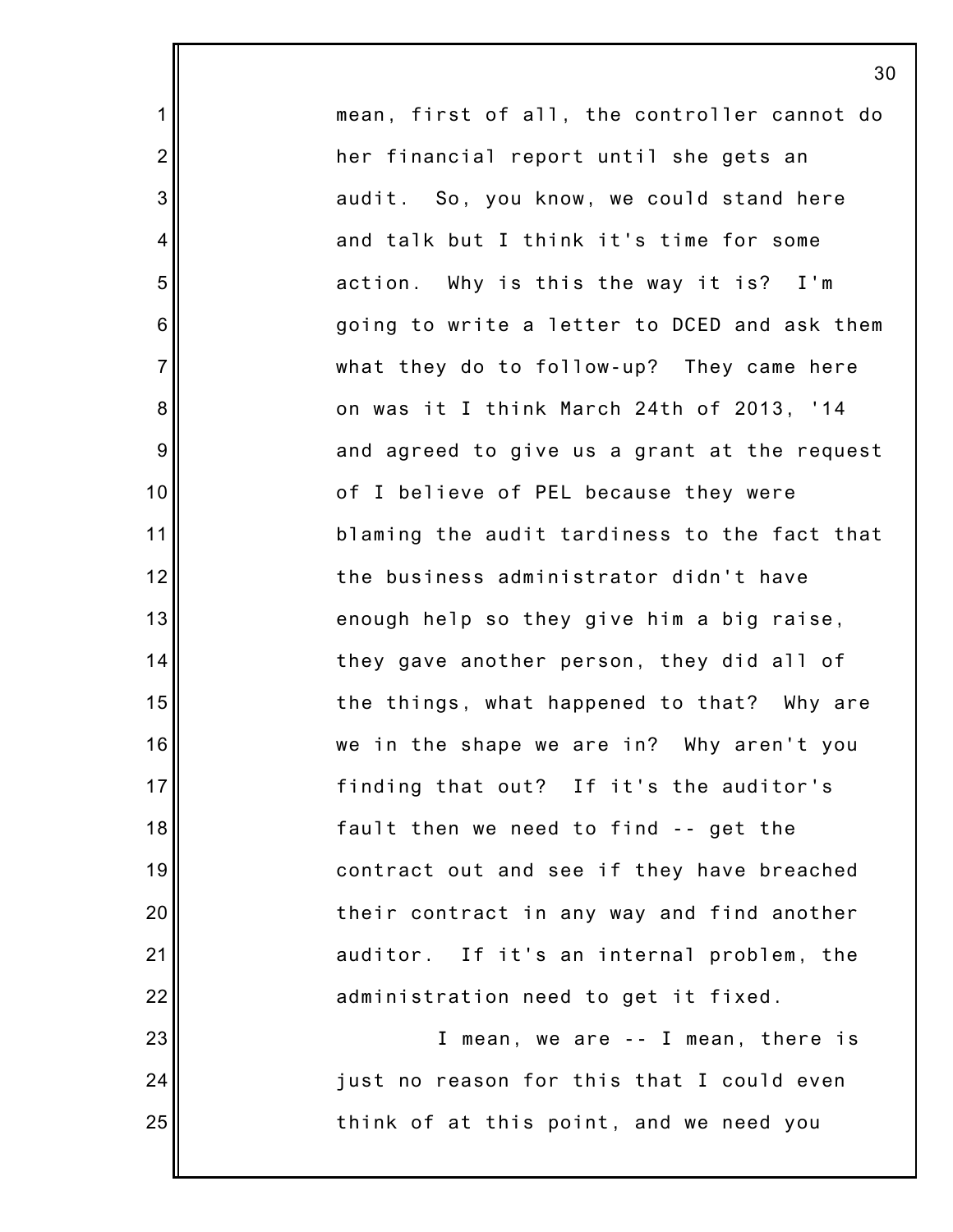people who are you elected to serve us, we need you to go and find out what is the matter. Joan has pointed out that we at least used to get reports, we have added people, we have added extra companies to help and nothing, and are we make a mistake -- and I will quit with this one, but we made the mistake when we asked when the audit was going to be, and I was going to bring the history, but maybe I will do it next week, but probably not, and you said, oh, at the end of the month. We made the mistake, we were stupid. We took it as that month. We should have asked what month of what year. This is not a joke, people. We need that information and we need Muni Services to provide actuals by month and look to the future and the heck with the past. We have got plenty of that. Thank you.

1

2

3

4

5

6

7

8

9

10

11

12

13

14

15

16

17

18

19

20

21

22

23

24

25

MR. DOBRZYN: Good evening. Dave Dobrzyn, resident, played hookey last week, I heard a lot of sparks flying. The only thing I would say about the issue with the truck, last week, and Mrs. Schumacher did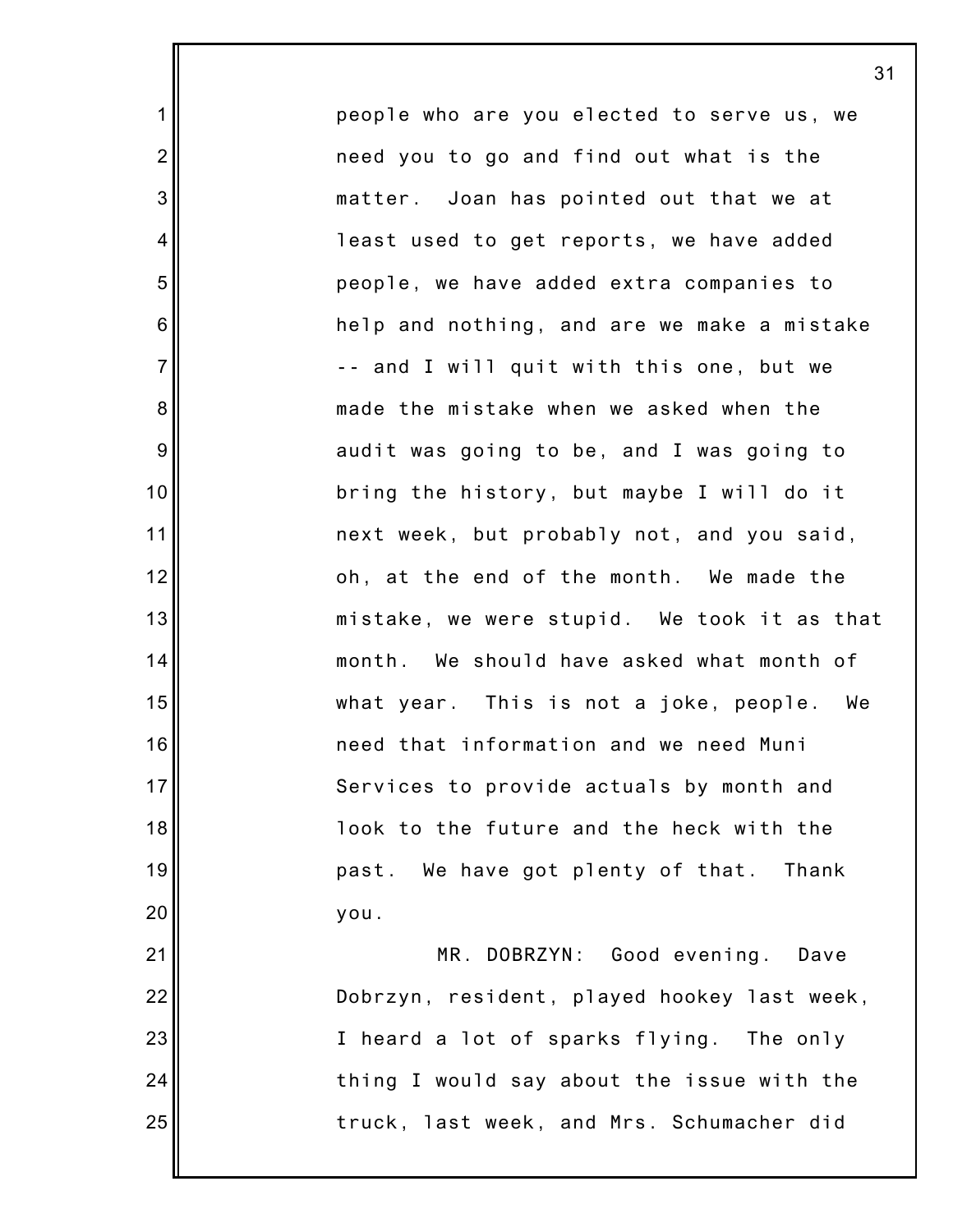mention some issues, don't idle the truck. Just get in it, start it up, and pull out because if you are idling for more than a couple of minutes you are going to fill the neighborhood up with smoke and bring on the trouble for yourself and that's all. That's all. I don't idle my car, it's a gas car, and the faster I get moving the warmer it gets in this bad weather.

1

2

3

4

5

6

7

8

9

10

11

12

13

14

15

16

17

18

19

20

21

22

23

24

25

So my dog has been barking all week. He is mad. He said if that license fee goes up any more, I just bought a dog license 35 bucks, if it goes up anymore he is going to bite somebody. So, I mean, that's getting kind of expensive and I'm sure people that have little house dogs aren't -- probably aren't even going to be bothering with that and I think in the long run you will lose money.

Last week, Mr. Bulzoni was asked on refuse costs, and this is a compliment, I mean, finally somebody mentioned about the various costs and I'd like to see more of it, even breakdown of what it costs. Fuel, truck, wages, insurance, tipping fees,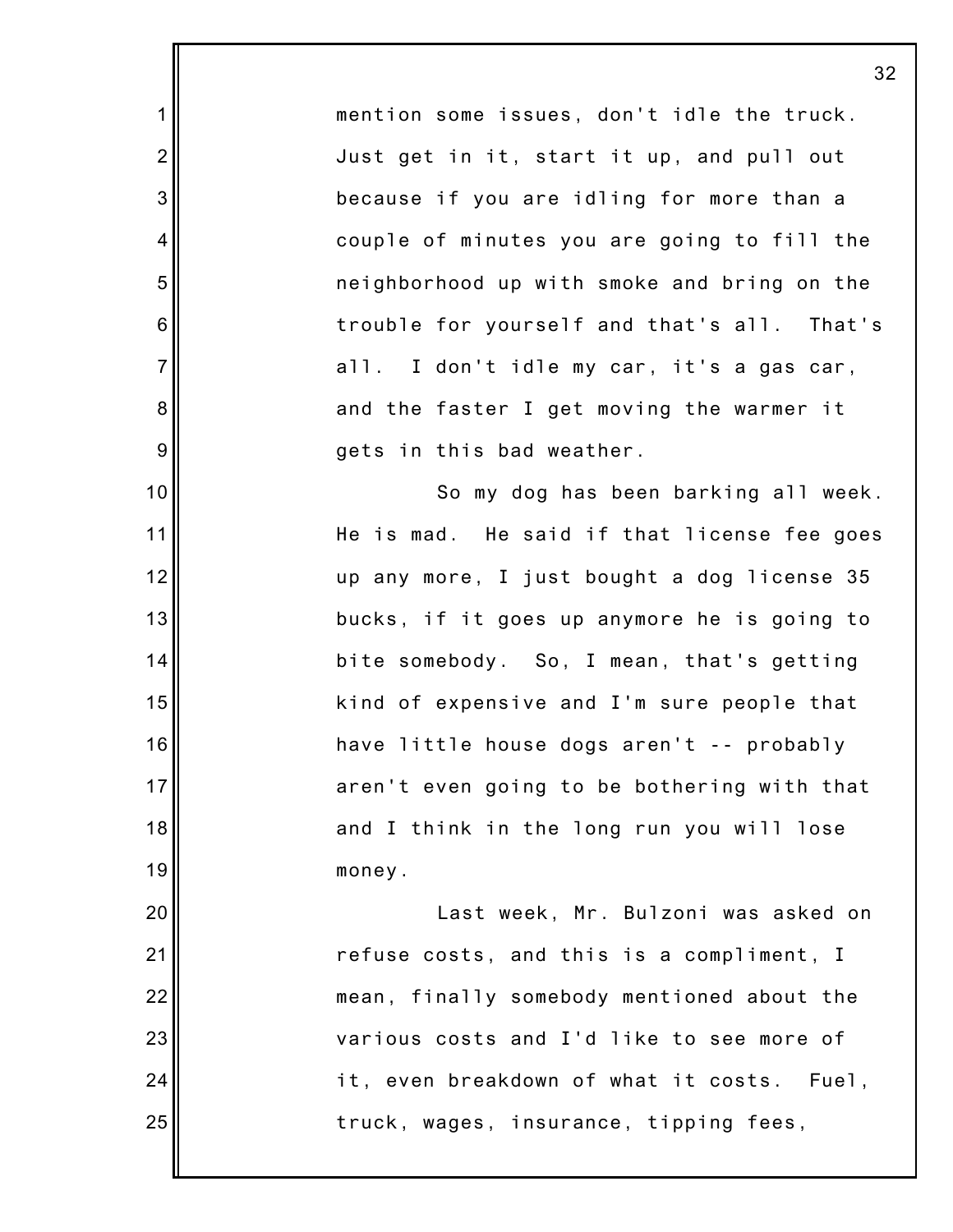|                | 3:                                           |
|----------------|----------------------------------------------|
| 1              | maintenance fees, etcetera, license fees for |
| $\overline{2}$ | the trucks because it's not all just I have  |
| 3              | one little bag, they have to drive up to     |
| 4              | your house, they have to pick it up, and I   |
| 5              | sympathize with everybody.                   |
| 6              | Also, if we could call that a tax on         |
| $\overline{7}$ | our income tax returns most people it        |
| 8              | wouldn't matter because you get \$6,300 per  |
| 9              | person deduction, personal deduction, so     |
| 10             | with all of my medical and my wife's medical |
| 11             | and the property taxes we never tip the      |
| 12             | \$12,600, so it doesn't matter to us, but to |
| 13             | some people it might matter, they have might |
| 14             | have some way of getting a couple of extra   |
| 15             | pennies out of that, getting it back.        |
| 16             | Now, Mellon Bank and the \$7 million,        |
| 17             | we have to stop this, it has to come to a    |
| 18             | stop. It can't just keep going missing       |
| 19             | whether it's a good reason or a bad reason   |
| 20             | or the stock market changed I don't care     |
| 21             | anymore. We can't keep taxing us to make up  |
| 22             | for pension losses in the stock market.      |
| 23             | It's impossible.                             |
| 24             | Now, I wanted to buy Ford stock out          |
| 25             | of my wife's 401K and they told me, "You're  |
|                |                                              |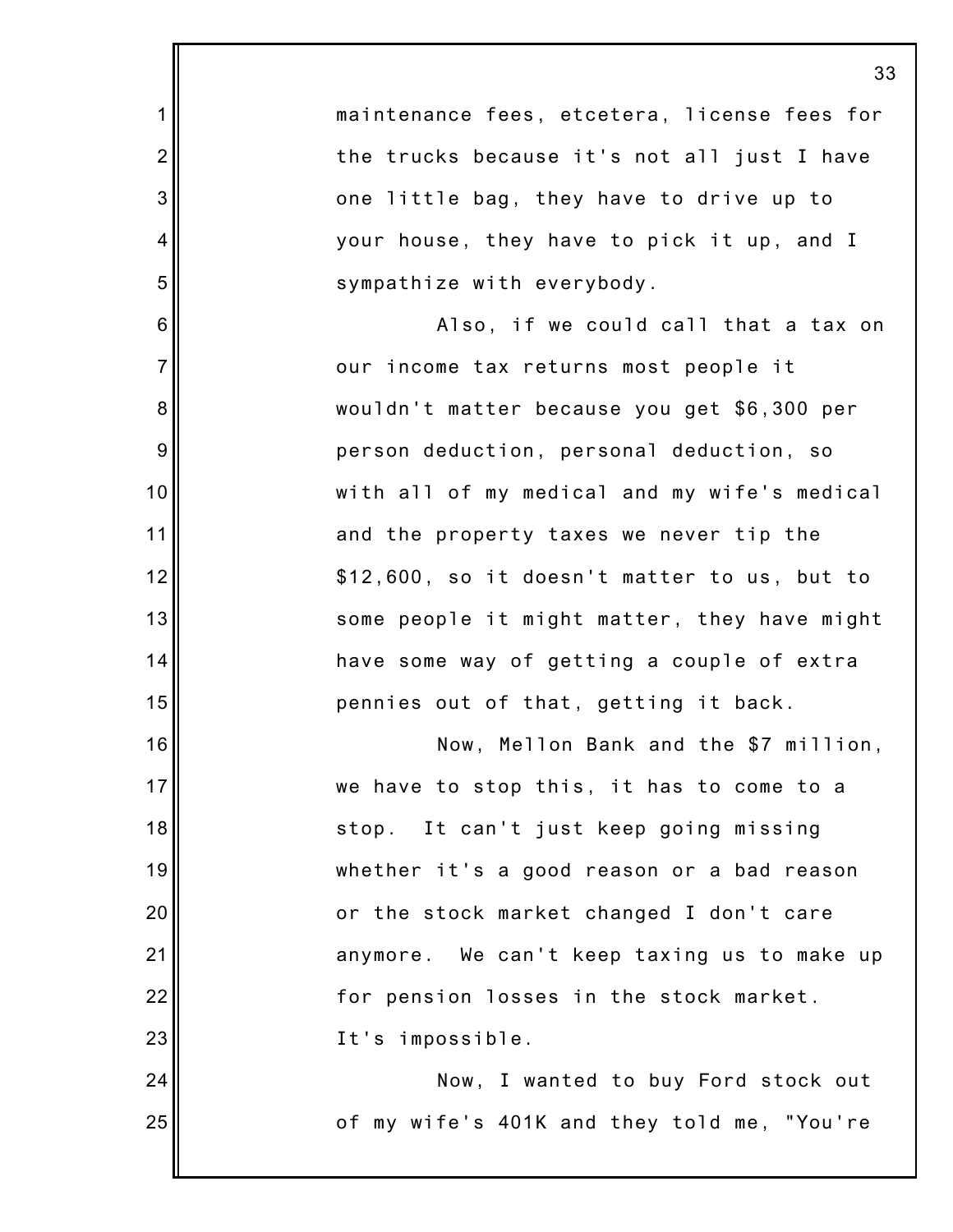|                | 3 <sub>1</sub>                               |
|----------------|----------------------------------------------|
| 1              | not qualified."                              |
| $\overline{2}$ | Well, they were qualified enough to          |
| 3              | lose 6,000 to 14,000, you know, but we       |
| $\overline{4}$ | weren't qualified to buy into Ford stock for |
| 5              | two bucks a piece, several months later it   |
| 6              | was worth like \$14 or something. That's a   |
| $\overline{7}$ | \$700 percent return. They probably went out |
| 8              | and bought the Ford stock and stuck the      |
| 9              | money in their pockets for all I know.       |
| 10             | And a little jest, you know, last            |
| 11             | year or the year before it seems like I      |
| 12             | voted for four democrats and four            |
| 13             | Republicans, how come we only got five guys  |
| 14             | up there? Does that mean that I get to come  |
| 15             | up here and blame the least -- my least      |
| 16             | favorite party on all of the troubles?       |
| 17             | And one other thing, I have here a           |
| 18             | card, the river was a big issue, and I'm     |
| 19             | going to give Kathy this card, this person   |
| 20             | is an expert on the river. He has been a     |
| 21             | paid consultant with the Sewer authority and |
| 22             | on this rain water business it probably if   |
| 23             | it continues and we continue to pay more and |
| 24             | more and the average homeowner might be      |
| 25             | paying a bill for a big parking lot, so if   |
|                |                                              |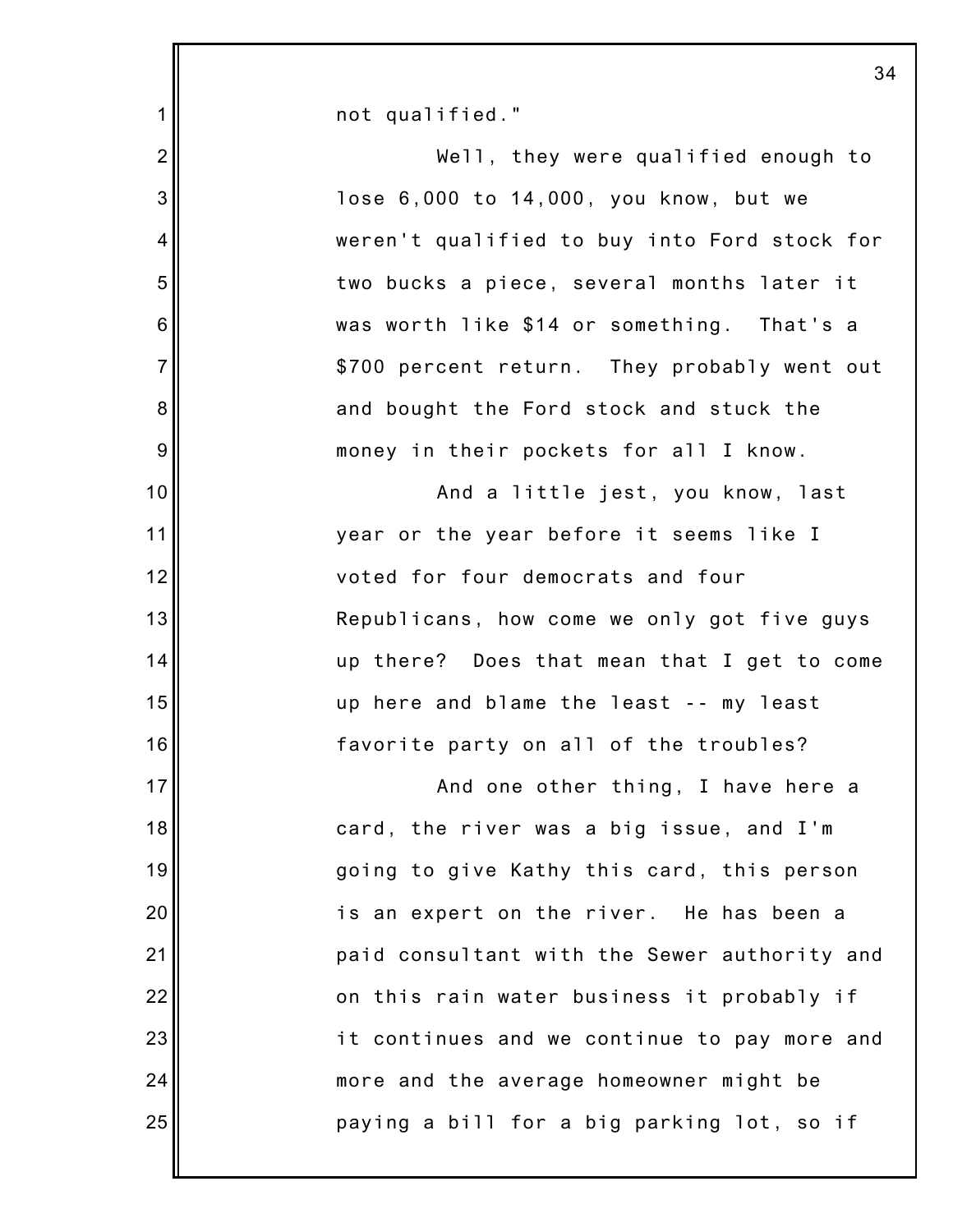|                | 35                                           |
|----------------|----------------------------------------------|
| 1              | it's distributed right it won't be as much   |
| $\overline{c}$ | of a problem is what it's scaring people,    |
| 3              | but if it doesn't get distributed right, the |
| 4              | costs, it's going to be by how much land we  |
| 5              | have paid, so I'm leaving this, you could    |
| 6              | probably invite the guy and I think he would |
| $\overline{7}$ | be more than qualified, but call him and ask |
| 8              | him.                                         |
| 9              | MR. WECHSLER: Thank you. Anyone              |
| 10             | else?                                        |
| 11             | MS. REED: FIFTH ORDER. 5-A.                  |
| 12             | MOTIONS.                                     |
| 13             | MR. WECHSLER: Mr. Perry, do you              |
| 14             | have any motions?                            |
| 15             | MR. PERRY: Yes, I have one.<br>This          |
| 16             | week I spoke to a gentleman on South 10th    |
| 17             | Street in the city, and he had a major       |
| 18             | concern that the street was very, very       |
| 19             | narrow and it's a two-way street.<br>He      |
| 20             | actually sent me some photos of a school bus |
| 21             | going down that street and there wasn't --   |
| 22             | there was really no room on either side of   |
| 23             | that school bus with two-sided street        |
| 24             | parking and he was concerned for safety and  |
| 25             | for emergency services and emergency         |
|                |                                              |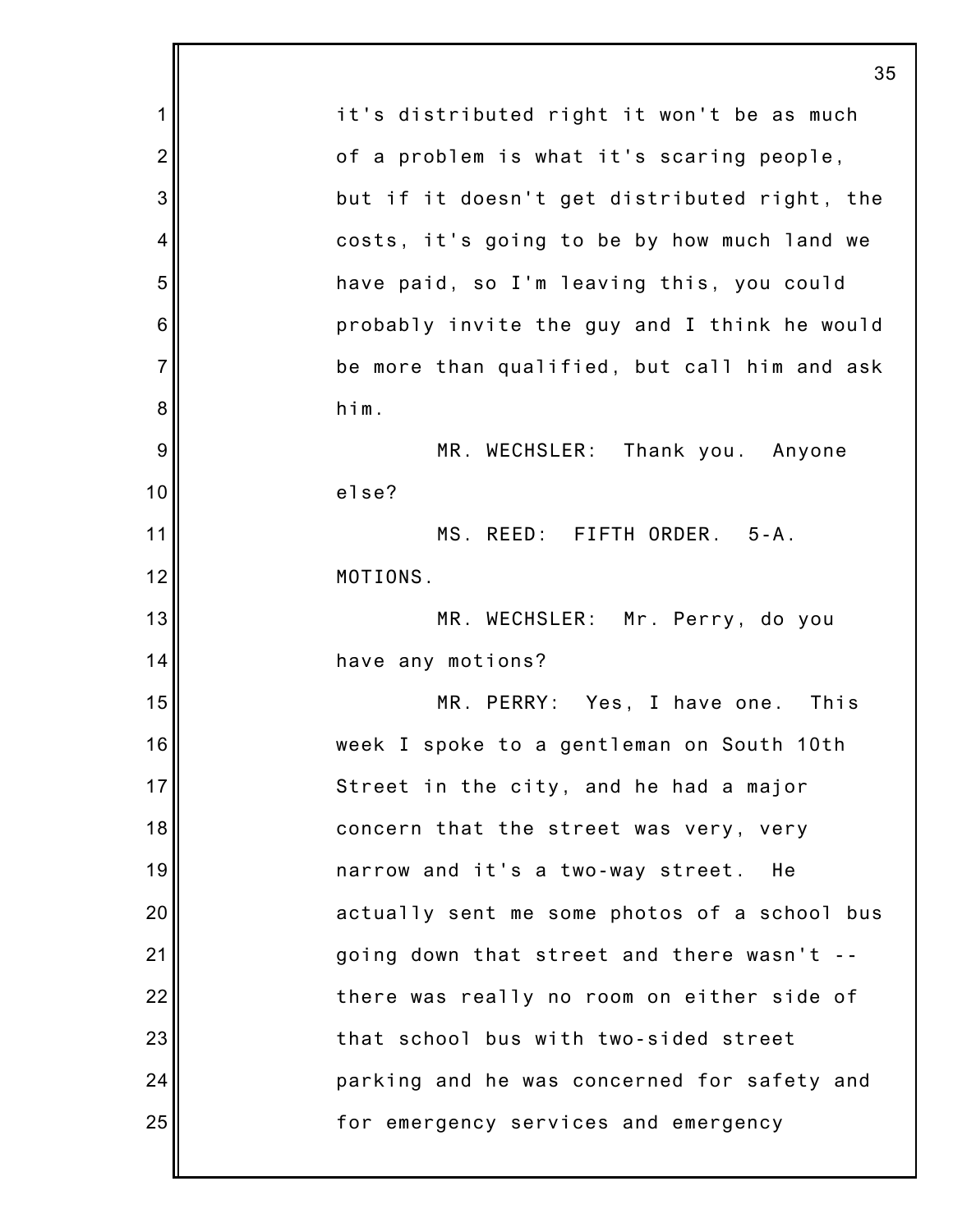|                | 36                                           |
|----------------|----------------------------------------------|
| 1              | vehicles going -- need to get down this      |
| $\overline{c}$ | block.                                       |
| 3              | So, if we could, if we could send a          |
| 4              | letter to Mr. Pocius, city engineer, to do a |
| 5              | study on this, and I will get to Lori the    |
| 6              | block or blocks that he has questions on and |
| $\overline{7}$ | maybe we can get an answer for him and see   |
| 8              | if there is anything we could do with that   |
| 9              | part of city.                                |
| 10             | And lastly, Saturday is parade day.          |
| 11             | The weather is supposed to be very nice, so  |
| 12             | I hope everybody comes out. Have fun, but    |
| 13             | be safe, and please don't drink and drive,   |
| 14             | always have a designated driver, Uber, there |
| 15             | is a lot of options out there, enjoy the day |
| 16             | with your family. Thank you.                 |
| 17             | MR. WECHSLER: Mr. Rogan?                     |
| 18             | MR. ROGAN: Yes, probably be the              |
| 19             | quickest comments I'll ever make at a        |
| 20             | council meeting. Again, enjoy the parade     |
| 21             | this Saturday, and as Mr. Perry mentioned,   |
| 22             | please be safe, be responsible. If you are   |
| 23             | drinking, call for a ride, call for a taxi.  |
| 24             | As Councilman Wechsler mentioned I believe   |
| 25             | Colts is running free buses so there is      |
|                |                                              |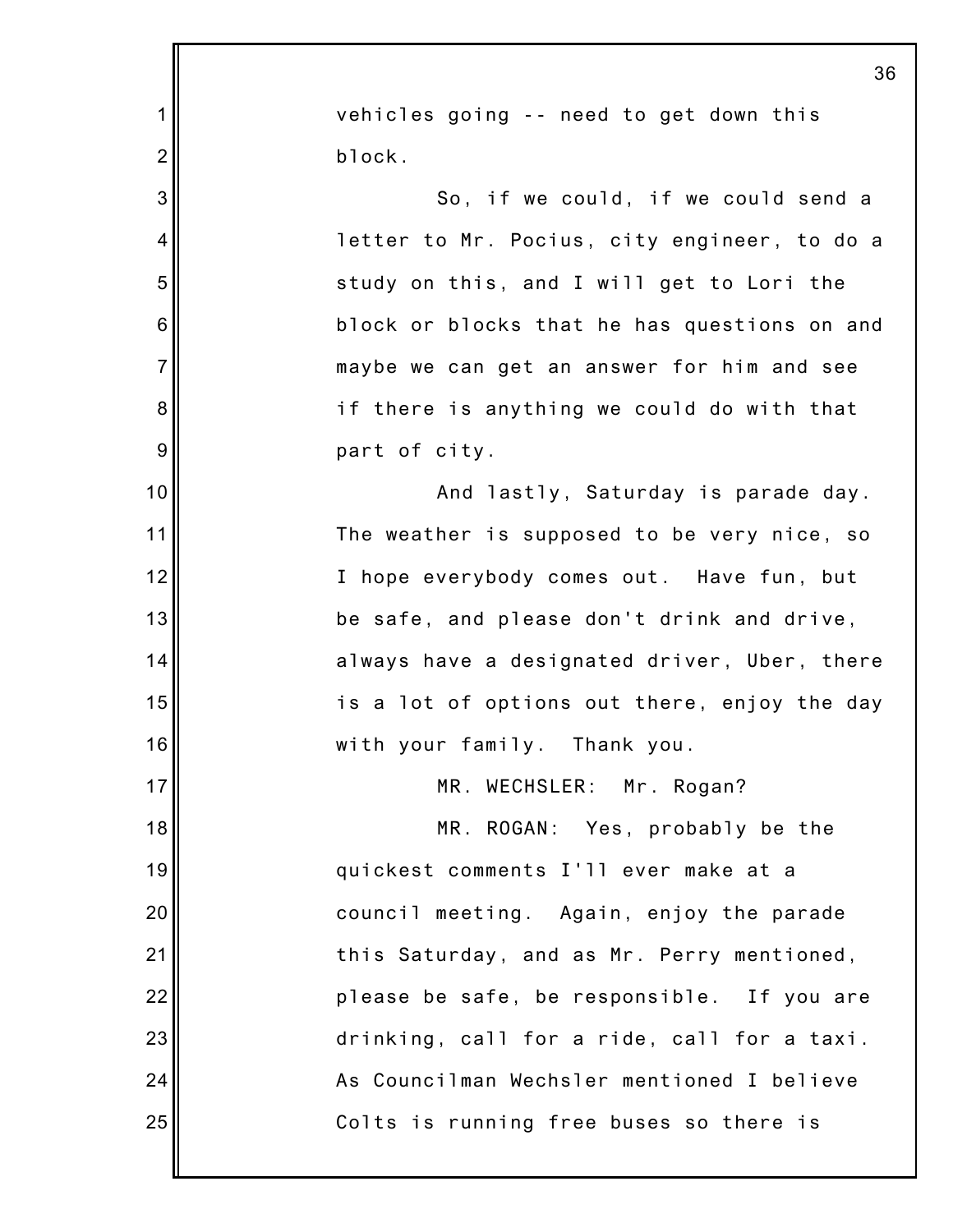|                | 37                                           |
|----------------|----------------------------------------------|
| 1              | absolutely no reason to drink and drive, but |
| $\overline{c}$ | other than that enjoy the parade. Thank      |
| 3              | you.                                         |
| $\overline{4}$ | MR. WECHSLER: Mr. Evans?                     |
| 5              | MR. EVANS: Very brief. One of the            |
| 6              | speakers talked about the garbage fee, I     |
| $\overline{7}$ | agree 100 percent. We want the comments.     |
| 8              | If anyone would like to rewind the VCR of    |
| $9\,$          | last week's meeting you will see that        |
| 10             | everybody talked about that and we all are   |
| 11             | in agreement that we need a study to find    |
| 12             | out what the true cost is once and for all   |
| 13             | and then make the changes necessary. It's    |
| 14             | an unfair system. \$300 per family or        |
| 15             | household is not fair when people are not    |
| 16             | generating the kind of garbage for a senior  |
| 17             | citizens as well as smaller families so we   |
| 18             | really need to take a look at that and we    |
| 19             | are all in agreement we are supportive of a  |
| 20             | study to get to the bottom of that once and  |
| 21             | for all and find out what the true cost is   |
| 22             | and charge accordingly.                      |
| 23             | On the audit, there is no excuse. I          |
| 24             | agree 100 percent and I'll be asking the     |
| 25             | question Monday at the PEL meeting. I want   |
|                |                                              |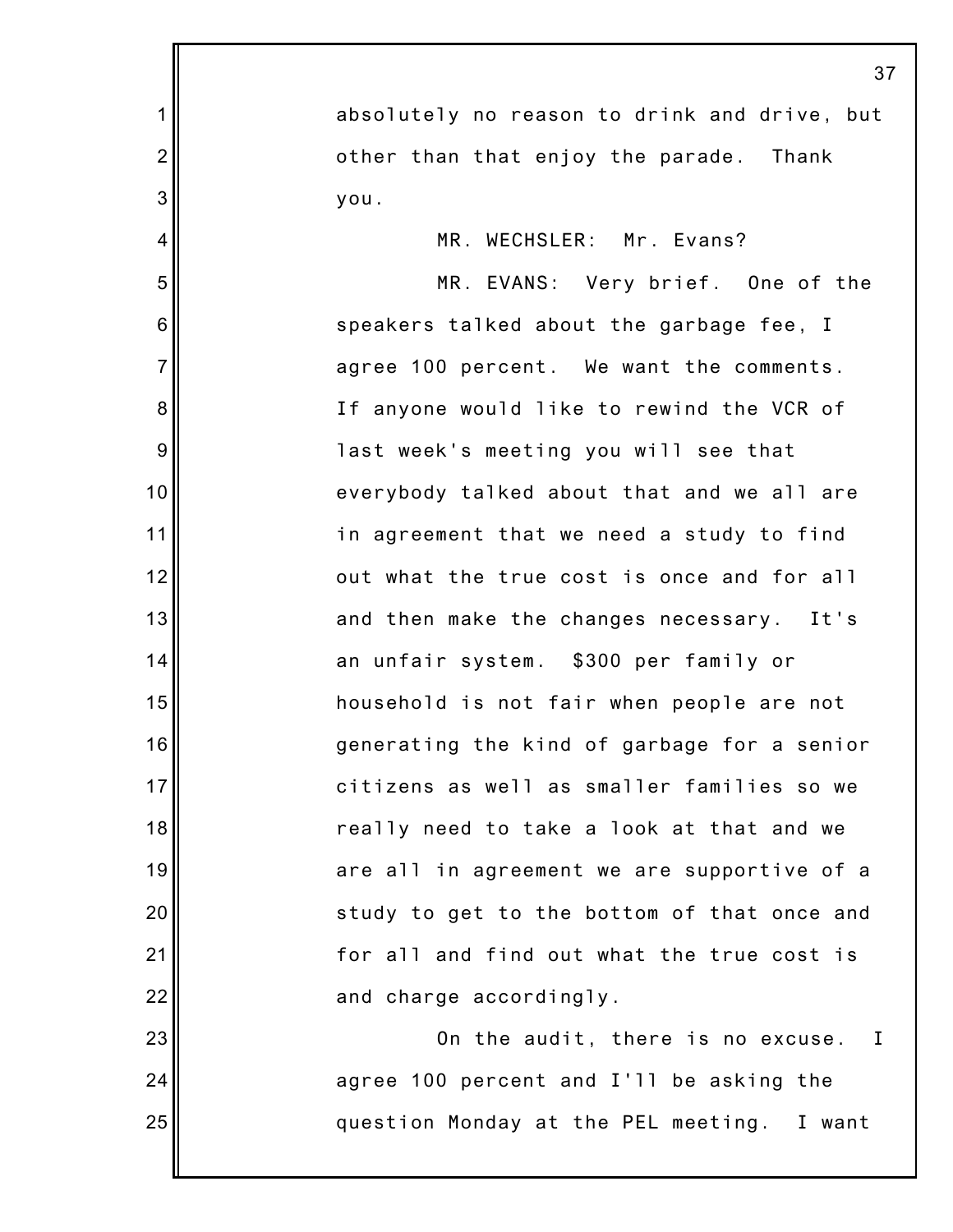answers, I'm tired of this. We get excuse after excuse after excuse and maybe if we have ask at the PEL meetings what's going on so we are going to get to the bottom of that. I'm really tired of -- you know, I agree. I was told the end of the month and which month is it. It's not February, it's March now and we still don't have the audit so I expect an answer and I expect the correct answer. Finally, I'd like to express my condolences to the William Bill Gerrity family. Mr. Gerrity was a great city councilman, a better citizen and a pillar of his North Scranton neighborhood and I'm sure he will be missed by everybody that knew him. That's all I have. MR. WECHSLER: Thank you. Mr. Gaughan? MR. GAUGHAN: Yes, thank you, just a few comments. First of all, I'd also like to express my condolences to the family of former Scranton City Councilman Bill Gerrity who passed away this week. Mr. Gerrity was a true gentleman who was dedicated to

1

2

3

4

5

6

7

8

9

10

11

12

13

14

15

16

17

18

19

20

21

22

23

24

25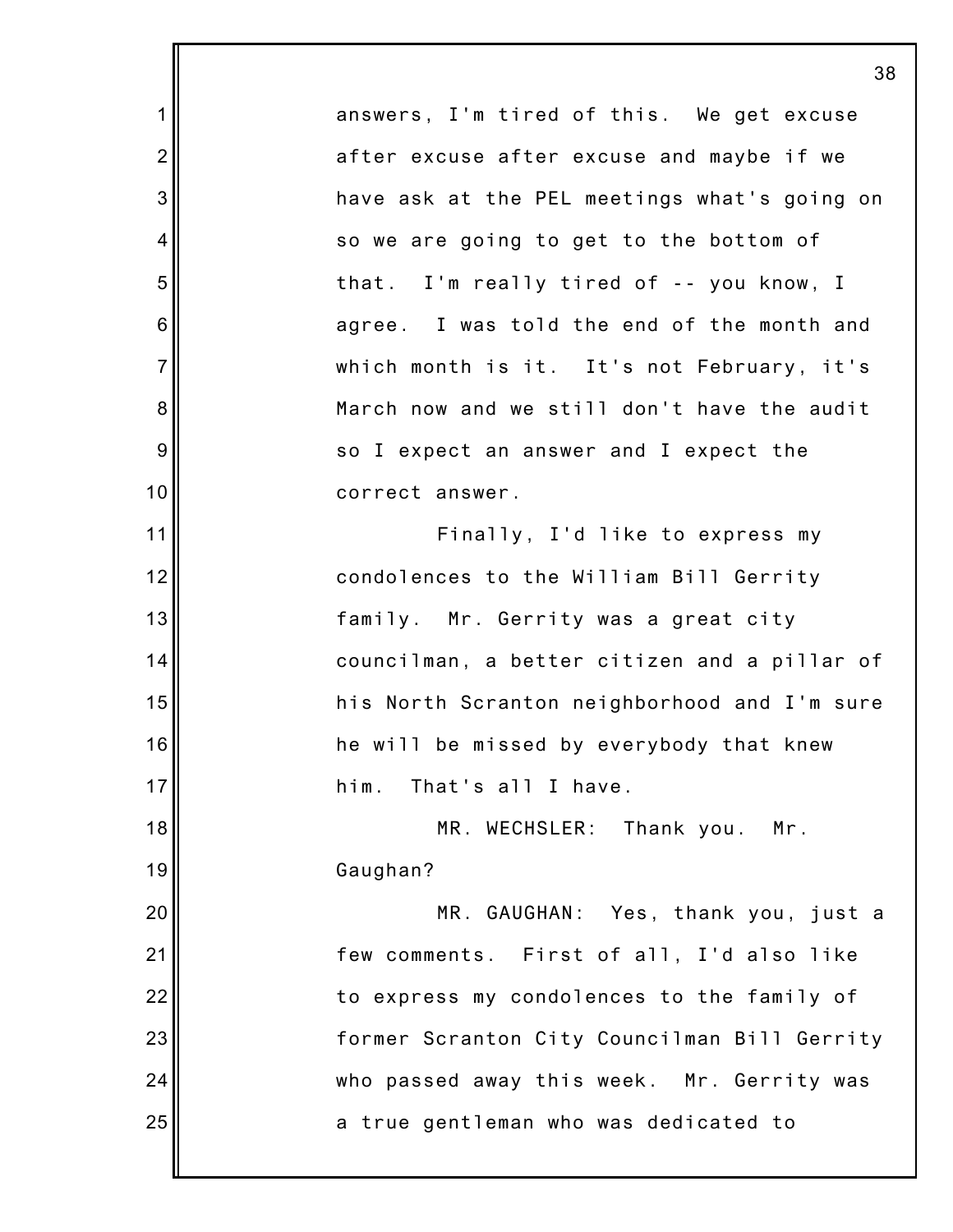1 2 3 4 5 6 7 8 9 10 11 12 13 14 15 16 17 18 19 20 21 22 23 24 25 39 serving the people and the students of the City of Scranton. His accomplishments as a public servant and educator will never be forgotten. Our office this week has received several calls regarding the disposal of old televisions. The Lackawanna County Recycling Center does accept old televisions, but they must be intact. The center is located at 3400 Boulevard Avenue in Scranton and their phone number is 570-963-6868. We received this week a streetlight petition for the 200 block of Finney Street in Minooka so we will send that off to the city engineer. Neighbors were also complaining of a streetlight out on Rockwell Avenue in North Scranton and it's been replaced so I'd like to thank Metchulat and the DPW for doing that. Council sent a letter to the mayor on February 8 regarding the foreclosure registration contact that we approved last year. We sill have not received legislation enacting the program and I'm not exactly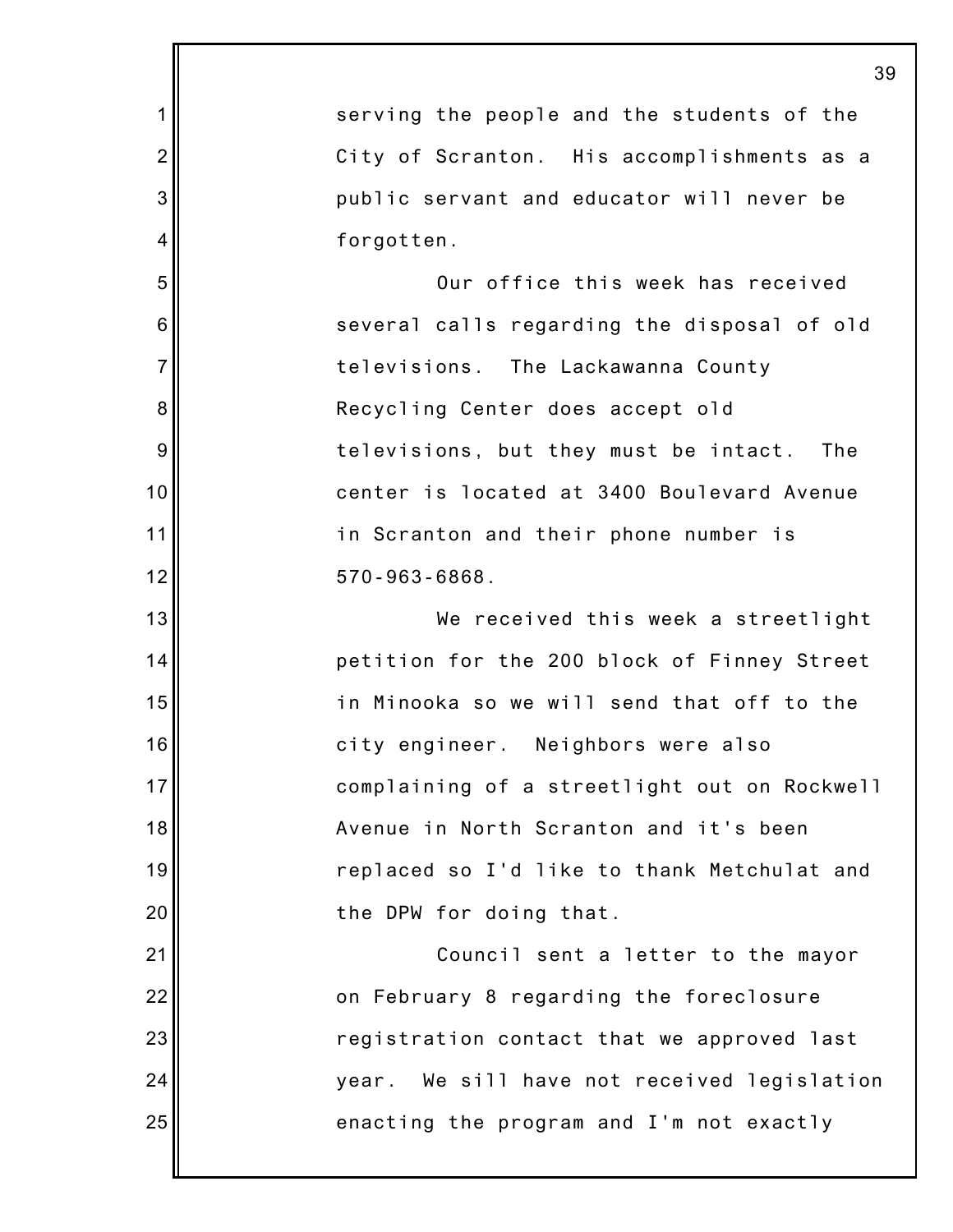1 2 3 4 5 6 7 8 9 10 11 12 13 14 15 16 17 18 19 20 21 22 23 24 25 40 sure what the hold up is so, Mrs. Reed, if you could send another letter and hopefully we get a response. I also received a complaint about a home in the 300 block of North Garfield Avenue that has been vacant for the past few years and we are awaiting a response from the Licensing and Inspections Department on that. And I apologize for not bringing this up in a caucus, but I didn't have a chance, I would like at this time to make a motion to table agenda Item 7-B. MR. EVANS: I'd second that for discussion. MR. GAUGHAN: The reason -- on the question? The reason that I'm asking to table agenda Item 7-B, it's an appointment to the MIDAS board and on March 1 we sent a letter asking the mayor what specific issues arose that made this legislation to reconstitute the board necessary and we have not received a response yet and I'm not exactly sure why so I think we should table this appointment until we get a response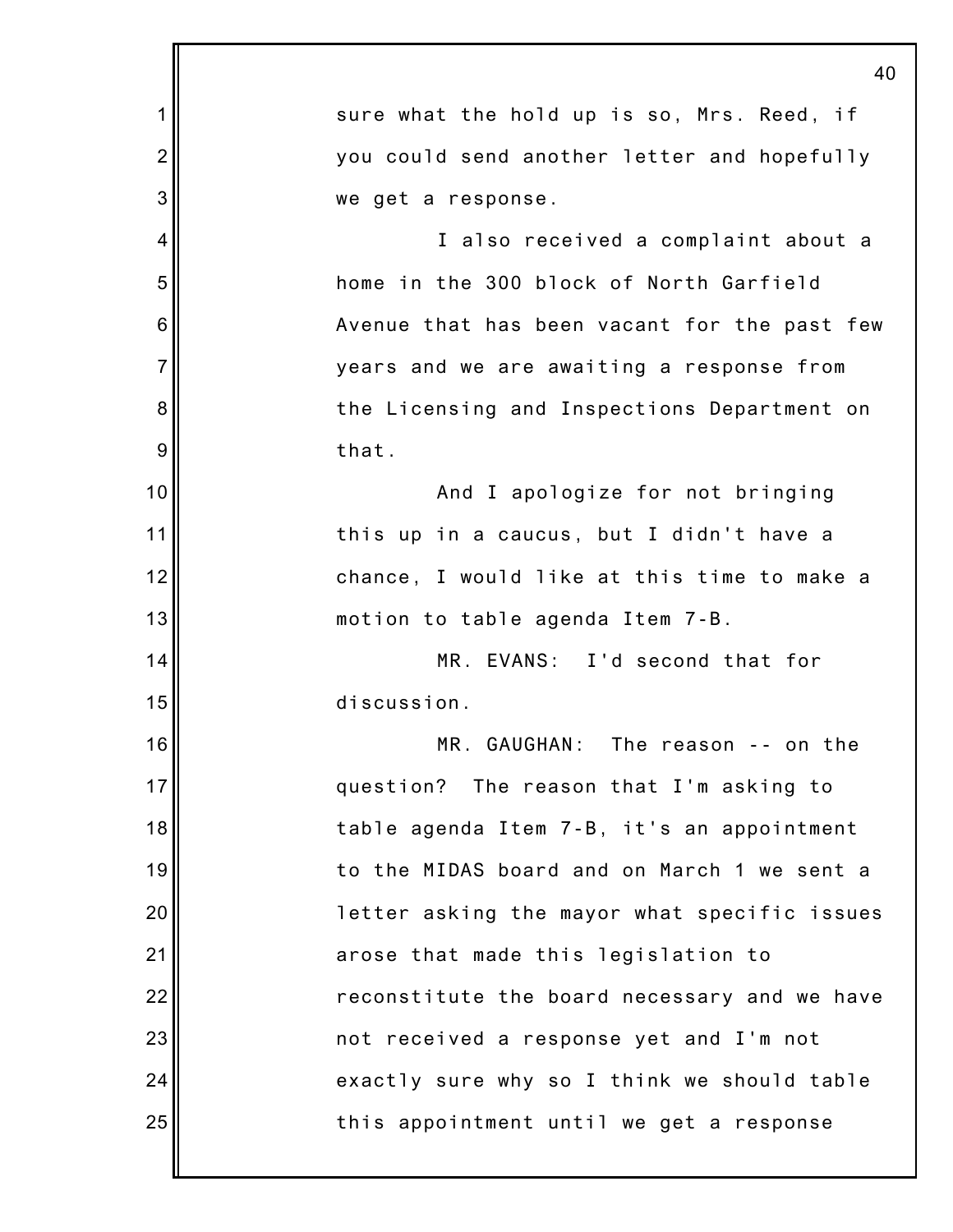|                | 41                                           |
|----------------|----------------------------------------------|
| 1              | from the mayor on this issue.                |
| $\overline{2}$ | MR. WECHSLER: We have a motion and           |
| 3              | a second, on the question?                   |
| 4              | MR. EVANS: Is this the first                 |
| 5              | appointment to the board?                    |
| 6              | MS. REED: Yes.                               |
| $\overline{7}$ | MR. EVANS: Do we know how many               |
| 8              | members are on the board?                    |
| 9              | MS. REED: Five.                              |
| 10             | MR. GAUGHAN: And, again, the reason          |
| 11             | I'm making a motion to table this, not       |
| 12             | anything against Mr. Colbassani, but I don't |
| 13             | know how we can vote to put somebody on a    |
| 14             | board and reconstitute a board when we don't |
| 15             | even know what the issues are that arose     |
| 16             | that the mayor sent this legislation down,   |
| 17             | and again, I'm disappointed that a letter    |
| 18             | was sent out March 1, this is legislation    |
| 19             | that the mayor sent down, yet, he refuses to |
| 20             | respond to anybody's requests for            |
| 21             | information.                                 |
| 22             | MR. WECHSLER: All those in favor             |
| 23             | signify by saying aye.                       |
| 24             | MR. GAUGHAN: Aye.                            |
| 25             | MR. EVANS: Aye.                              |
|                |                                              |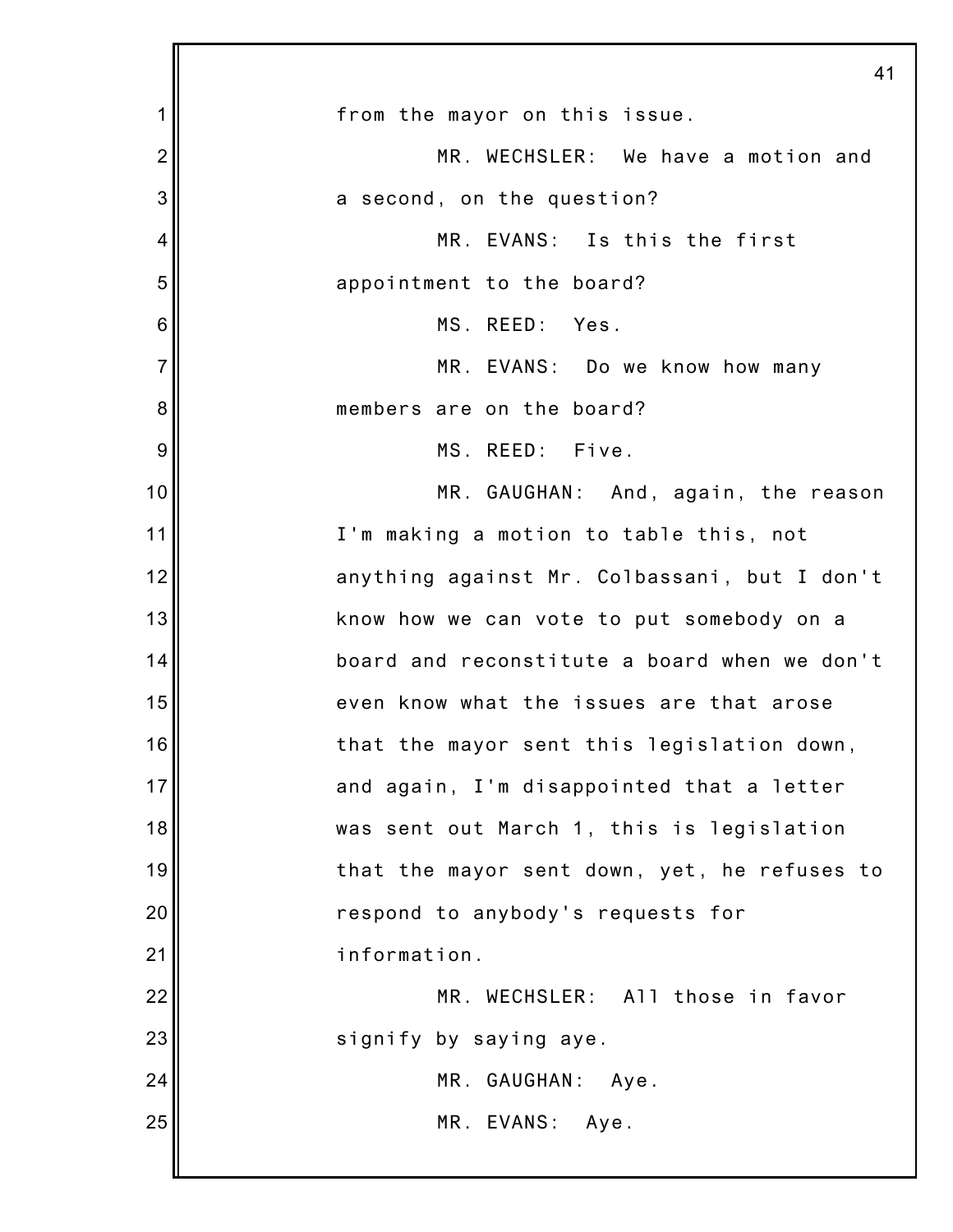|                 | 42                                           |
|-----------------|----------------------------------------------|
| 1               | MR. WECHSLER: Aye. Opposed?                  |
| $\overline{c}$  | MR. ROGAN:<br>No.                            |
| 3               | MR. PERRY: No.                               |
| 4               | MR. WECHSLER: The ayes have it               |
| 5               | three to two, Item 7-B is tabled.            |
| $6\phantom{1}6$ | MR. GAUGHAN: Thank you, and that's           |
| $\overline{7}$  | all I have this week.                        |
| 8               | MR. WECHSLER: Just a few items here          |
| 9               | to touch on Mr. Gerrity, I had the pleasure  |
| 10              | of serving with him for the last few years   |
| 11              | at the Deutsch Institute Christmas           |
| 12              | breakfast. Mr. Gerrity and all the court     |
| 13              | had a huge chair every Christmas and the     |
| 14              | outpouring of love for him was amazing to    |
| 15              | see. He will be sorely missed, as we said.   |
| 16              | I'd like to extend my thanks to the          |
| 17              | DPW, someone on East Mountain drove up and   |
| 18              | dropped off a hot tub, threw an eight-person |
| 19              | hot tub on the side of road up on East       |
| 20              | Mountain, and normally we take care of these |
| 21              | problems ourselves but the hot tub was so    |
| 22              | large that it couldn't be picked up so for   |
| 23              | Dennis Gallagher and Sam Vitris they sent a  |
| 24              | crew up and required a backhoe. I don't      |
| 25              | know where the hot tub ended up but I know   |
|                 |                                              |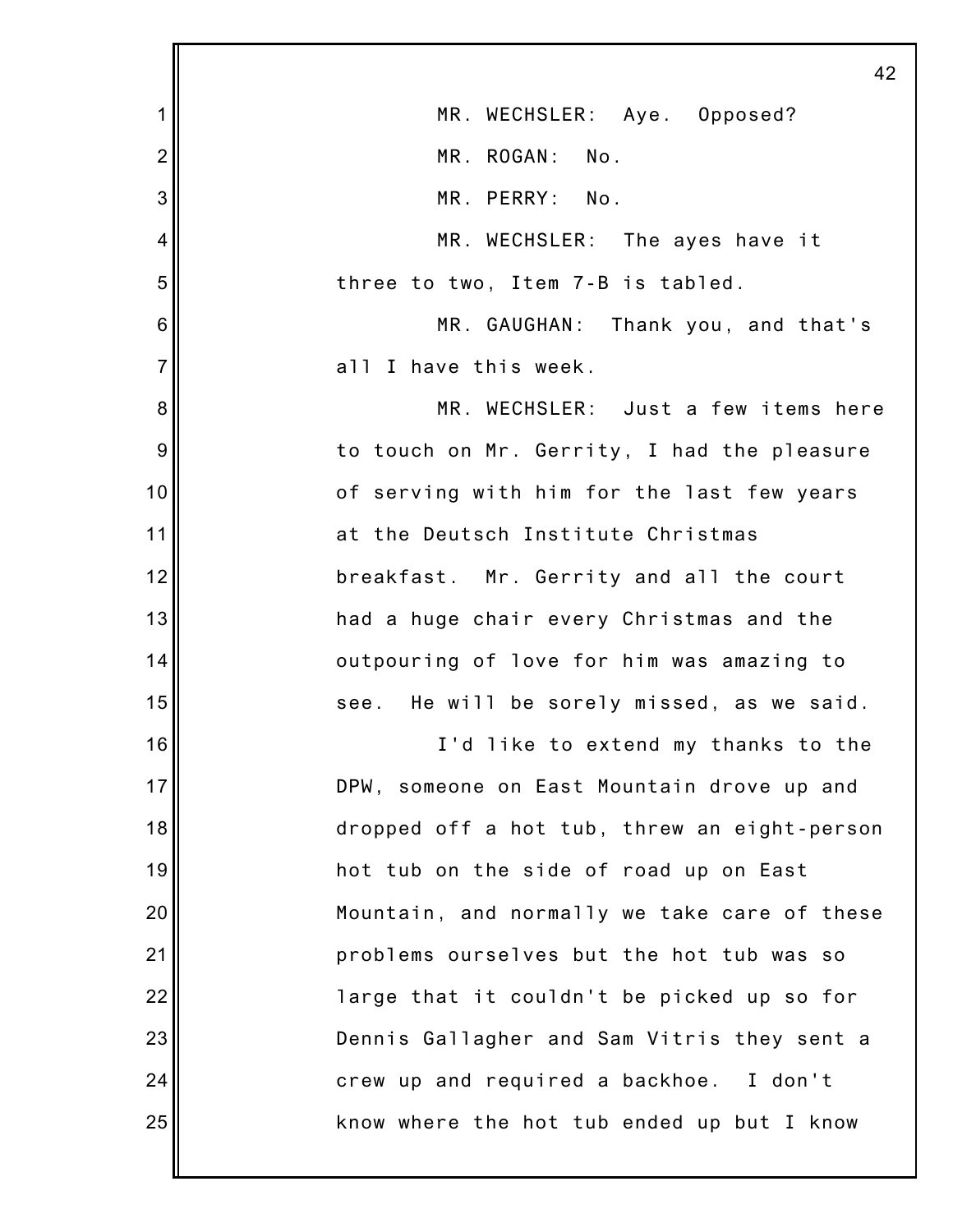|                | 43                                           |
|----------------|----------------------------------------------|
| $\mathbf 1$    | it's not in council chambers, but the hot    |
| $\overline{2}$ | tub, the residents called it the hot tub     |
| 3              | time machine and it's gone and I appreciate  |
| 4              | the fact that has been removed.              |
| 5              | Last evening I attended a meeting of         |
| 6              | the Oakmont Neighborhood Association. Chief  |
| $\overline{7}$ | Graziano was in attendance and went over     |
| 8              | several different issues and concerns of the |
| 9              | neighborhood. We hear this quite often       |
| 10             | about speeding and the chief reiterated      |
| 11             | again that for the most part the speed limit |
| 12             | in the city is 25 miles per hour and in      |
| 13             | order to issue citations a vehicle would     |
| 14             | have to be traveling ten miles per hour over |
| 15             | that so that would be a 35-mile per hour     |
| 16             | speed in order to enforce any speeding. The  |
| 17             | chief did send some cars up there to do some |
| 18             | monitoring. They are also monitoring some    |
| 19             | stop signs and I believe working on the      |
| 20             | requests for installing a stop sign on       |
| 21             | Pen-Y-Bryn Drive and Watress Drive, I'll be  |
| 22             | putting that together. That's all I have     |
| 23             | for tonight.                                 |
| 24             | MS. REED: 5-B. FOR INTRODUCTION -            |
| 25             | AN ORDINANCE - AMENDING FILE OF THE COUNCIL  |
|                |                                              |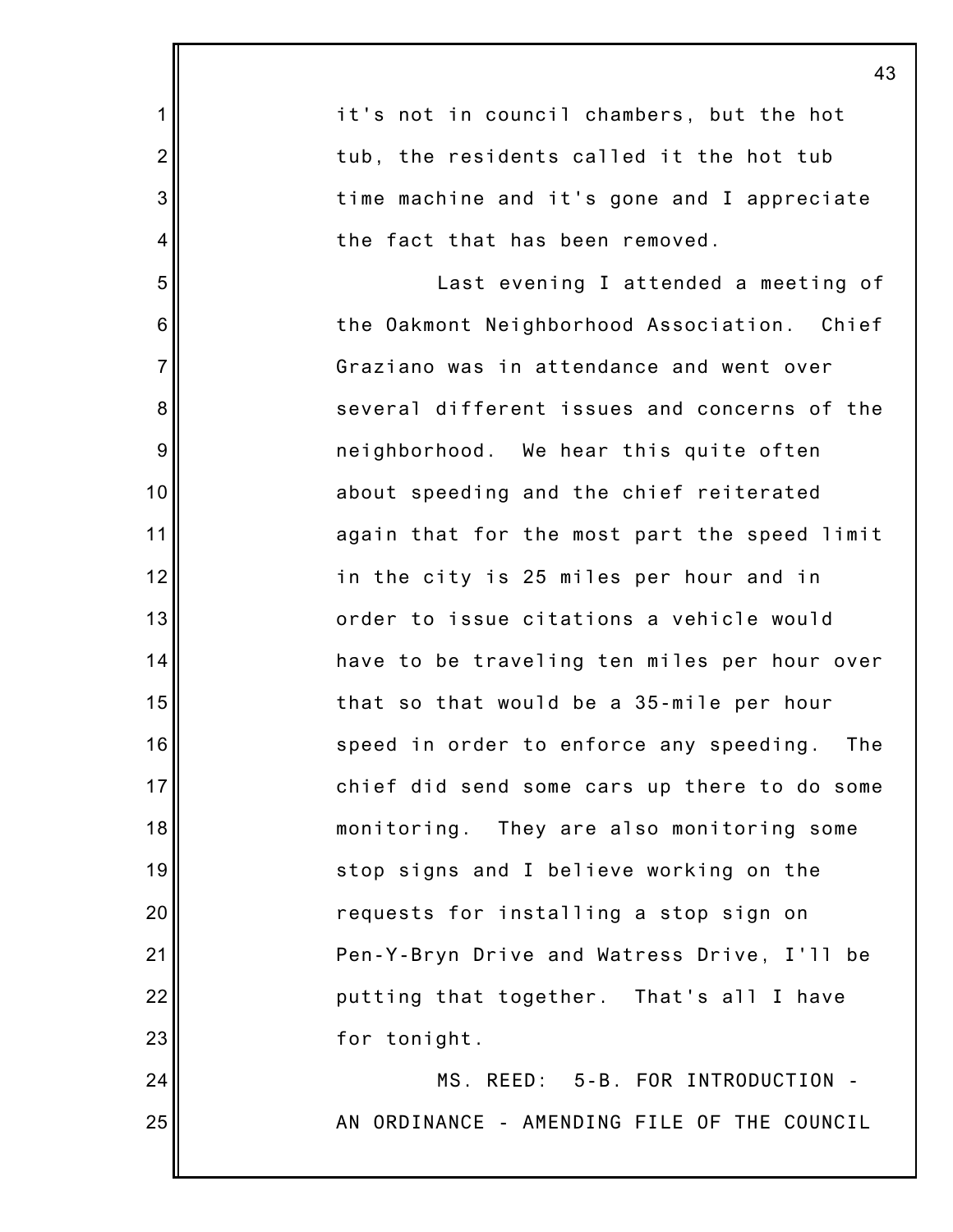|                | 44                                           |
|----------------|----------------------------------------------|
| 1              | NO. 126, 2015, AN ORDINANCE ENTITLED         |
| $\overline{2}$ | "GENERAL CITY OPERATING BUDGET 2016" BY      |
| 3              | TRANSFERRING \$10,000.00 FROM ACCOUNT NO.    |
| 4              | 01.080.00083.4550 (DPW BUREAU OF HIGHWAYS    |
| 5              | CAPITAL EXPENDITURES) TO ACCOUNT NO.         |
| 6              | 01.041.10110.4299 (NON-DEPARTMENTAL SHADE    |
| $\overline{7}$ | TREE COMMISSION) TO PROVIDE SUFFICIENT       |
| 8              | FUNDING FOR CLEARING OF STUMPS.              |
| 9              | MR. WECHSLER: At this time, I'll             |
| 10             | entertain a motion that Item 5-B be          |
| 11             | introduced into its proper committee.        |
| 12             | MR. ROGAN: So moved.                         |
| 13             | MR. EVANS: Second.                           |
| 14             | MR. WECHSLER: On the question?               |
| 15             | MR. GAUGHAN: Yes, on the question.           |
| 16             | The city forester, Tony Santoli, identified  |
| 17             | 19 tree stumps that need to be removed.      |
| 18             | Each stump costs approximately \$500 and the |
| 19             | funds were available in the DPW highways     |
| 20             | account because two leased vehicles did not  |
| 21             | require payments.                            |
| 22             | MR. WECHSLER: All those in favor of          |
| 23             | introduction signify by saying aye.          |
| 24             | MR. PERRY:<br>Aye.                           |
| 25             | MR. ROGAN: Aye.                              |
|                |                                              |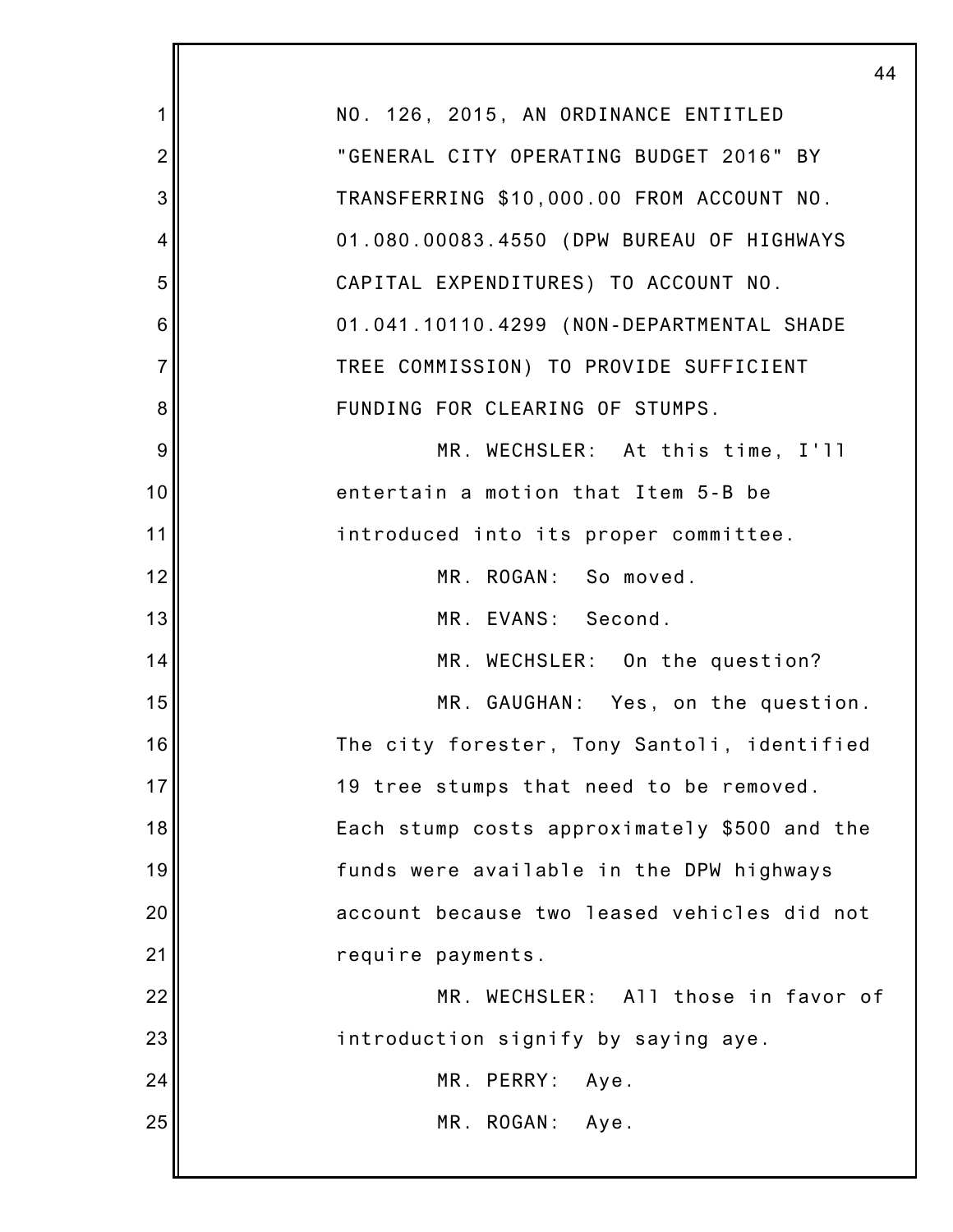|                | 45                                           |
|----------------|----------------------------------------------|
| 1              | MR. EVANS: Aye.                              |
| $\overline{2}$ | MR. GAUGHAN: Aye.                            |
| 3              | MR. WECHSLER: Aye. Opposed? The              |
| 4              | ayes have it and so moved.                   |
| 5              | MS. REED: 5-C. FOR INTRODUCTION -            |
| 6              | AN ORDINANCE - AMENDING FILE OF THE COUNCIL  |
| $\overline{7}$ | NO. 126, 2015, AN ORDINANCE "ENTITLED        |
| 8              | GENERAL CITY OPERATING BUDGET 2016" BY       |
| 9              | CREATING A NEW REVENUE ACCOUNT NO.           |
| 10             | 01.380.38004 PA LIQUOR CONTROL BOARD LICENSE |
| 11             | FEES.                                        |
| 12             | MR. WECHSLER: At this time, I'll             |
| 13             | entertain a motion that Item 5-C be          |
| 14             | introduced into its proper committee.        |
| 15             | MR. ROGAN: So moved.                         |
| 16             | MR. EVANS:<br>Second.                        |
| 17             | MR. WECHSLER: On the question?<br>A11        |
| 18             | those in favor of introduction signify by    |
| 19             | saying aye.                                  |
| 20             | MR. PERRY:<br>Aye.                           |
| 21             | MR. ROGAN:<br>Aye.                           |
| 22             | MR. EVANS:<br>Aye.                           |
| 23             | MR. GAUGHAN:<br>Aye.                         |
| 24             | MR. WECHSLER: Aye.<br>Opposed?<br>The        |
| 25             | ayes have it and so moved.                   |
|                |                                              |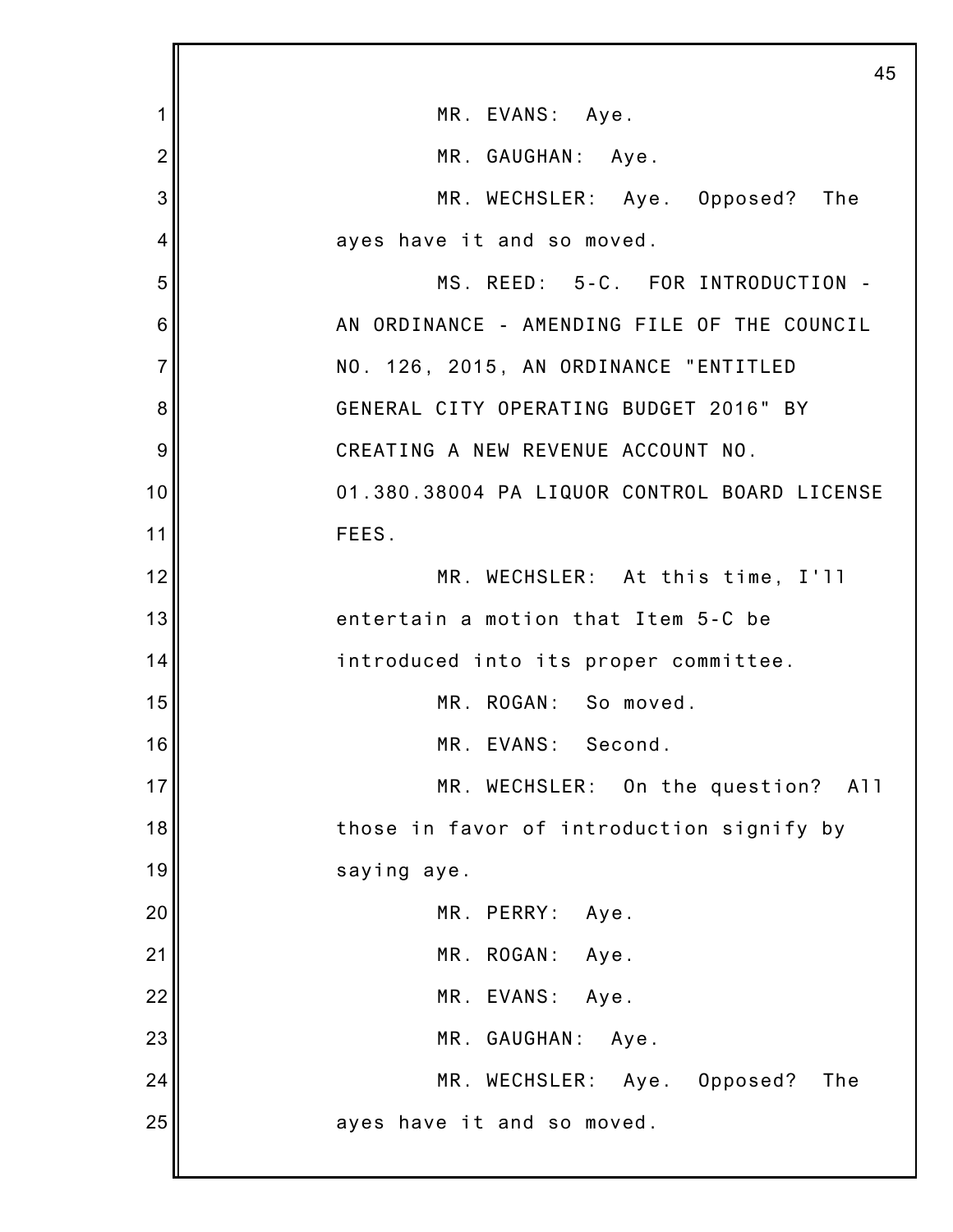|                | 46                                           |
|----------------|----------------------------------------------|
| 1              | MS. REED: 5-D. FOR INTRODUCTION -            |
| $\overline{2}$ | AN ORDINANCE - AMENDING FILE OF THE COUNCIL  |
| 3              | NO. 126, 2015, AN ORDINANCE "ENTITLED        |
| 4              | GENERAL CITY OPERATING BUDGET 2016" BY       |
| 5              | CREATING A NEW EXPENSE ACCOUNT NO.           |
| 6              | 01.080.00083.4370 TRAFFIC SIGN ACQUISITIONS. |
| $\overline{7}$ | MR. WECHSLER: At this time, I'll             |
| 8              | entertain a motion that Item 5-D be          |
| 9              | introduced into its proper committee.        |
| 10             | MR. ROGAN: So moved.                         |
| 11             | MR. EVANS: Second.                           |
| 12             | MR. WECHSLER: On the question? All           |
| 13             | those in favor of introduction signify by    |
| 14             | saying aye.                                  |
| 15             | MR. PERRY:<br>- Aye.                         |
| 16             | MR. ROGAN:<br>Aye.                           |
| 17             | MR. EVANS: Aye.                              |
| 18             | MR. GAUGHAN: Aye.                            |
| 19             | MR. WECHSLER: Aye. Opposed?<br>The           |
| 20             | ayes have it and so moved.                   |
| 21             | MS. REED: 5-E. FOR INTRODUCTION -            |
| 22             | AN ORDINANCE - ESTABLISHING PERMIT PARKING   |
| 23             | ON THE WESTERN (ODD) SIDE OF THE 500 BLOCK   |
| 24             | OF CLAY AVENUE FROM 523 TO 543 CLAY AVENUE.  |
| 25             | MR. WECHSLER: At this time, I'll             |
|                |                                              |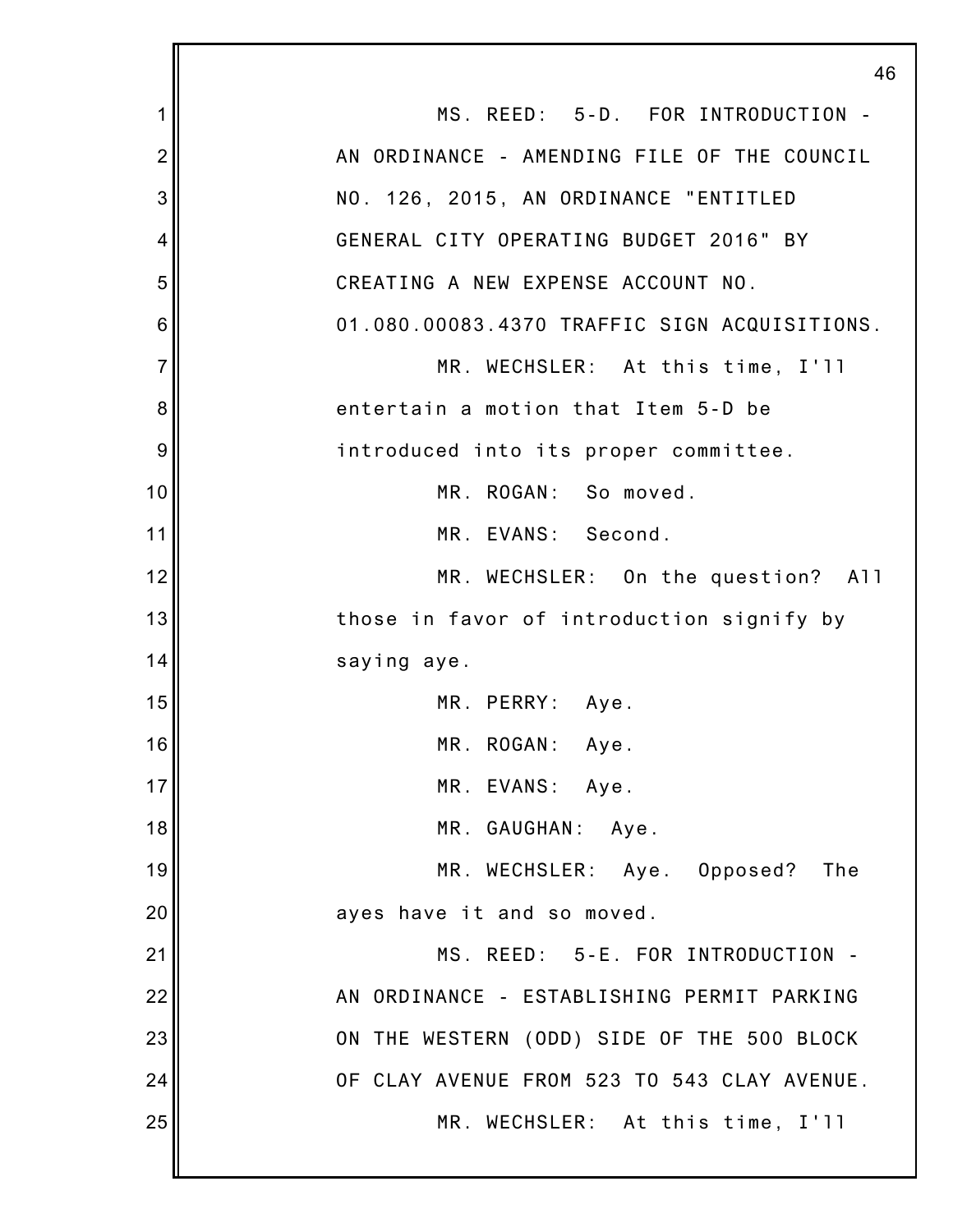1 2 3 4 5 6 7 8 9 10 11 12 13 14 15 16 17 18 19 20 21 22 23 24 25 47 entertain a motion that Item 5-E be introduced into its proper committee. MR. ROGAN: So moved. MR. EVANS: Second. MR. WECHSLER: On the question? All those in favor of introduction signify by saying aye. MR. PERRY: Aye. MR. ROGAN: Aye. MR. EVANS: Aye. MR. GAUGHAN: Aye. MR. WECHSLER: Aye. Opposed? The ayes have it and so moved. MS. REED: 5-F. FOR INTRODUCTION - A RESOLUTION - ACCEPTING A TWO HUNDRED FIFTY (\$250.00) DOLLAR DONATION FROM PROVIDENCE VETERANS MEMORIAL VFW POST 5209 PRESENTED TO THE CITY OF SCRANTON POLICE DEPARTMENT FOR THE K-9 UNIT. MR. WECHSLER: At this time, I'll entertain a motion that Item 5-F be introduced into its proper committee. MR. ROGAN: So moved. MR. EVANS: Second. MR. WECHSLER: On the question? All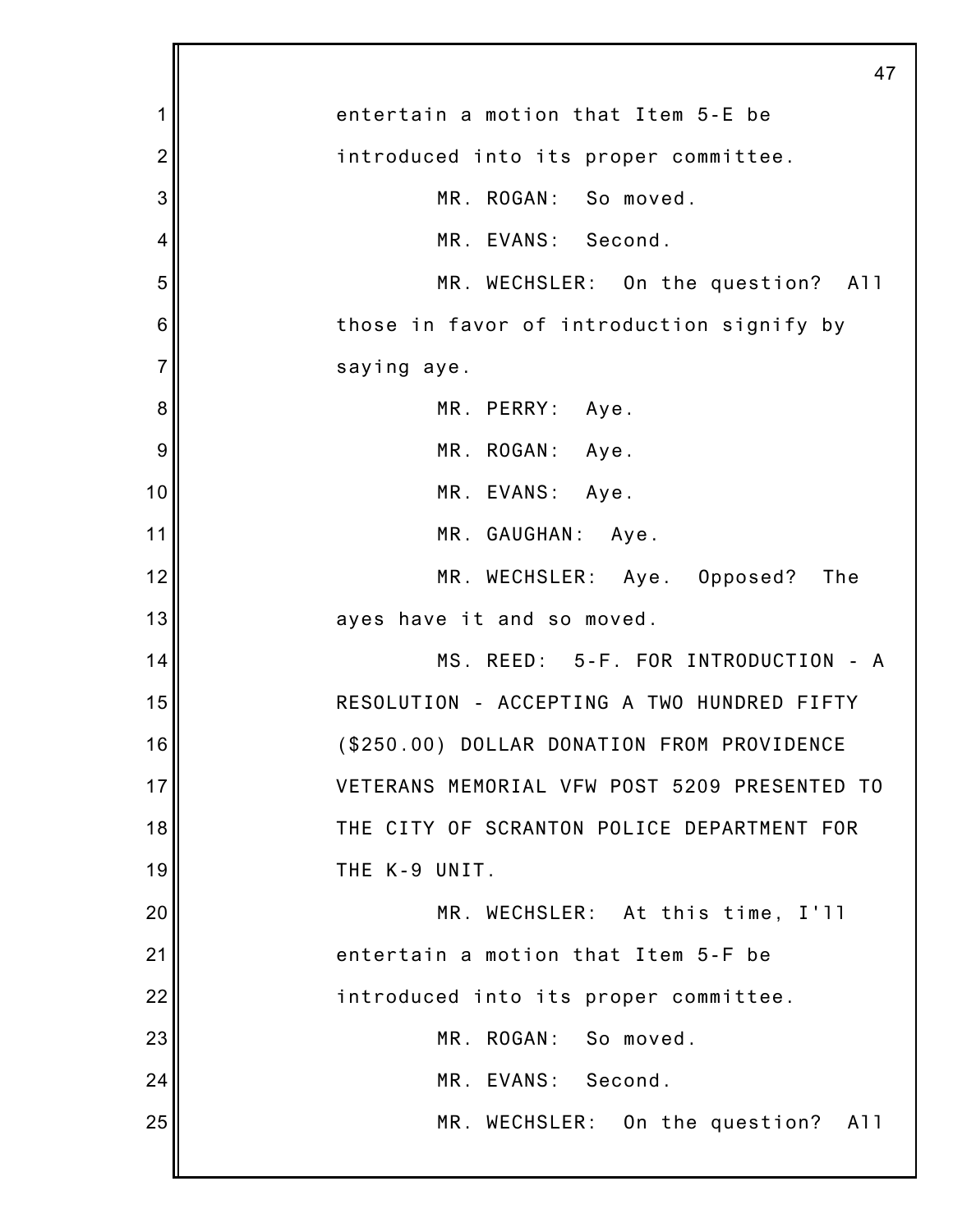|                | 48                                           |
|----------------|----------------------------------------------|
| 1              | those in favor of introduction signify by    |
| $\overline{2}$ | saying aye.                                  |
| 3              | MR. PERRY: Aye.                              |
| 4              | MR. ROGAN: Aye.                              |
| 5              | MR. EVANS: Aye.                              |
| 6              | MR. GAUGHAN: Aye.                            |
| $\overline{7}$ | MR. WECHSLER: Aye. Opposed? The              |
| 8              | ayes have it and so moved.                   |
| 9              | MS. REED: 5-G. FOR INTRODUCTION - A          |
| 10             | RESOLUTION - ACCEPTING A SEVEN THOUSAND FIVE |
| 11             | HUNDRED (\$7,500.00) DOLLAR DONATION FROM    |
| 12             | TOYOTA OF SCRANTON PRESENTED TO THE CITY OF  |
| 13             | SCRANTON POLICE DEPARTMENT TO PURCHASE A DOG |
| 14             | TO REPLACE THE DOG RETIRING FROM THE K-9     |
| 15             | UNIT.                                        |
| 16             | MR. WECHSLER: At this time, I'll             |
| 17             | entertain a motion that Item 5-G be          |
| 18             | introduced into its proper committee.        |
| 19             | MR. ROGAN: So moved.                         |
| 20             | MR. EVANS: Second.                           |
| 21             | MR. WECHSLER: On the question? All           |
| 22             | those in favor of introduction signify by    |
| 23             | saying aye.                                  |
| 24             | MR. PERRY:<br>Aye.                           |
| 25             | MR. ROGAN: Aye.                              |
|                |                                              |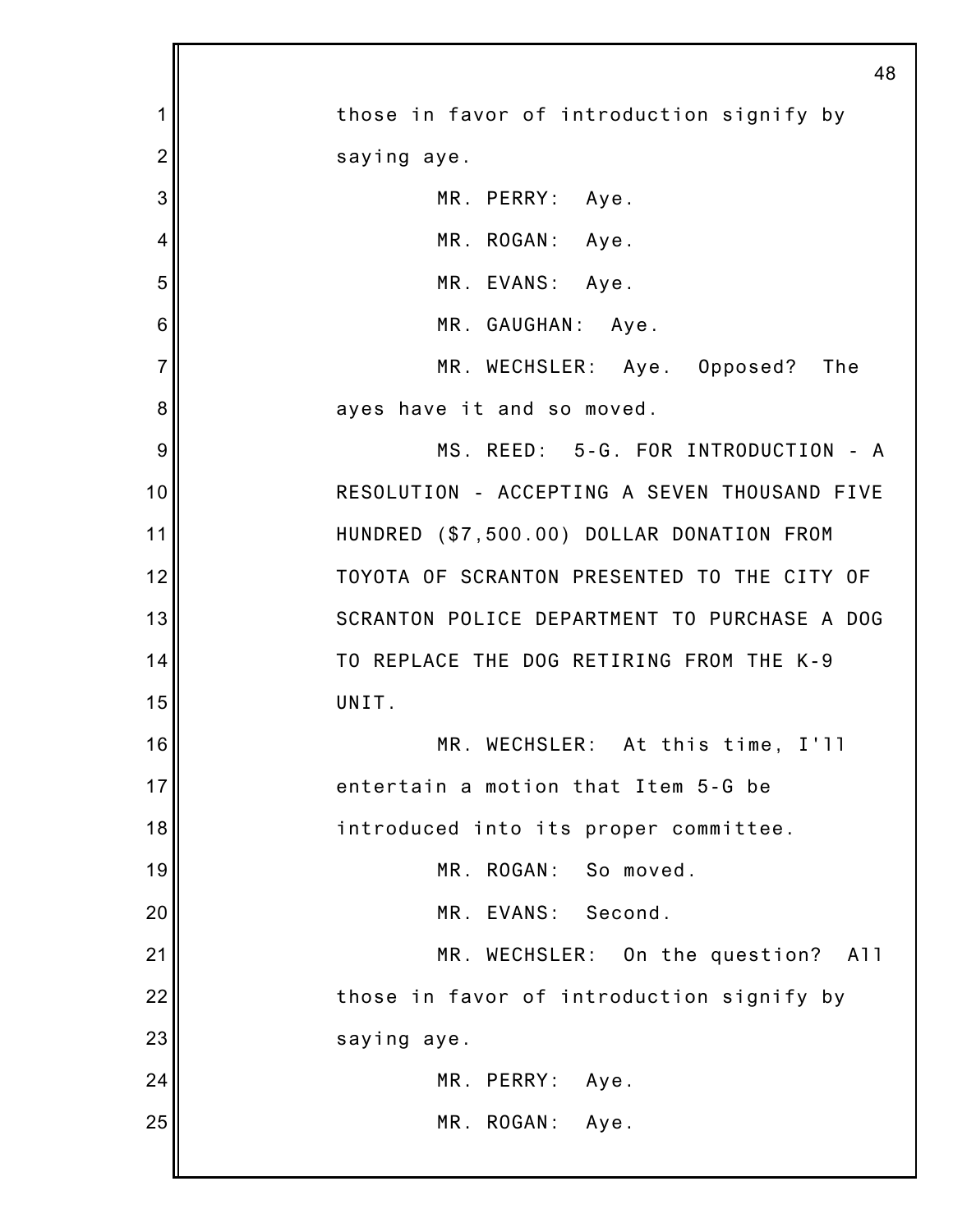|                | 49                                            |
|----------------|-----------------------------------------------|
| 1              | MR. EVANS: Aye.                               |
| $\overline{2}$ | MR. GAUGHAN: Aye.                             |
| 3              | MR. WECHSLER: Aye. Opposed? The               |
| 4              | ayes have it and so moved.                    |
| 5              | MS. REED: SIXTH ORDER. 6-A. NO                |
| 6              | BUSINESS AT THIS TIME.                        |
| $\overline{7}$ | SEVENTH ORDER. SEVENTH ORDER. 7-A.            |
| 8              | FOR CONSIDERATION - BY THE COMMITTEE ON       |
| 9              | RULES FOR ADOPTION FILE OF THE COUNCIL NO.    |
| 10             | 12, 2016 AMENDING FILE OF THE COUNCIL NO.     |
| 11             | 108, 2015, AN ORDINANCE (AS AMENDED)          |
| 12             | ENTITLED "AMENDING FILE OF THE COUNCIL NO.    |
| 13             | 14, 2010, ENTITLED AN ORDINANCE "AMENDING     |
| 14             | THE ADMINISTRATIVE CODE OF THE CITY OF        |
| 15             | SCRANTON, PENNSYLVANIA, SECTION 6-14          |
| 16             | CONTRACTS, SUBSECTION (A) TO REDUCE THE       |
| 17             | AMOUNT ABOVE WHICH COMPETITIVE BIDDING IS     |
| 18             | REQUIRED FROM \$20,000.00 TO \$10,000.00 AND  |
| 19             | TO REDUCE THE AMOUNT ABOVE WHICH QUOTES MUST  |
| 20             | BE OBTAINED FROM \$5,000.00 TO \$4,000.00" TO |
| 21             | INCREASE THE AMOUNT ABOVE WHICH COMPETITIVE   |
| 22             | BIDDING IS REQUIRED FROM \$10,000.00 TO       |
| 23             | \$19,400.00 AND TO INCREASE THE AMOUNT FROM   |
| 24             | WHICH QUOTES MUST BE OBTAINED FROM \$4,000.00 |
| 25             | TO \$10,500.00 TO BE IN LINE WITH             |
|                |                                               |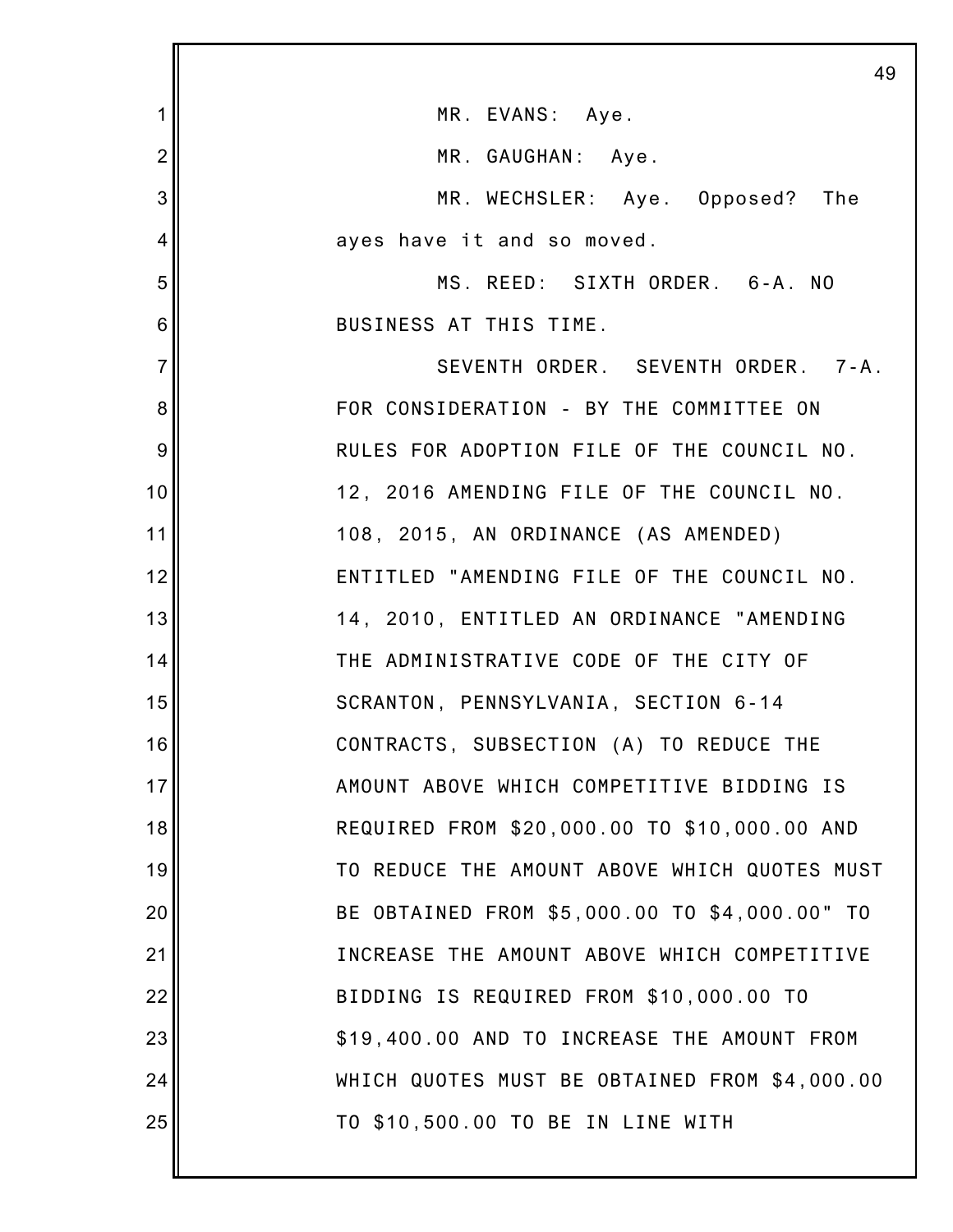| 1               | COMMONWEALTH STANDARDS AND OTHER SIMILARLY |
|-----------------|--------------------------------------------|
| $\overline{2}$  | SITUATED MUNICIPALITIES WITH REGARD TO     |
| 3               | BIDDING THRESHOLD" TO CORRECT A            |
| 4               | TYPOGRAPHICAL ERROR IN THE NOW THEREFORE   |
| 5               | CLAUSE BY CHANGING THE AMOUNT FROM WHICH   |
| $6\phantom{1}6$ | QUOTES MUST BE OBTAINED FROM \$4,000.00 TO |
| $\overline{7}$  | \$10,500.00 TO \$10,500.00 TO \$19,399.99. |
| 8               | MR. WECHSLER: As Chairperson for           |
| 9               | the Committee on Rules, I recommend final  |
| 10              | passage of Item 7-A.                       |
| 11              | MR. ROGAN: Second.                         |
| 12              | MR. WECHSLER: On the question?             |
| 13              | Roll call, please?                         |
| 14              | MS. CARRERA: Mr. Perry.                    |
| 15              | MR. PERRY: Yes.                            |
| 16              | MS. CARRERA: Mr. Rogan.                    |
| 17              | ROGAN:<br>Yes.<br>MR.                      |
| 18              | MS. CARRERA: Mr. Evans.                    |
| 19              | MR.<br>EVANS:<br>Yes.                      |
| 20              | MS. CARRERA: Mr. Gaughan.                  |
| 21              | Yes.<br>MR.<br>GAUGHAN:                    |
| 22              | MS. CARRERA: Mr. Wechsler.                 |
| 23              | MR. WECHSLER: Yes.<br>I hereby             |
| 24              | declare Item 7-A legally and lawfully      |
| 25              | adopted.                                   |
|                 |                                            |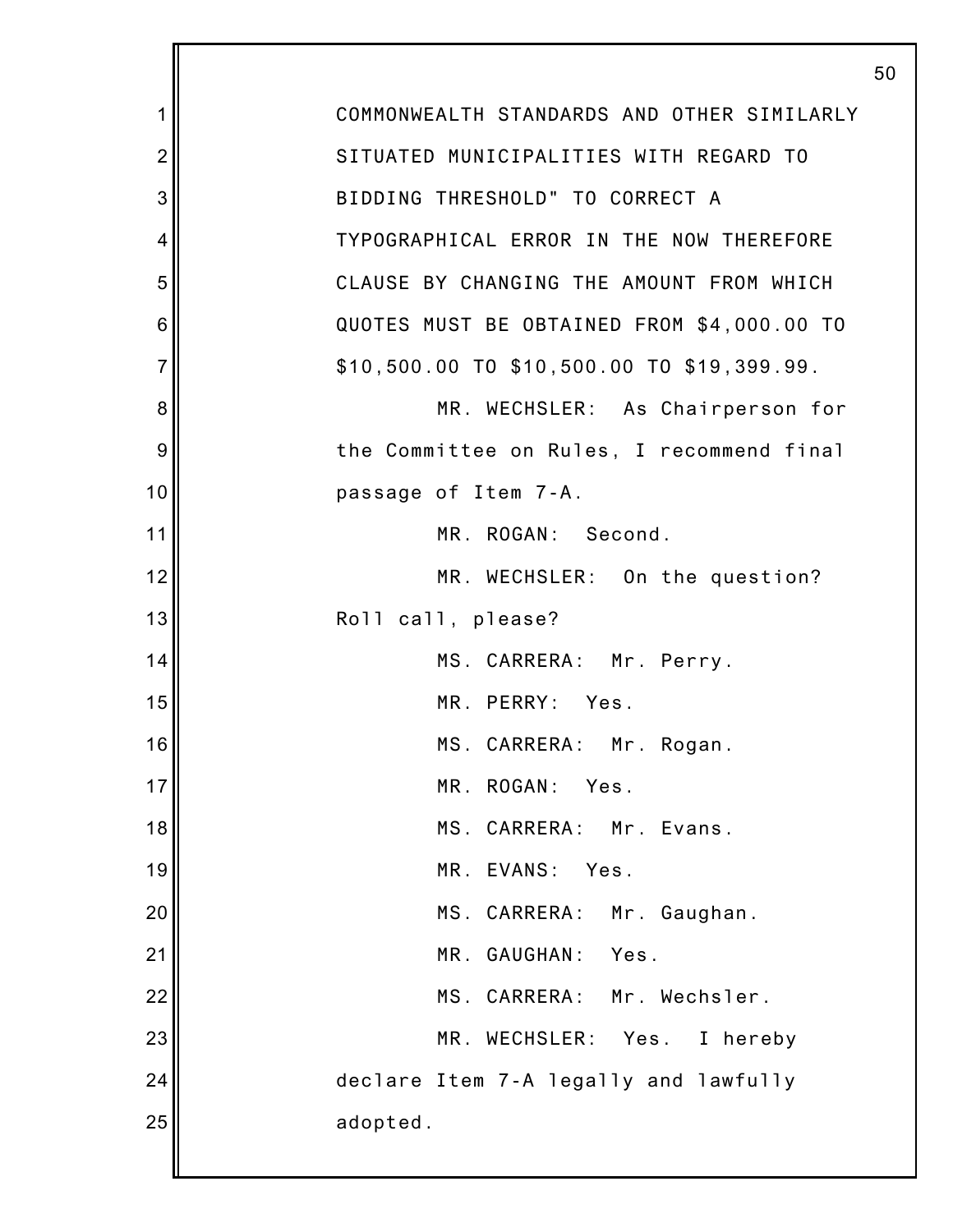|                | 51                                           |
|----------------|----------------------------------------------|
| 1              | MS. REED: 7-B has been tabled.               |
| $\overline{2}$ | 7-C. FOR CONSIDERATION BY THE                |
| 3              | COMMITTEE ON PUBLIC WORKS FOR ADOPTION       |
| 4              | RESOLUTION NO. 12, 2016 - AUTHORIZING THE    |
| 5              | MAYOR AND OTHER APPROPRIATE CITY OFFICIALS   |
| 6              | TO EXECUTE AND ENTER INTO A CONTRACT WITH    |
| $\overline{7}$ | PENNSY SUPPLY, INC. FOR CITY OF SCRANTON     |
| 8              | 2016 PAVING PROJECT.                         |
| 9              | MR. WECHSLER: What is the                    |
| 10             | recommendation of the Chairperson for the    |
| 11             | Committee on Public Works?                   |
| 12             | MR. GAUGHAN: As Chairperson for the          |
| 13             | Committee on Public Works, I recommend final |
| 14             | passage of Item 7-C.                         |
| 15             | MR. ROGAN: Second.                           |
| 16             | MR. WECHSLER: On the question?               |
| 17             | MR. GAUGHAN: Yes, on the question.           |
| 18             | As I mentioned last week, the paving is      |
| 19             | supposed to start April 1 depending on the   |
| 20             | weather. I'd like to thank the city          |
| 21             | engineer John Pocius and our DPW director    |
| 22             | Denny Gallagher for a great job putting this |
| 23             | whole program together and it's desperately  |
| 24             | needed to help our infrastructure.           |
| 25             | MR. ROGAN: I would just like to add          |
|                |                                              |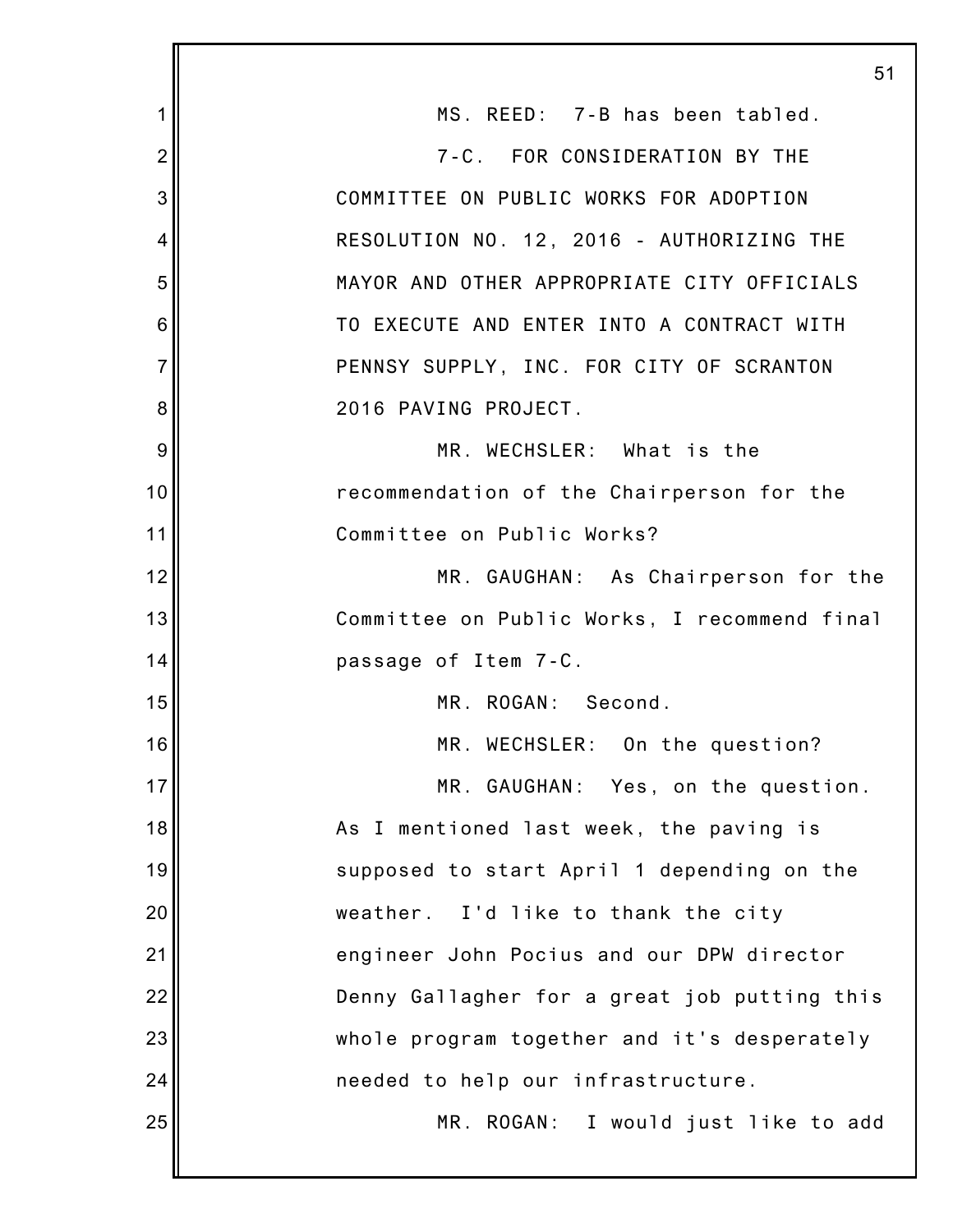| 1              | last week I went after the Scranton Times a |
|----------------|---------------------------------------------|
| $\overline{2}$ | little bit for their failure to cover the   |
| 3              | good news about this paving project and I   |
| 4              | was glad to see the headline regarding      |
| 5              | streets getting paved.                      |
| 6              | MR. WECHSLER: Anyone else? Roll             |
| $\overline{7}$ | call, please?                               |
| 8              | MS. CARRERA: Mr. Perry.                     |
| 9              | MR. PERRY: Yes.                             |
| 10             | MS. CARRERA: Mr. Rogan.                     |
| 11             | MR. ROGAN: Yes.                             |
| 12             | MS. CARRERA: Mr. Evans.                     |
| 13             | MR. EVANS: Yes.                             |
| 14             | MS. CARRERA: Mr. Gaughan.                   |
| 15             | MR. GAUGHAN: Yes.                           |
| 16             | MS. CARRERA:<br>Mr. Wechsler.               |
| 17             | MR. WECHSLER:<br>Yes.<br>I hereby           |
| 18             | declare Item 7-C legally and lawfully       |
| 19             | adopted.                                    |
| 20             | If there is no further business,            |
| 21             | I'll entertain a motion to adjourn.         |
| 22             | MR.<br>ROGAN:<br>Motion to adjourn.         |
| 23             | MR. WECHSLER:<br>This meeting is            |
| 24             | adjourned.                                  |
| 25             |                                             |
|                |                                             |